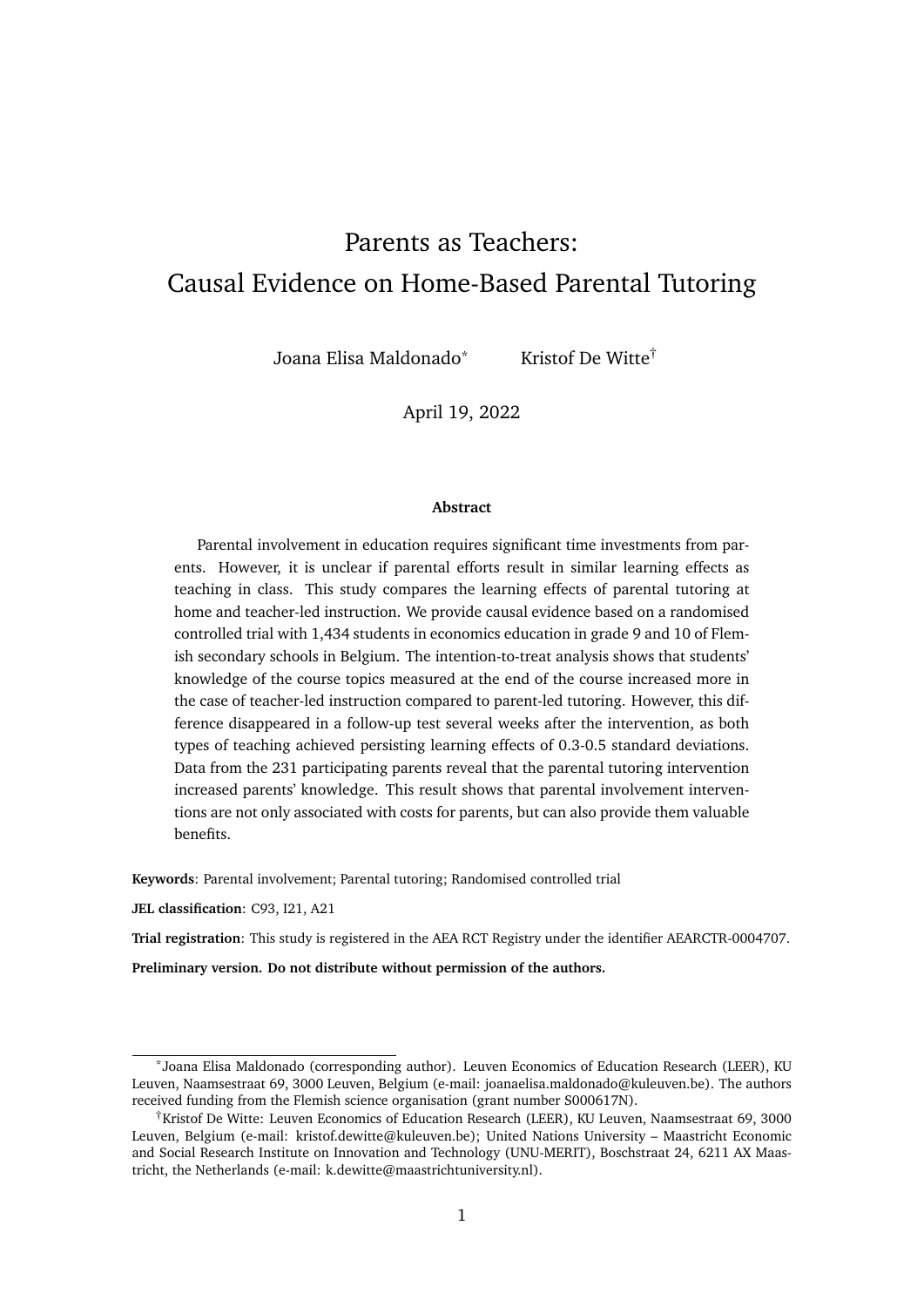# **1 Introduction**

Parents take an active educative role in early childhood but then widely delegate academic education to the school. Often, parents only offer educational support to their children when they are struggling in school. Indeed, parental involvement is costly for parents, who usually face high opportunity costs with competing demands, such as work, household tasks and several children. From a societal perspective, teaching in the classroom exploits scale economies, which is not possible at home. Yet, during recent school closures due to the global pandemic of COVID-19, parents saw themselves suddenly forced to teach or tutor their children at home. This situation unmasked the lack of causal evidence on the effects of parent-led instruction.

Novel studies based on 2020 data show that distance learning at home, which is often monitored by parents, is less effective than learning at school (e.g., [Lichand, Al](#page-33-0)[berto Dória, Leal Neto, & Cossi, 2021;](#page-33-0) [Tomasik, Helbling, & Moser, 2020\)](#page-34-0). Evidence on home-schooling, meaning parents opting out of regular schooling to teach their children at home, found that home-schooled students perform equally well or better than school-educated students [\(Ray, 2000;](#page-34-1) [Yu, Sackett, & Kuncel, 2016\)](#page-34-2). However, this comparison is strongly limited by small sample sizes and the self-selection of parents into home-schooling, which represents a substantial and controversial life choice. In contrast to home-schooling, tutoring is commonly defined as instruction outside regular school hours [\(Bray, 2014\)](#page-32-0). Tutoring by parents goes beyond mere monitoring of homework completion and involves direct instruction [\(Erion, 2006\)](#page-32-1). Parental tutoring in this sense has only been considered in the setting of early childhood (e.g., [Haney & Hill, 2007;](#page-32-2) [Wagner,](#page-34-3) [Spiker, & Linn, 2002\)](#page-34-3), where it intends to increase literacy levels to prepare children for compulsory education. Most existing studies about the effects of tutoring that is complementary to secondary education focus on external private tutoring, which is selected and paid for, but not implemented by the parents [\(Guill, Lüdtke, & Schwanenberg, 2019;](#page-32-3) [Hof,](#page-32-4) [2014;](#page-32-4) [Zhang, 2013\)](#page-34-4).

In terms of methodology, correlational studies about parental involvement are likely to be distorted by reverse causality, since parents differ in their propensity to provide support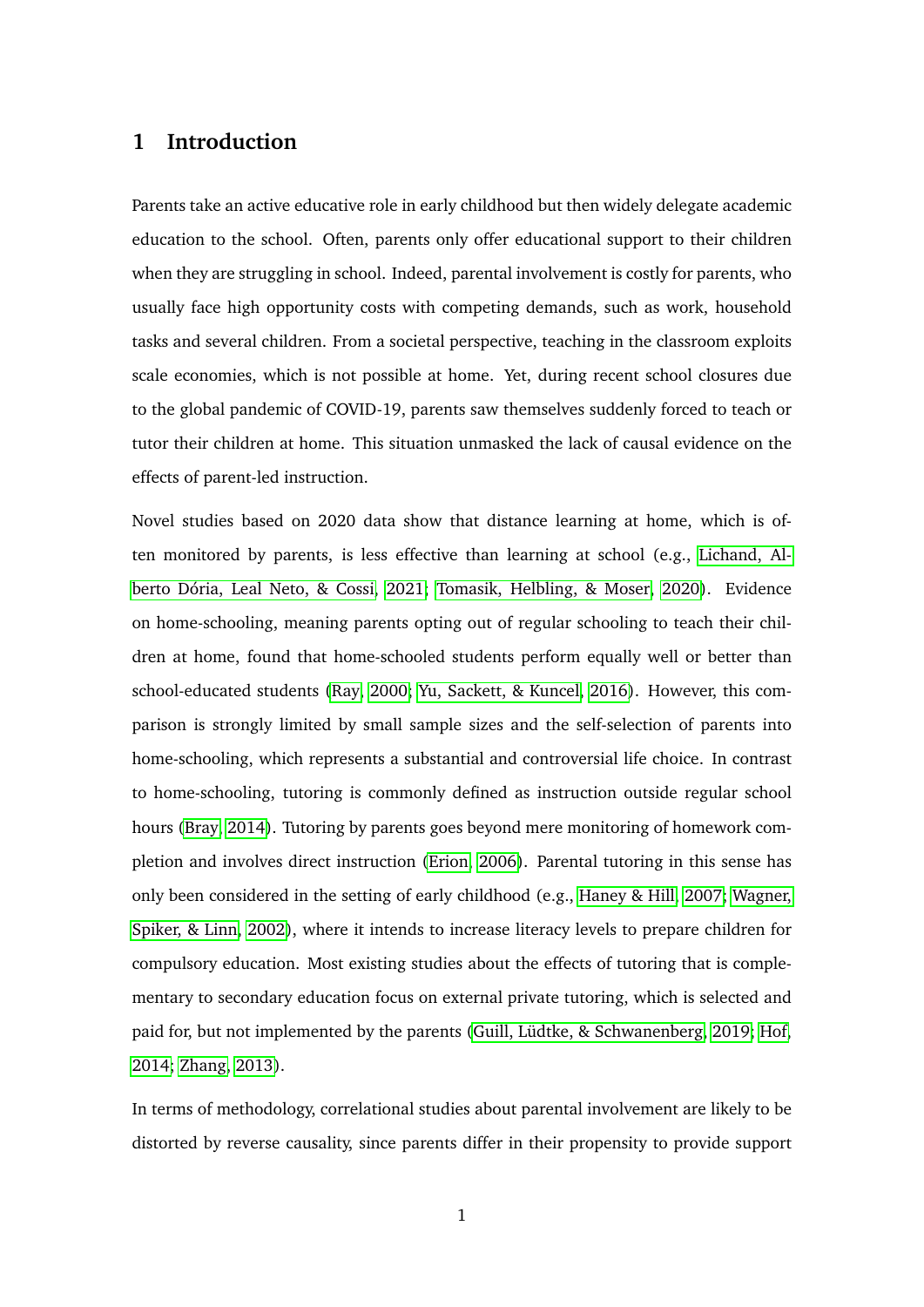[\(Li & Hamlin, 2019\)](#page-33-1). The existing experimental evidence on parental tutoring is inconclusive, though. For example, a quasi-experiment with 17 primary school students showed positive effects of a parental tutoring intervention on student achievement [\(Mitchell &](#page-33-2) [Begeny, 2014\)](#page-33-2), whereas a randomised experiment with 36 students did not identify any significant effects [\(Powell-Smith, Stoner, Shinn, & Good Ill, 2000\)](#page-34-5). These contradictory results are likely due to the lack of statistical power and selection bias. [Lahart, Kelly, and](#page-33-3) [Tangney](#page-33-3) [\(2009\)](#page-33-3) evaluate a digital tutoring system based on two small samples of 13 and 36 parents and find that an adaptive system can increase parental self-efficacy in a hometutoring environment. However, this study did not use a control group without parental intervention and did not consider student outcomes. Causal evidence from a large-scale experiment shows that homework assigned to be completed together with parents leads to similar results as homework assigned to be completed by the student alone [\(Maldonado,](#page-33-4) [De Witte, & Declercq, 2021\)](#page-33-4). Yet, this evaluation of different forms of homework does not compare parent-led instruction to teacher-led instruction.

It remains thus to be clarified if parental tutoring can substitute a teacher-led class if used as part of a classroom course at school. As inequities in education been found to have widened during the 2020 school closures (e.g., [Maldonado & De Witte, 2021;](#page-33-5) [Werner &](#page-34-6) [Woessmann, 2021\)](#page-34-6), it also needs to be verified if short parental tutoring interventions already lead to differential learning effects, in order to avoid that students with less educated parents are left behind.

The present study contributes to the existing literature by comparing the learning effects of parental tutoring at home and traditional teaching in the classroom. We provide causal evidence based on a randomised controlled trial with 1,434 students in economics education in grade 9 and 10 of Flemish secondary schools in Belgium. Along with the innovative research question, this study presents novel findings based on a robust causal identification methodology and a large representative sample.

The intention-to-treat analysis shows that assignment to teacher-led instruction at school increased students' knowledge about the course topics more than assignment to parent-led instruction at home. This advantage of teacher-led instruction appeared to be driven by lower levels of compliance in the parent-led intervention. However, access to either type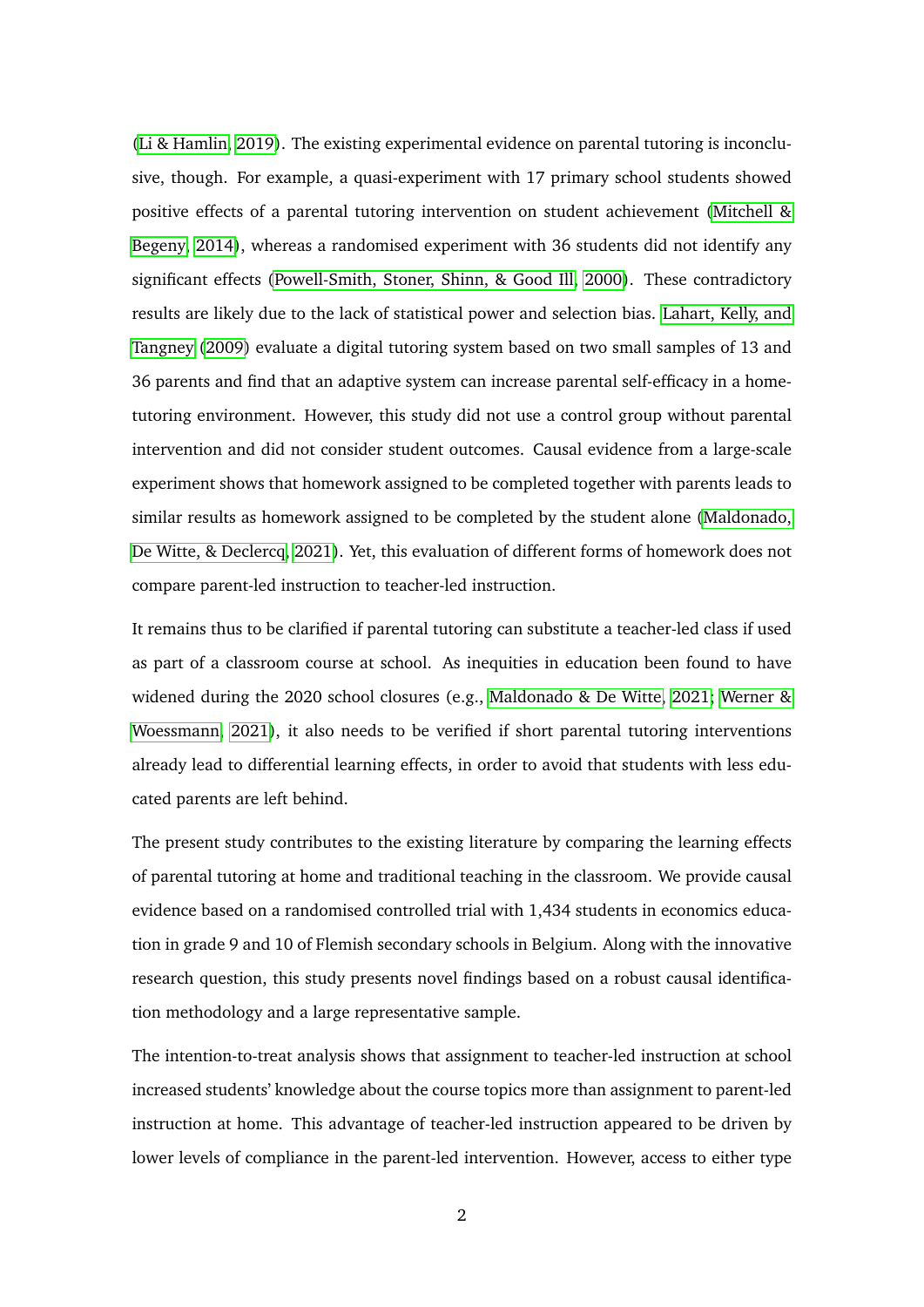of teaching generated similar persisting learning effects of 0.3-0.5 standard deviations several weeks after the intervention. Interestingly, no heterogeneous treatment effects could be detected. The observed effects remained constant across different background characteristics of the students and parents, both for the intention-to-treat and the compliers. The findings therefore demonstrate that replacing a single class at school with home-based teaching by parents in the framework of a classroom course leads to comparable learning gains for all students, independent of their background.

Finally, the unique experimental setting allowed us to evaluate data from the 231 parents who completed both a pretest and a posttest. The analysis revealed the striking finding that parents experienced significant knowledge gains from tutoring their children. We hence conclude that parental tutoring provides valuable benefits for parents.

The following section describes the materials and methods, including the intervention, the test instruments, the sample and the methodology. Subsequently, we report the results on students' and parents' knowledge, as well as the robustness checks. The final section provides a discussion and conclusion.

# **2 Materials and Methods**

The effectiveness of parental tutoring was tested in a randomised controlled trial with 1,448 students in grade 9 and 10. This section presents the intervention, test instruments, sample and methodology used in the study.

#### **2.1 Intervention**

In order to compare parental tutoring to teacher-led instruction in a realistic context of a course at school, two treatment groups were assigned to a four-hour economics course about the labour market, social security, demography, immigration and income inequality. These topics of civic education were selected as they represent knowledge which prepares for informed participation in the society as future voters and tax payers. The knowledge taught in this course is consequently of high importance for both students and their par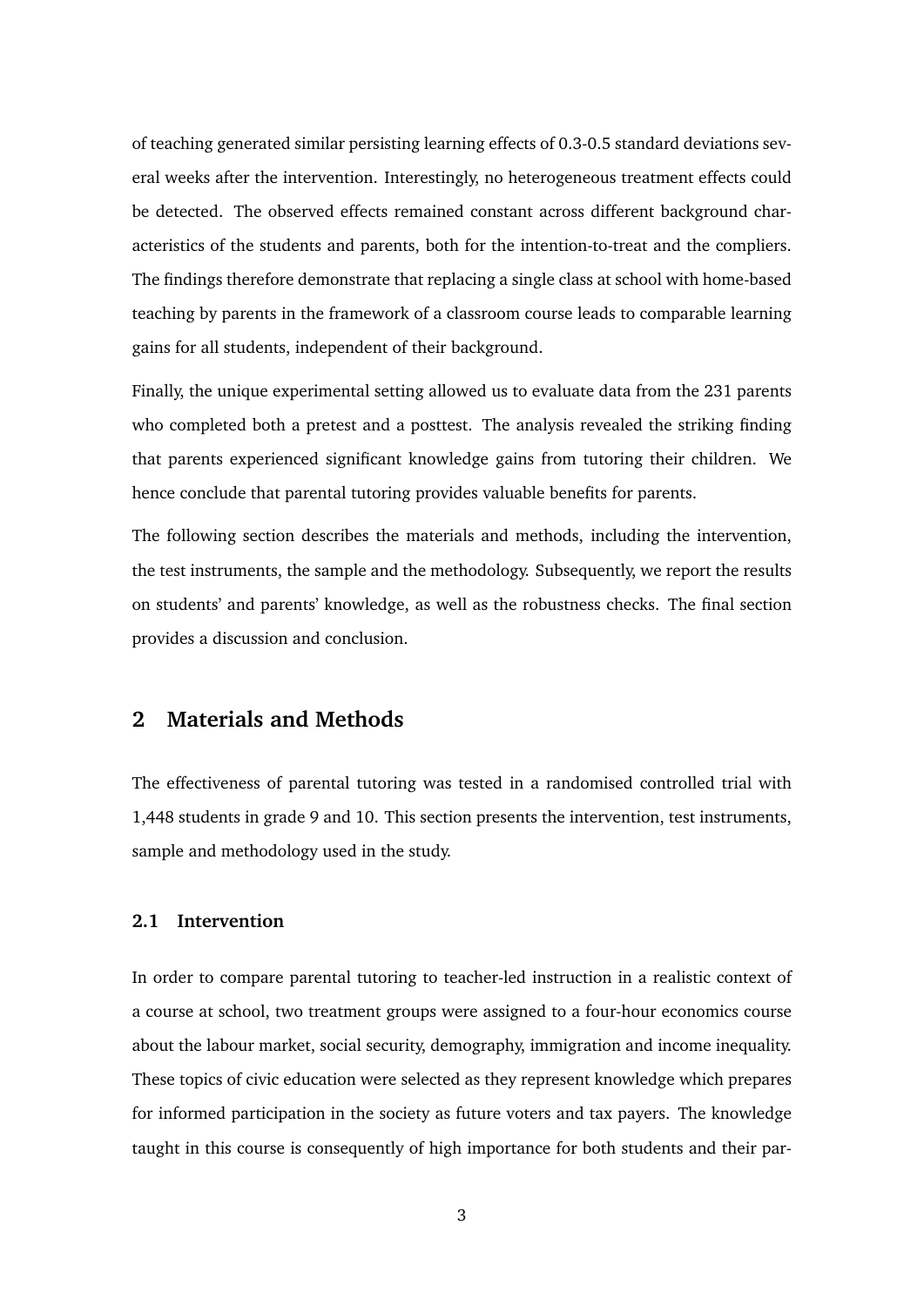ents.

The course consisted of three computer classes and one tutoring class with an interactive discussion. The discussion class was placed in between the computer classes in order to maximise participation in the posttest, which was organised by teachers following the last computer class<sup>[1](#page-4-0)</sup>. In treatment group 1 (teacher-led instruction in the classroom), the discussion took place in the class and was led by the teacher. In treatment group 2 (parent-led tutoring), the same discussion was given as a homework assignment to be completed with a parent. Students in the control group did not receive any treatment, that is neither the classes nor the interactive discussion class. This allows us to evaluate the overall effectiveness of the course in the two different settings. Table [1](#page-5-0) provides an overview of the experimental design.

The three computer classes of the course embedded the tutoring intervention in a course structure. In this way, the intervention could be evaluated in the context of a typical situation at school, simulating realistic conditions for potential parental involvement policies. The computer classes consisted of a digital adaptive learning environment that students completed in teams of two. To ensure random assignment of the groups, teachers received a puzzle on the basis of which students were randomly allocated to pairs.<sup>[2](#page-4-1)</sup> In the learning environment, which was provided via a website, students needed to solve questions in a virtual 'urban trail' through the country's capital. $3$  A competitive element incentivised students to correctly solve all questions in time.

The course material was developed by the research team and tailored to the targeted grade levels. Via information sheets, students could independently acquire the necessary knowledge and did not rely on the help of the teacher. This independent learning as

<span id="page-4-0"></span><sup>&</sup>lt;sup>1</sup>Since the posttest was digitally completed, this scheme avoided that teachers would have to book a room with computers only for the test, which could be an incentive to skip the test. It also provided an incentive for the homework assignment in treatment group 2, which students were told was necessary for the last computer class.

<span id="page-4-1"></span><sup>&</sup>lt;sup>2</sup>[Iterbeke, De Witte, Declercq, and Schelfhout](#page-32-5) [\(2020\)](#page-32-5) show that the grouping of students does not affect learning outcomes.

<span id="page-4-2"></span><sup>3</sup>The learning environment used in the intervention can be found at [https://2financiele-geletterdheid.org/](https://2financiele-geletterdheid.org/4-de-overheid/) [4-de-overheid/.](https://2financiele-geletterdheid.org/4-de-overheid/)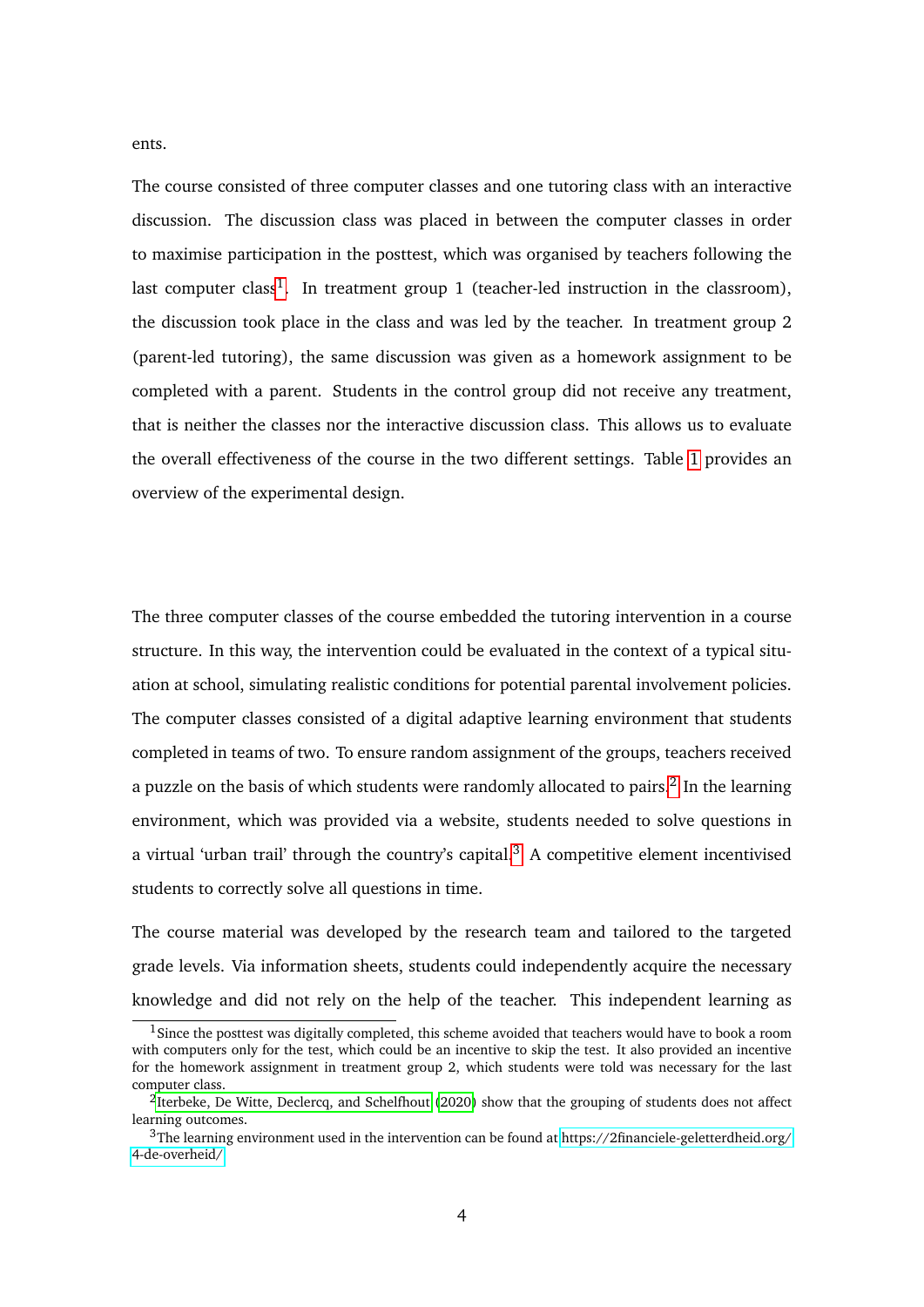<span id="page-5-0"></span>

| Control                                                    | <b>Treatment 1</b>                                                                                  | <b>Treatment 2</b>                                                                                                        |  | <b>Timeline</b>             |                              |
|------------------------------------------------------------|-----------------------------------------------------------------------------------------------------|---------------------------------------------------------------------------------------------------------------------------|--|-----------------------------|------------------------------|
|                                                            | Teacher-led                                                                                         | Parent-led                                                                                                                |  | Wave 1                      | Wave 2                       |
|                                                            | Registration                                                                                        |                                                                                                                           |  | August 15 -<br>September 15 | September 16 -<br>October 15 |
| Student pretest<br>Parent pretest<br>Teacher questionnaire |                                                                                                     |                                                                                                                           |  | September 16 -<br>October 4 | October 15 -<br>November 4   |
| Randomisation                                              |                                                                                                     |                                                                                                                           |  | October 4                   | October 28                   |
|                                                            | Discussion<br>in class<br>1 hour<br>Parent posttest<br>Computer class<br>1 hour<br>Student posttest | Computer class<br>2 hours<br><b>Discussion</b><br>with parents<br>1 hour<br>Student midline test<br>Teacher questionnaire |  | October 4 -<br>November 29  | October 28 -<br>November 29  |
|                                                            |                                                                                                     | <b>Second Posttest</b>                                                                                                    |  | January 10 - February 21    |                              |

Table 1: Experimental Design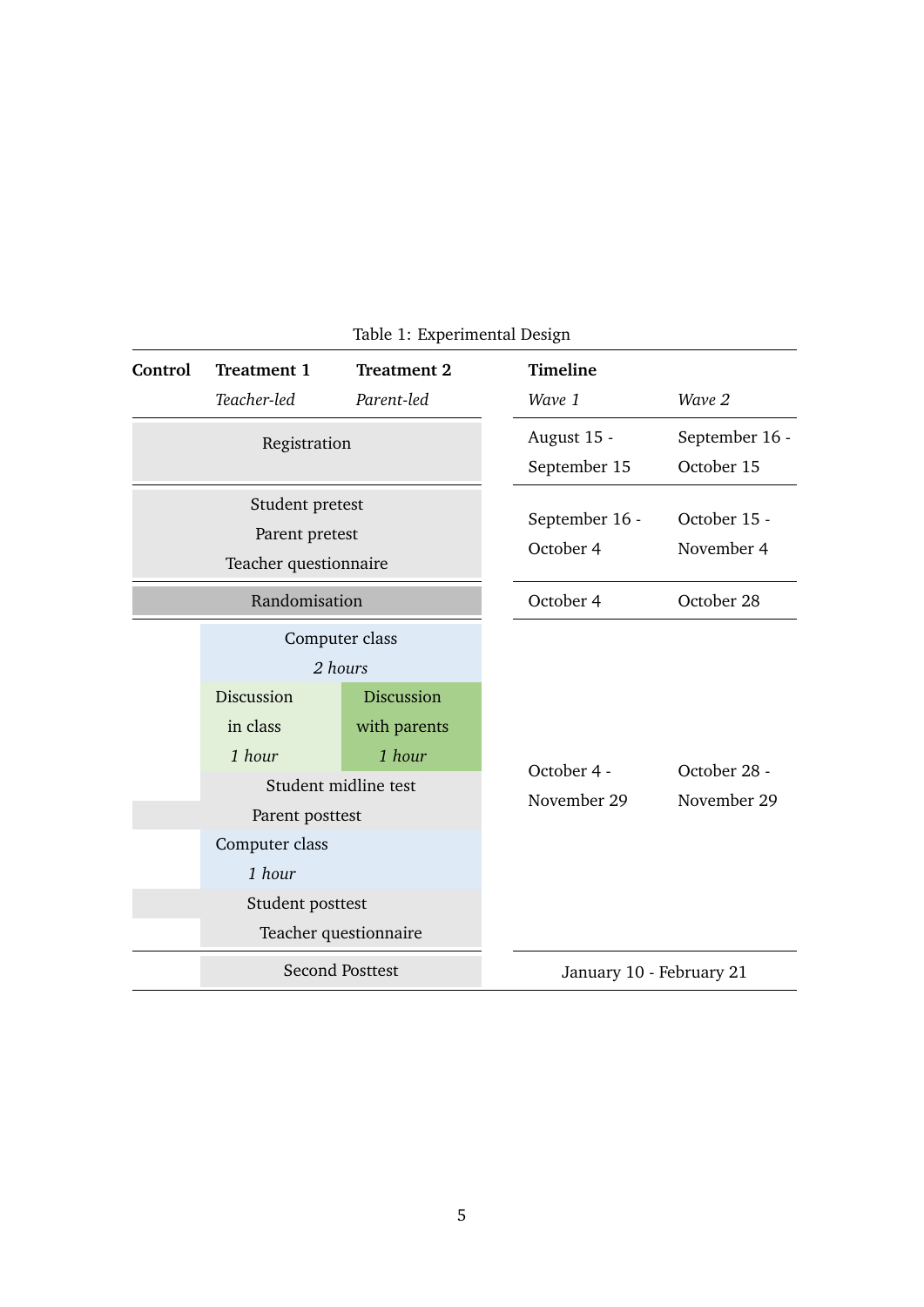well as the highly standardised digital learning environment kept the teacher intervention in the computer classes to a minimum, mainly reduced to providing technical support.<sup>[4](#page-6-0)</sup> With additional explanations for low-ability students and less details for more advanced learners, the course was suitable for both grade 9 and 10 and the different ability tracks.

After two computer classes, students paused their work on the digital learning environment for a tutoring class with an interactive discussion. As the tutoring class dealt with topics that were not covered in the computer classes, it did not matter how far students had progressed during the first two classes.<sup>[5](#page-6-1)</sup>

The content of the tutoring class was the same for both treatment groups. The treatment only differed by the discussion being guided by the teacher in class in the teacher-led treatment and by a parent at home in the parent-led treatment. Students in the parent-led treatment were given the task as a homework and asked to complete it together with a parent.[6](#page-6-2)

All materials used for the tutoring class for the different treatments are provided in Appendix C. The discussion in the tutoring class consisted of eleven sequential statements, which were embedded in an online survey. Seven of the statements had an objectively correct or wrong answer, while the remaining four were controversial and could subjectively be agreed or disagreed with. Teachers and parents received the same instructions to read and discuss each statement with the students, to take a common decision on each of them and then to read and discuss the respective background information about the statement shown on the following page. In the teacher-led treatment, the discussion was guided by the teacher and the decision was taken by a majority vote in class. In the parent-led treatment, students discussed with one of their parents and had to find a consensus with them.

Parents did not receive any further information or preparation in advance. In the parent-

<span id="page-6-0"></span><sup>4</sup>Any teacher interventions beyond technical support would not influence the results, as the random assignment ensures that confounding factors are equally distributed in both treatment groups.

<span id="page-6-1"></span> $5$ The random assignment of treatment also ensures any differences in acquired knowledge from the first two classes to be equally distributed in both treatment groups.

<span id="page-6-2"></span><sup>6</sup>While tutoring is commonly defined as one-on-one or small-group academic instruction aimed at supplementing, rather than replacing, classroom-based education [\(Nickow, Oreopoulos, & Quan, 2020\)](#page-34-7), this intervention was designed to test if parental one-on-one instruction can provide the same learning benefits as teacher-led group instruction.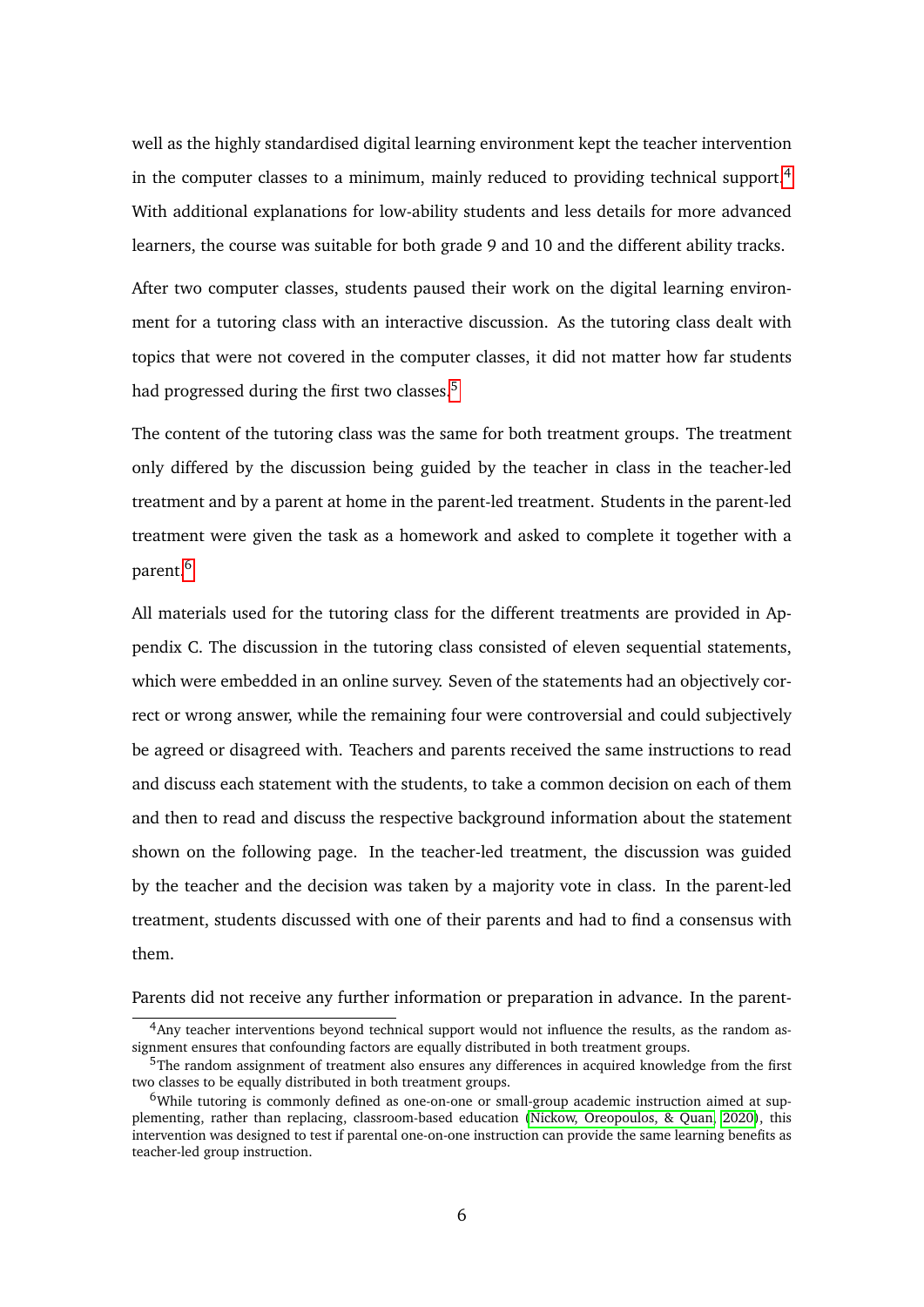led treatment, the statements appeared alternating in a survey for the student and a survey for the parent, in order to stimulate interaction and to ensure that students effectively involved a parent. Both surveys can be found in Appendix C. At the end of the discussion, students could view statistics about the decisions of the students in the same treatment group who had completed the survey before them.

#### **2.2 Test Instruments**

All questionnaires were administered in an online survey tool. The questionnaires and teaching materials were sent by e-mail to the participating teachers who were instructed to distribute these to the students and parents. As an incentive, teachers could win a book voucher if their classes filled in all questionnaires. To confirm the validity and reliability of the tests, the questionnaires were administered in two pilot schools before the start of the experiment.

Table [1](#page-5-0) shows the timing of the tests. All participating students completed a pretest before the start of the intervention which was administered by the teachers at school. At the same point in time, the teachers were asked to complete a short survey with background characteristics and to give students a handout for their parents with a link to the parent pretest.

At the end of the tutoring class, students in both treatment groups completed a midline test, which was given in the form of a short quiz. In the teacher-led treatment, the midline test was a quiz given by the teacher after the discussion class. In the parent-led treatment, the same quiz was part of the homework task with the parental tutoring. In the parent-led treatment, parents were asked to complete a posttest at the end of the tutoring class. In the teacher-led treatment, teachers were asked to give the parent posttest via students to the parents after the tutoring class. In the control group, the parent posttest was assigned at the same time as the student posttest.

All participating students completed a posttest at the end of the intervention.<sup>[7](#page-7-0)</sup> As an

<span id="page-7-0"></span> $7$ As the content of course was, at the time of the experiment, not part of the curriculum, it could be ensured that the students in the control group did not receive any teaching on the subject of the treatment. In both treatment groups, students completed the posttest at the end of the final class of the course. Since teachers in the treatment groups could choose the exact timing of the classes within the intervention period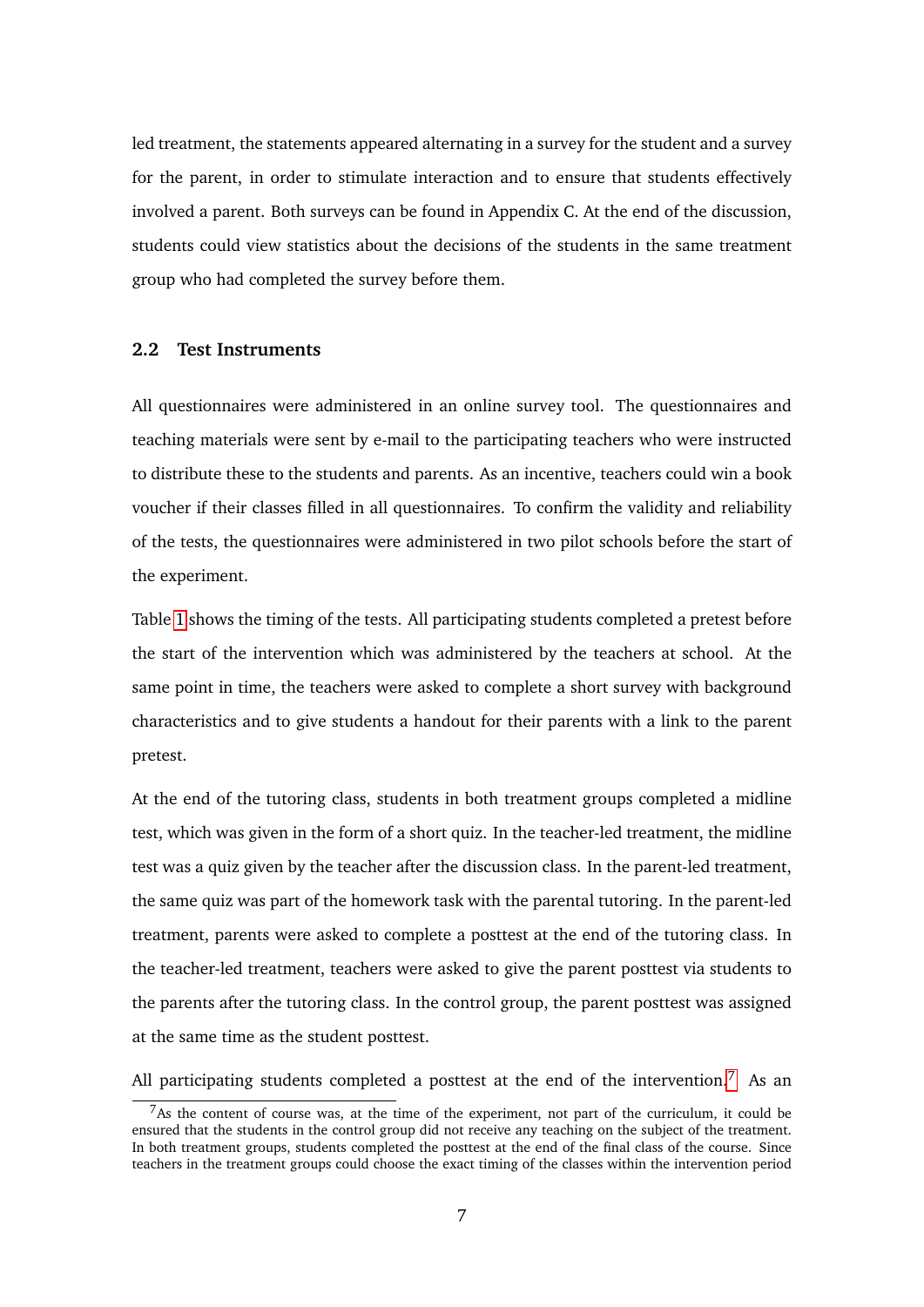incentive to participate, the teachers in the control group received the teaching material after their students completed the posttest. The teachers were asked to complete a short survey at the end of the intervention about the implementation of the course.

Six weeks after the end of the intervention, a second posttest was given to students in the two treatment groups. At the end of the midline test, the posttest and the second posttest, students could see their score and the correct answers to the knowledge questions.

Since the topics of the tutoring class differed from the topics of the computer class, the tests were designed to separately capture the acquired knowledge. The general knowledge was measured at the pretest and posttest on a set of ten questions that covered all course topics. At the midline test, the posttest and the second posttest, students' knowledge was also assessed on five questions about the topics of the tutoring class.

To test if treatment effects were truly due to the specific treatment or rather part of a general increase in knowledge (e.g., [Fryer, 2016\)](#page-32-6), we included placebo questions. The placebo score measured general financial literacy, which was not covered in the course, based on the three questions which are commonly used in financial literacy assessments [\(Lusardi, Mitchell, & Curto, 2010\)](#page-33-6). In the pretest and the posttest, students were also asked to self-evaluate their confidence about their answers on all knowledge questions on a Likert scale from 1 to 5.

In addition to the knowledge questions, the pretest measured background characteristics of students. Socioeconomic status was approximated by the number of travels abroad in the year before the intervention. $8$  The measure of family wealth and its subset of information and communications technology (ICT) resources in the home were based on questions of the Programme for International Student Assessment (PISA) 2015 of the Organisation for Economic Co-operation and Development (OECD), which are based on possessions in the home [\(OECD, 2017\)](#page-34-8).

for practical reasons, the duration from pretest to posttest is, with on average six weeks between the two tests, significantly longer in the treatment groups than the average duration in the control group of three weeks. However, students did not receive any solutions of the first test and teachers were instructed not to discuss the test in class. If the first test resulted in a learning effect, our results represent a lower bound, since recall could have been better in the control group.

<span id="page-8-0"></span><sup>8</sup>[Maldonado et al.](#page-33-4) [\(2021\)](#page-33-4) demonstrate that travels abroad are a suitable proxy for the socioeconomic status of secondary school students in Flanders. Given the low compliance among parents, questions about the background of parents asked to parents themselves could not be used in the analysis of student outcomes.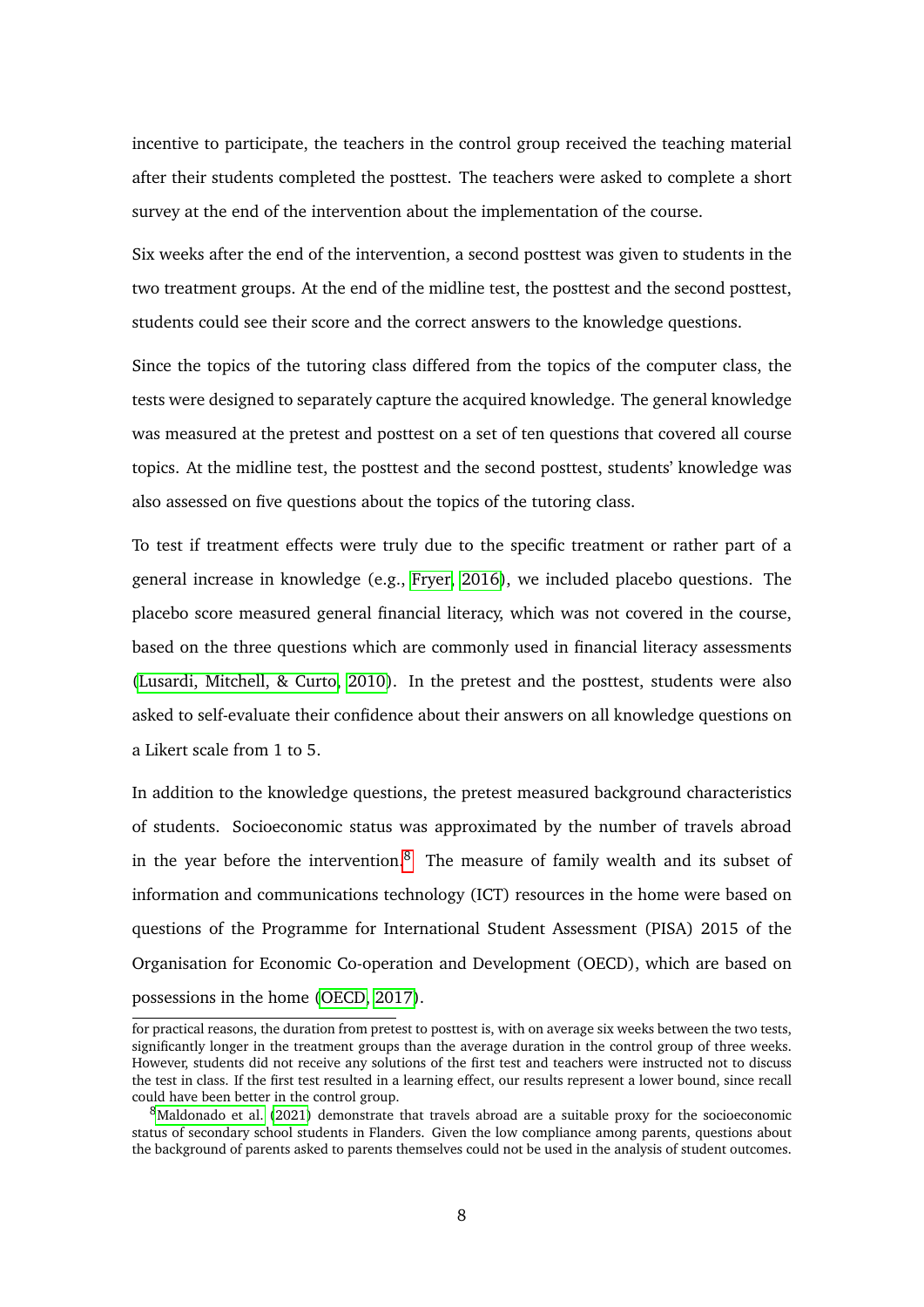The parent tests assessed parents' knowledge about the course topics on six questions.<sup>[9](#page-9-0)</sup> The parent pretest measured parents' background characteristics as well as the extent of parental involvement. In particular, parental involvement was measured by the frequency of family communication about the course topics and the frequency of help with homework. To approximate family communication culture, conversation orientation, measuring the openness of dialogue among family members, was assessed on a set of four questions based on the scale of [Hanson and Olson](#page-32-7) [\(2018\)](#page-32-7). Conformity orientation, that is the degree to which obedience and acceptance of hierarchy are primary in the family, was measured on a single question from the scale of [Hanson and Olson](#page-32-7) [\(2018\)](#page-32-7). In addition, parents were asked to self-assess their knowledge on the course topics in general and migration, which was featured in the tutoring class, in particular. Self-assessment of the knowledge about migration was based on a question of PISA 2015 [\(OECD, 2017\)](#page-34-8). All questionnaires are provided in appendix D.

#### <span id="page-9-2"></span>**2.3 Sample**

The experiment took place between September and November 2019. Table [1](#page-5-0) provides a timeline of the experiment. Between August and October 2019, schools were recruited via an open call. Schools that registered before September 15 were assigned to a first wave in which teachers could implement the course in October or November. Schools that registered after September 15 were assigned to a second wave with implementation of the course in November. Assuming that the availability of teachers in October or November to be exogenous, this experimental design with two waves increases the power of the results as the same protocol is repeated with new subjects [\(Levitt & List, 2009\)](#page-33-7)<sup>[10](#page-9-1)</sup>. Randomisation to the three experimental groups was done at school level in order to avoid spill-over effects between teachers and classes.

Table [2](#page-11-0) provides an overview of the final sample at baseline. The final sample consisted of

<span id="page-9-0"></span> $9$ Only one of the parents had to fill in the surveys. For the final sample of parents, observations were kept if the same parent had filled in both surveys.

<span id="page-9-1"></span> $10$ This study design implies verification of the results by relying on a sort of replication which uses the same protocol applied to different subjects [\(Levitt & List, 2009\)](#page-33-7). Already a small number of replications can significantly increase the probability that the finding is true in a limited experimental setting [\(Maniadis,](#page-33-8) [Tufano, & List, 2014\)](#page-33-8).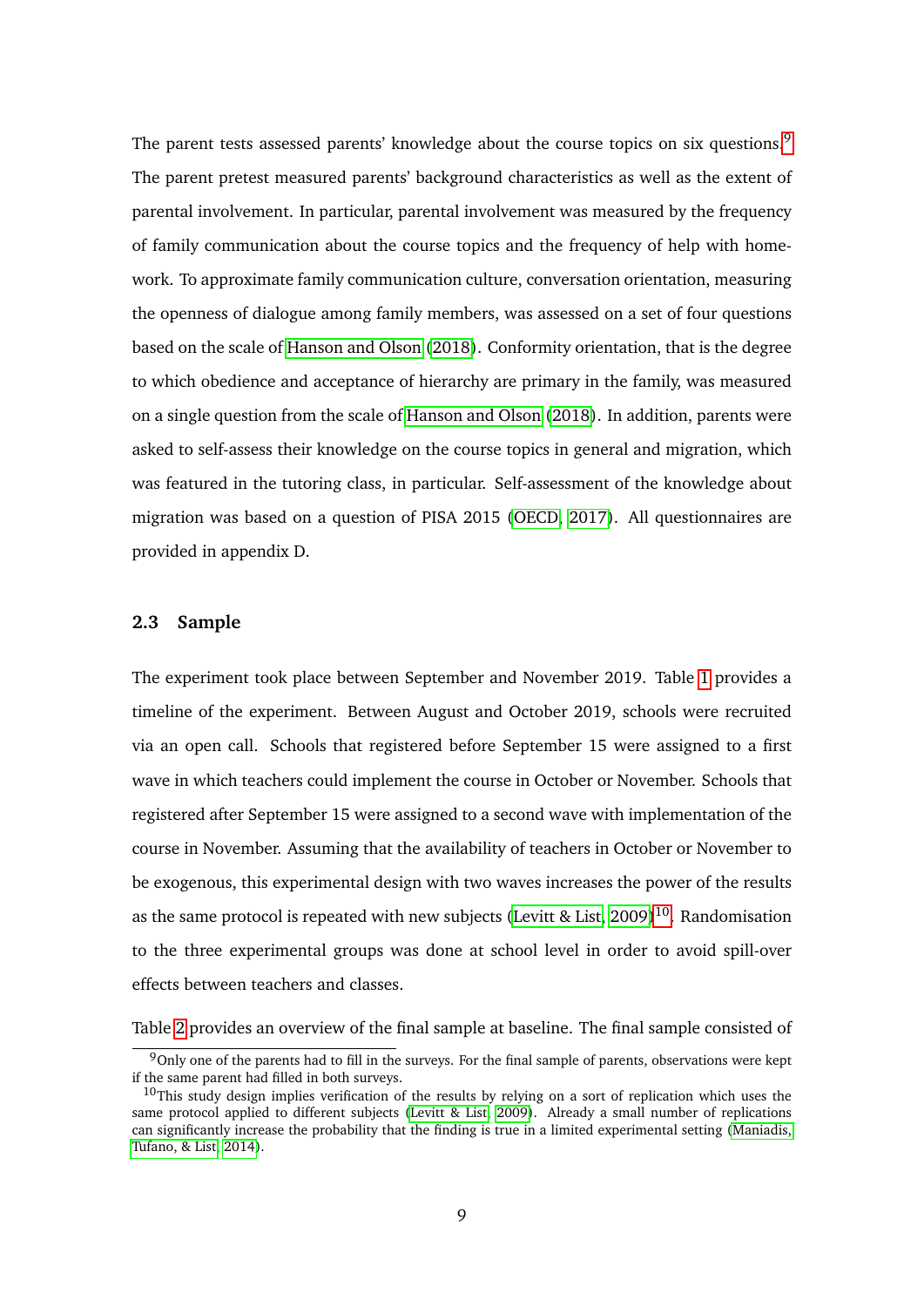1,434 students from 62 schools. Participating students were in grade 9 and 10, that is the third and fourth year of secondary education, and, on average, aged 15 to 16. Overall, the sample was balanced across treatment groups on most of the collected observable characteristics. The academic background of students in terms of tracking and performance was comparable in all treatment groups. In terms of family background, the measures of socioeconomic status were, on average, higher in the parent-led treatment, compared to the teacher-led treatment and the control group. Since this was balanced at baseline (see table [3.A1](#page-36-0) in the appendix), this is due to the attrition of schools between the pretest and the posttest and the clustering of student background characteristics in schools. Other measures of family background were comparable across treatment groups. In the analysis, we control for all student characteristics with imbalances across treatment groups at baseline.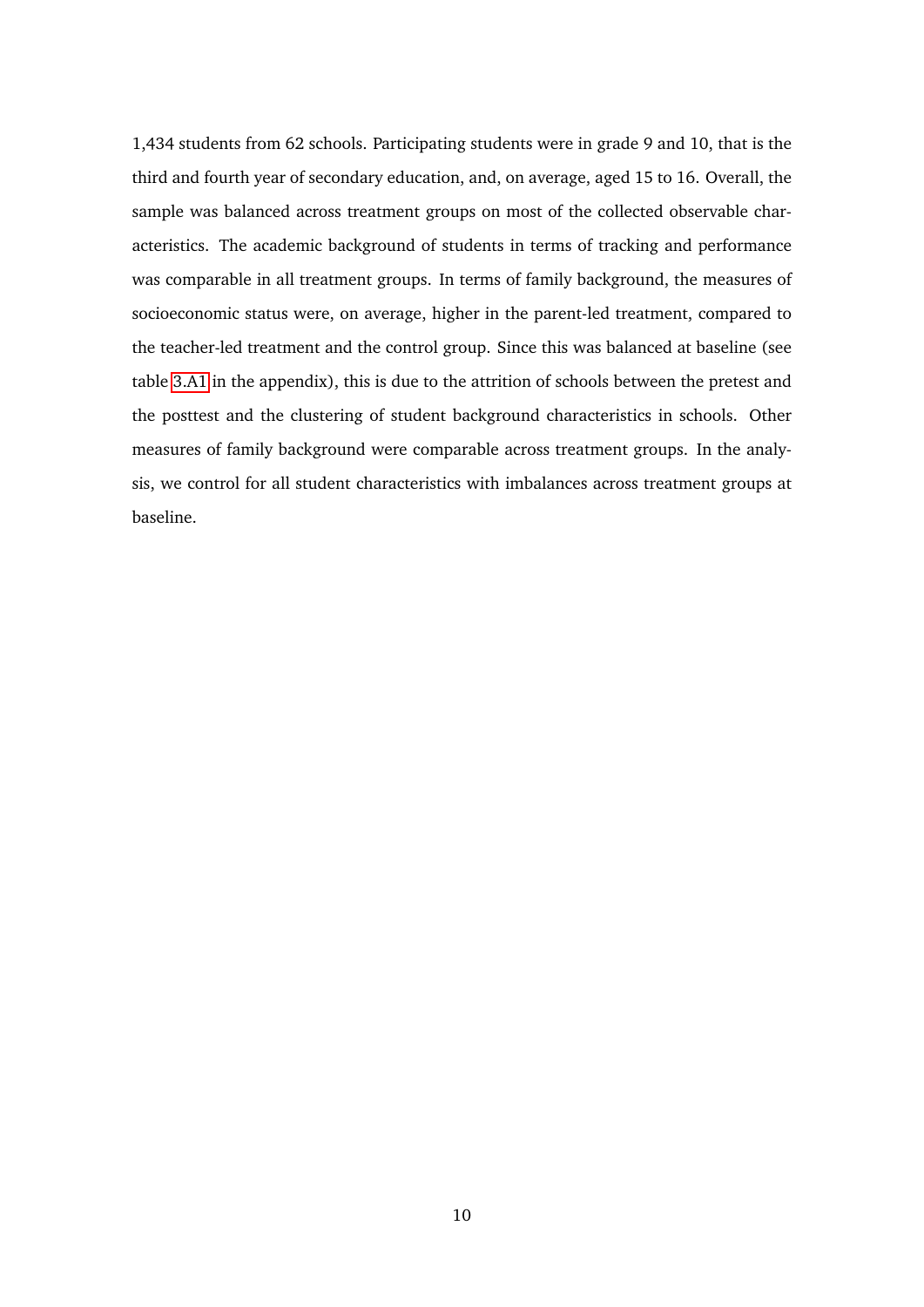<span id="page-11-0"></span>

|                              | (0) Control<br>Mean [SD] | (1) Teacher-led<br>Mean [SD] | (2) Parent-led<br>Mean [SD] | $(0)-(1)$<br>p-value | $(0)-(2)$<br>p-value | $(1)-(2)$<br>p-value |
|------------------------------|--------------------------|------------------------------|-----------------------------|----------------------|----------------------|----------------------|
| Female                       | 0.443<br>$[0.684]$       | 0.556<br>[0.964]             | 0.529<br>[1.089]            | 0.044                | 0.139                | 0.694                |
| Age                          | 14.721<br>[2.184]        | 14.793<br>[2.718]            | 14.769<br>[2.439]           | 0.656                | 0.745                | 0.887                |
| Grade 9                      | 0.496<br>[1.933]         | 0.453<br>[2.819]             | 0.415<br>[2.476]            | 0.788                | 0.561                | 0.825                |
| Academic career              |                          |                              |                             |                      |                      |                      |
| Private school               | 0.714                    | 0.863                        | 0.758                       | 0.224                | 0.776                | 0.469                |
|                              | $[2.226]$                | $[1.535]$                    | [2.719]                     |                      |                      |                      |
| Academic track               | 0.679<br>[2.006]         | 0.602<br>[2.727]             | 0.790<br>[2.630]            | 0.623                | 0.457                | 0.293                |
| Technical track              | 0.212                    | 0.244                        | 0.181                       | 0.796                | 0.804                | 0.642                |
|                              | [1.830]                  | [2.028]                      | [2.081]                     |                      |                      |                      |
| Vocational track             | 0.109                    | 0.153                        | 0.029                       | 0.659                | 0.227                | 0.156                |
|                              | [1.367]                  | [1.718]                      | [0.600]                     |                      |                      |                      |
| Language grade 1/5           | 3.439                    | 3.426                        | 3.462                       | 0.927                | 0.839                | 0.817                |
|                              | [1.552]                  | [2.704]                      | [2.076]                     |                      |                      |                      |
| Math grade 1/5               | 3.128                    | 3.093                        | 2.935                       | 0.815                | 0.163                | 0.310                |
|                              | [2.130]                  | [2.453]                      | [2.209]                     |                      |                      |                      |
| Repeated year 0/1            | 0.176                    | 0.200                        | 0.133                       | 0.628                | 0.347                | 0.231                |
|                              | [0.632]                  | [0.885]                      | [0.778]                     |                      |                      |                      |
| Family background            |                          |                              |                             |                      |                      |                      |
| Socioeconomic status 1/5     | 3.221                    | 3.188                        | 3.473                       | 0.809                | 0.019                | 0.037                |
|                              | [1.774]                  | [2.364]                      | [1.532]                     |                      |                      |                      |
| Wealth 0/22                  | 14.718                   | 14.826                       | 15.346                      | 0.731                | 0.007                | 0.094                |
|                              | [3.821]                  | [5.581]                      | [3.246]                     |                      |                      |                      |
| ICT at home 0/9              | 7.181                    | 7.495                        | 7.571                       | 0.053                | 0.000                | 0.605                |
| Has bank account 0/1         | [1.842]<br>0.664         | $[2.870]$<br>0.733           | [1.106]<br>0.752            | 0.110                | 0.042                | 0.576                |
|                              | [0.788]                  | [0.513]                      | [0.544]                     |                      |                      |                      |
| Speaks Dutch at home 0/1     | 0.788                    | 0.751                        | 0.894                       | 0.702                | 0.018                | 0.128                |
|                              | [0.854]                  | [1.876]                      | [0.487]                     |                      |                      |                      |
| Immigration background 0/1   | 0.336                    | 0.295                        | 0.246                       | 0.503                | 0.142                | 0.365                |
|                              | [1.073]                  | [0.801]                      | [0.849]                     |                      |                      |                      |
| Homework help 1/5            | 1.937                    | 1.942                        | 1.938                       | 0.969                | 0.997                | 0.976                |
|                              | [1.542]                  | [2.234]                      | [2.205]                     |                      |                      |                      |
| Family communication         |                          |                              |                             |                      |                      |                      |
| Frequency 1/5                | 2.261                    | 2.237                        | 2.246                       | 0.859                | 0.868                | 0.948                |
|                              | [1.645]                  | [2.439]                      | [1.351]                     |                      |                      |                      |
| Conversation orientation 1/5 | 3.654                    | 3.638                        | 3.680                       | 0.786                | 0.615                | 0.543                |
|                              | [0.600]                  | [1.085]                      | [0.989]                     |                      |                      |                      |
| Conformity 1/5               | 3.427                    | 3.326                        | 3.369                       | 0.117                | 0.377                | 0.576                |
|                              | [0.826]                  | [1.111]                      | [1.227]                     |                      |                      |                      |
| Self-assessment              |                          |                              |                             |                      |                      |                      |
| Financial knowledge 1/5      | 3.532                    | 3.433                        | 3.521                       | 0.207                | 0.863                | 0.277                |
|                              | [1.055]                  | [1.331]                      | [1.088]                     |                      |                      |                      |
| Economic knowledge 1/5       | 2.906                    | 2.844                        | 2.990                       | 0.218                | 0.168                | 0.005                |
|                              | [0.980]                  | [0.547]                      | [0.919]                     |                      |                      |                      |
| Migration 0/3                | 1.740                    | 1.765                        | 1.727                       | 0.793                | 0.869                | 0.665                |
|                              | [1.438]                  | [1.474]                      | [1.147]                     |                      |                      |                      |

Table 2: Student Characteristics at Baseline

*This table continues on the following page.*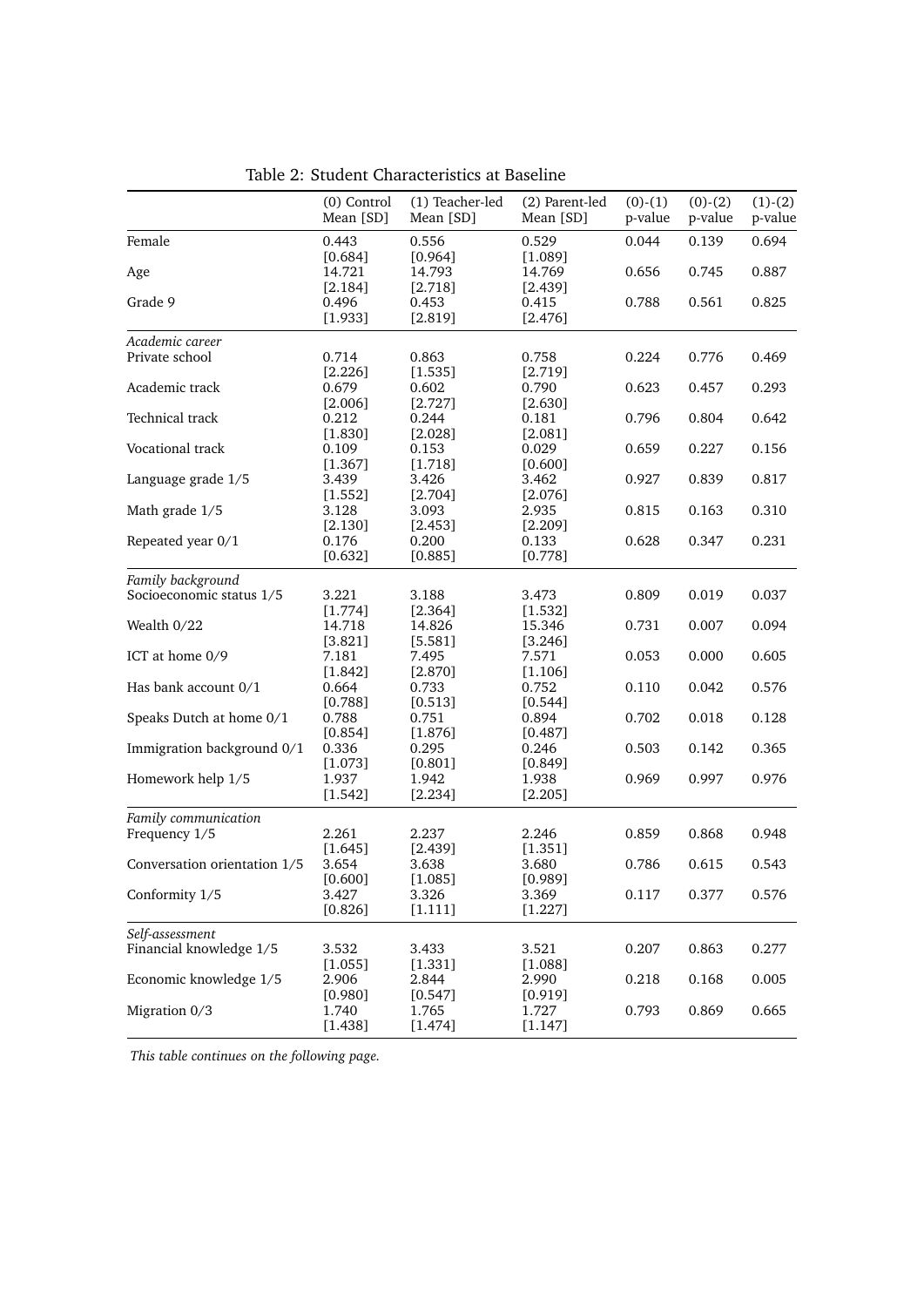|                                         | $(0)$ Control<br>Mean [SD] | (1) Teacher-led<br>Mean [SD] | (2) Parent-led<br>Mean [SD] | $(0)-(1)$<br>p-value | $(0)-(2)$<br>p-value | $(1)-(2)$<br>p-value |
|-----------------------------------------|----------------------------|------------------------------|-----------------------------|----------------------|----------------------|----------------------|
| Motivation                              |                            |                              |                             |                      |                      |                      |
| Financial knowledge 1/5                 | 4.281<br>[0.967]           | 4.258<br>[0.653]             | 4.369<br>[1.047]            | 0.669                | 0.169                | 0.058                |
| Economic knowledge 1/5                  | 3.601<br>[1.092]           | 3.644<br>[0.865]             | 3.673<br>[1.944]            | 0.496                | 0.475                | 0.769                |
| Number of students<br>Number of schools | 524<br>25                  | 430<br>16                    | 480<br>21                   |                      |                      |                      |

*Continued From Previous Page:* Student Characteristics at Baseline

*Notes:* Standard deviations in parentheses. The value displayed for t-tests are p-values. Standard errors are clustered at school level. Students who are not in grade 9 are in grade 10. Private schools are publicly funded, but privately-run (catholic) schools. Private schools attract, on average, students with higher socioeconomic status. Dutch language and math grades refer to the past school term and are self-reported in five categories: <50%, 50-60%, 60-70%, 70-80%, >80%. Grading is not standardised and levels of exam differ by school and study tracks. We approximate socioeconomic status by number of travels abroad in the past year  $(0, 1, 2, 3, 3)$ . Wealth is approximated by economic possessions, self-reported by the student, as in OECD PISA. ICT is a subset of these economic possessions that relate to ICT.

Table [3](#page-13-0) shows the outcome variables at each test. Before the intervention, students answered, on average, four out of ten questions on the general knowledge about the course topics correctly. In the parent-led treatment, the baseline knowledge was, with an average of 4.8 correct questions, slightly higher than in the control group and the teacher-led treatment. The placebo score on financial literacy reveals a testing effect, as it increased slightly in all experimental groups from the pretest to the posttest.

Figure [1](#page-14-0) displays the density function of students' knowledge scores at baseline. As reflected in the summary statistics, students in the control group and the teacher-led treatment had a similar distribution of baseline scores, while the distribution of baseline scores in the parent-led treatment was shifted to the right, representing higher knowledge scores before the intervention. A Kolmogorov-Smirnov test for equality of distributions confirms that the distribution of scores in the teacher-led treatment and the control group did not differ significantly at baseline, whereas the distribution of scores in the parent-led treatment differed significantly from the two other experimental groups. We account for this in the analysis by linearly controlling for baseline scores in all specifications and testing the robustness of the results using quantile regression as well as matching.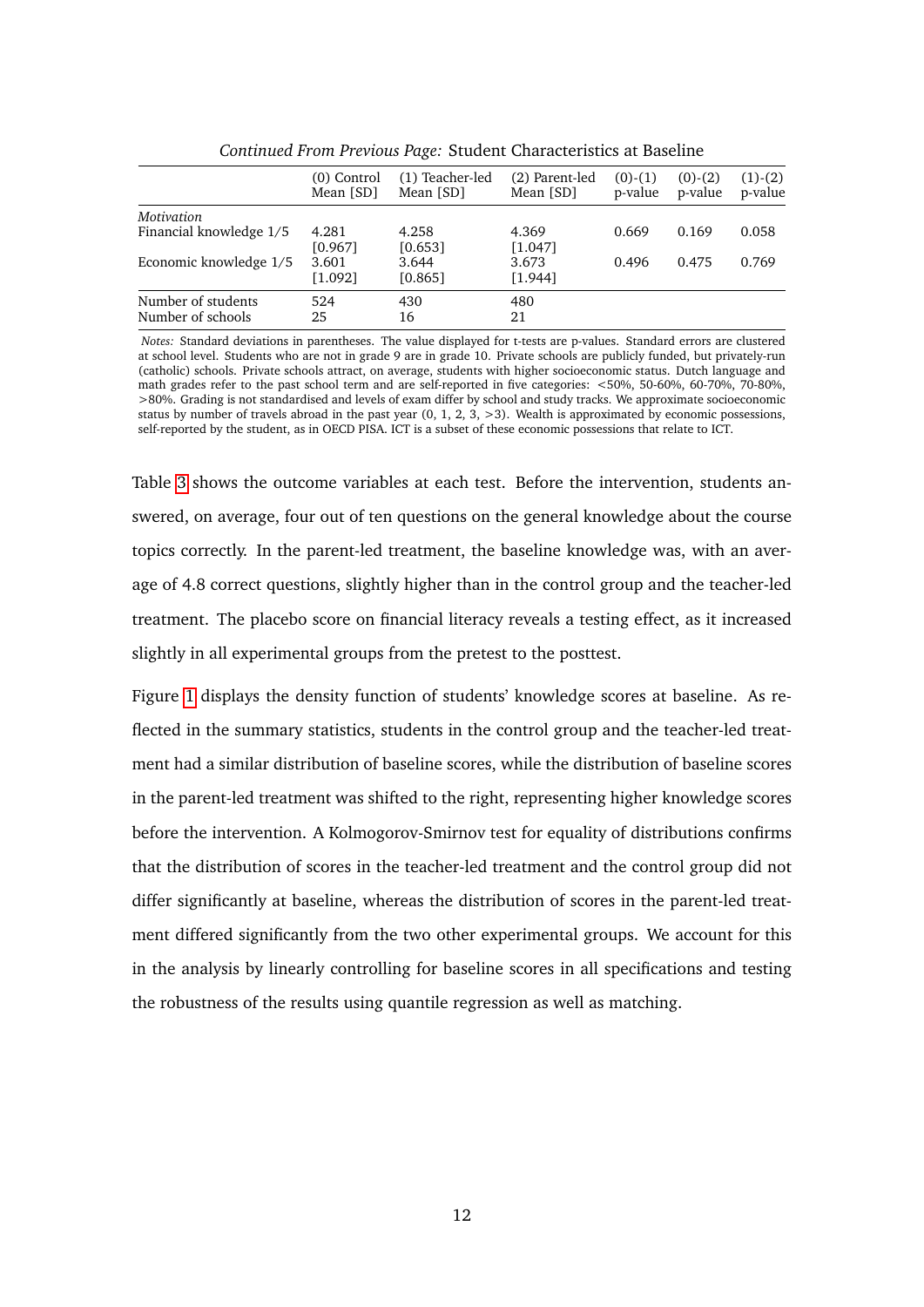|                        |     | (0) Control      |     | (1) Teacher-led    |     | (2) Parent-led   | $(0)-(1)$      | $(0)-(2)$ | $(1)-(2)$ |
|------------------------|-----|------------------|-----|--------------------|-----|------------------|----------------|-----------|-----------|
|                        | N   | Mean<br>[SD]     | N   | Mean<br>[SD]       | N   | Mean<br>[SD]     | <i>p-value</i> | p-value   | p-value   |
| <b>Pretest</b>         |     |                  |     |                    |     |                  |                |           |           |
| Knowledge 0/10         | 524 | 4.061<br>[4.806] | 430 | 4.012<br>[6.773]   | 480 | 4.825<br>[6.631] | 0.898          | 0.042     | 0.072     |
| Financial literacy 0/3 | 524 | 0.941<br>[1.558] | 430 | 1.067<br>[1.550]   | 480 | 1.052<br>[2.016] | 0.211          | 0.331     | 0.896     |
| Confidence 1/5         | 524 | 2.834<br>[0.961] | 430 | 2.819<br>[1.422]   | 480 | 2.842<br>[1.404] | 0.847          | 0.919     | 0.805     |
| Midline test           |     |                  |     |                    |     |                  |                |           |           |
| Targeted knowledge 0/5 | 524 | 2.578<br>[1.977] | 391 | 3.652<br>[2.361]   | 308 | 3.591<br>[1.683] | 0.000          | 0.000     | 0.687     |
| <b>Posttest</b>        |     |                  |     |                    |     |                  |                |           |           |
| Targeted knowledge 0/5 | 524 | 2.578<br>[1.977] | 430 | 3.533<br>[3.600]   | 480 | 3.398<br>[3.709] | 0.000          | 0.000     | 0.577     |
| Knowledge 0/10         | 524 | 5.095<br>[3.790] | 430 | 6.153<br>[8.471]   | 480 | 6.531<br>[6.533] | 0.019          | 0.000     | 0.453     |
| Financial literacy 0/3 | 524 | 1.387<br>[2.200] | 430 | 1.456<br>[2.185]   | 480 | 1.625<br>[2.046] | 0.629          | 0.080     | 0.231     |
| Confidence 1/5         | 524 | 2.803<br>[1.575] | 430 | 3.019<br>$[2.077]$ | 480 | 2.975<br>[1.022] | 0.080          | 0.043     | 0.691     |
| <b>Second Posttest</b> |     |                  |     |                    |     |                  |                |           |           |
| Targeted knowledge 0/5 | 524 | 2.578<br>[1.977] | 92  | 2.989<br>$[2.062]$ | 176 | 3.358<br>[3.467] | 0.065          | 0.006     | 0.276     |

<span id="page-13-0"></span>Table 3: Outcome Variables at the Pretest, Midline Test and Posttest

*Notes:* Standard deviations in parentheses. The value displayed for t-tests are p-values. Standard errors are clustered at school level. The midline test was only given to the two treatment groups as part of the intervention. Control group scores are taken from the posttest. The second posttest five weeks after the end of the intervention was only given to the two treatment groups. Control group scores are assumed to remain constant and replaced with the scores from the first posttest.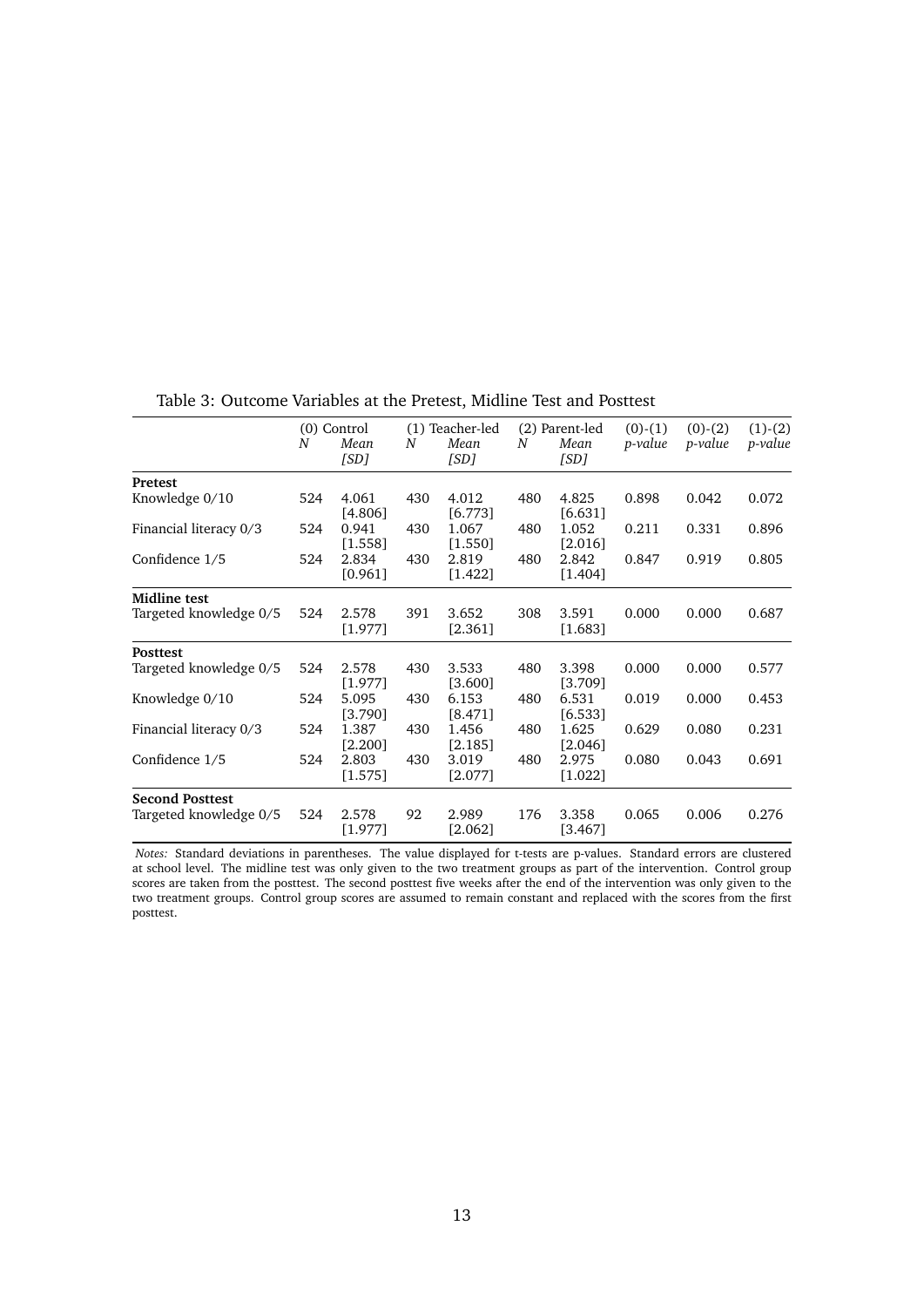<span id="page-14-0"></span>

Figure 1: Distribution of Scores at the Pretest

The sample at the midline test comprised 1,223 students, since not all students who completed the pretest and posttest also completed the midline test. Attrition in the teacher-led treatment was due to the teacher not implementing the midline test in class. Attrition in the parent-led treatment was either due to the teacher not assigning the homework or the student not (fully) completing the homework. Table [3.A3](#page-39-0) in the appendix shows that, within each treatment group, compliers did not differ significantly from non-compliers. In the teacher-led treatment, compliers were slightly more likely to be in grade 10 than grade 9, to be in a higher track than the vocational track, have a bank account and to estimate themselves higher on financial literacy than non-compliers. However, these differences were only significant at the 10%-level. In the parent-led treatment, compliers were more likely to be male, in a private school, in an academic or technical track and more likely to regularly have their parents help with homework, all significant at the 5%-level. Surprisingly, the differences between compliers and non-compliers regarding their socioeconomic background or language spoken at home were statistically not significant.

The sample of the second posttest comprised 792 students. Table [3.A4](#page-40-0) in the appendix presents the differences in student characteristics between the compliers and non-compliers of the second posttest across experimental groups. Overall, compliers with the second posttest were similar to those students who did not complete the second posttest. In the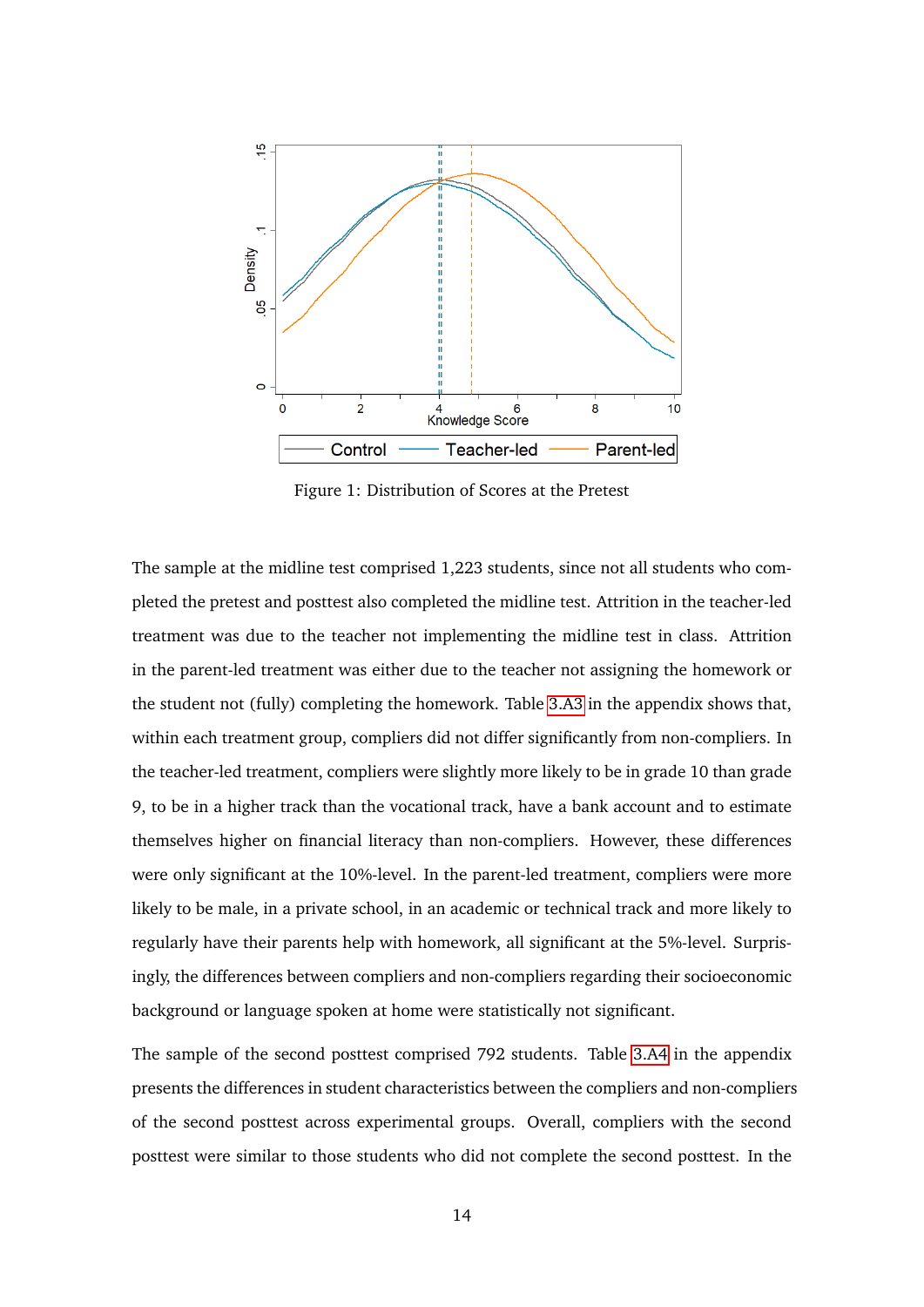parent-led treatment, compliers were more likely to be younger, less likely to have repeated a year, and more likely to receive regularly help with homework from their parents and have a higher level of family conformity. In the parent-led treatment, compliers were also less likely to have repeated a year and more likely to estimate themselves to have a good knowledge of migration. All of these differences were at most significant at the 5%-level and all other student background characteristics did not differ significantly between compliers and non-compliers. Therefore, the sample at the second posttest can be considered as representative.

As the second posttest was only given to the two treatment groups, we use posttest scores for the control group, assuming that scores remained constant for the control group in the weeks after the posttest. Although we observe a learning effect from taking the test, with an average 1-point-increase on the 10-point knowledge score from pretest to posttest in the control group, this testing effect is unlikely to increase over time. On the contrary, the testing effect is rather expected to diminish due to the additional time between tests, such that we estimate an upper-bound effect when using the posttest scores as second posttest scores for the control group.

Table [4](#page-16-0) shows the data collected from the pretest and posttest for parents. Most of the collected observable background characteristics of parents were similar across experimental groups. At baseline, parents answered on average half of the six knowledge questions correctly. The baseline knowledge of parents in the parent-led treatment was significantly higher than that of parents in the control group and the teacher-led treatment. We therefore linearly control for parents' baseline knowledge in all analyses and test for heterogeneous effects on parental pretest scores.

In the analyses, we limit the sample to those observations, where the same parent filled in both surveys and answered all knowledge questions. This sample comprises 231 parents from the three experimental groups. As we could only collect parent characteristics of those parents who complied with the surveys, we compare compliers and non-compliers among parents based on students' background characteristics. Table [3.A5](#page-41-0) in the appendix displays the differences in student characteristics between students of whom the same parent completed both surveys and those students for which this was not the case, by ex-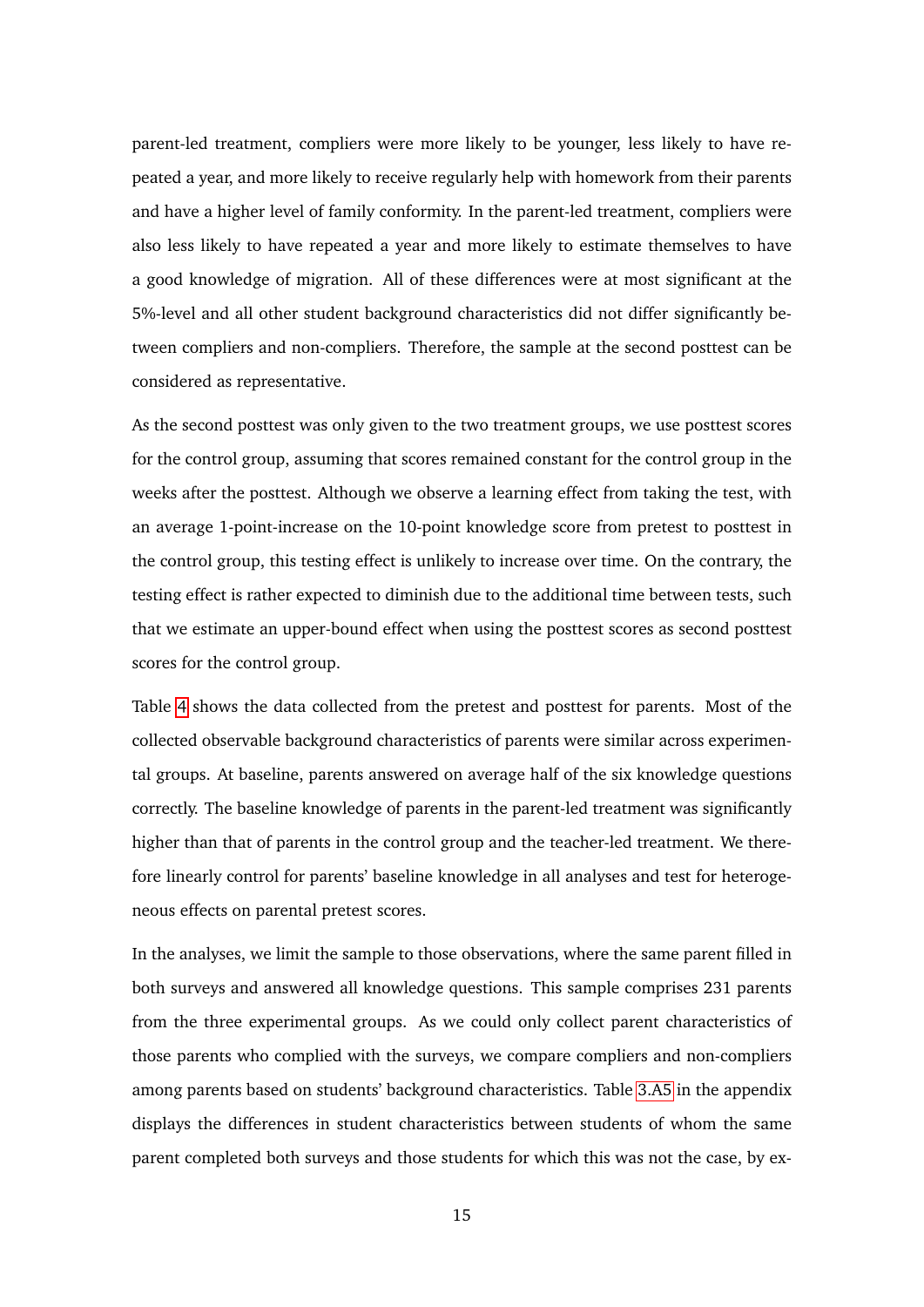<span id="page-16-0"></span>

|                           | (0) Control |                  |     | (1) Teacher-led    |     | (2) Parent-led   |         | $(0)-(2)$ | $(1)-(2)$ |
|---------------------------|-------------|------------------|-----|--------------------|-----|------------------|---------|-----------|-----------|
|                           | N           | Mean<br>[SD]     | N   | Mean<br>[SD]       | N   | Mean<br>[SD]     | p-value | p-value   | p-value   |
| Pretest                   |             |                  |     |                    |     |                  |         |           |           |
| Parent's education 0/2    | 233         | 1.579<br>[0.757] | 184 | 1.576<br>[0.820]   | 366 | 1.639<br>[0.795] | 0.966   | 0.354     | 0.386     |
| Knowledge score 0/6       | 205         | 3.063<br>[1.802] | 163 | 3.110<br>[1.742]   | 231 | 3.502<br>[1.863] | 0.799   | 0.015     | 0.037     |
| Motivation                |             |                  |     |                    |     |                  |         |           |           |
| Economic education 1/5    | 214         | 4.290<br>[0.636] | 175 | 4.246<br>[1.204]   | 246 | 4.305<br>[0.578] | 0.659   | 0.789     | 0.543     |
| Homework help             |             |                  |     |                    |     |                  |         |           |           |
| Frequency 1/5             | 236         | 2.127<br>[1.224] | 187 | 2.332<br>[1.591]   | 372 | 2.094<br>[1.726] | 0.149   | 0.782     | 0.109     |
| Enjoys helping 1/5        | 213         | 3.671<br>[0.992] | 175 | 3.926<br>[1.050]   | 245 | 3.747<br>[0.839] | 0.018   | 0.383     | 0.066     |
| Interest in schooling 1/5 | 213         | 4.437<br>[0.854] | 175 | 4.469<br>[0.605]   | 244 | 4.447<br>[0.381] | 0.665   | 0.873     | 0.670     |
| Family communication      |             |                  |     |                    |     |                  |         |           |           |
| Frequency 1/5             | 238         | 2.777<br>[1.222] | 187 | 2.711<br>[1.515]   | 375 | 2.683            | 0.625   | 0.396     | 0.832     |
| Conformity 1/5            | 215         | 3.405<br>[0.907] | 175 | 3.354<br>$[0.949]$ | 246 | 3.455<br>[0.744] | 0.592   | 0.515     | 0.240     |
| Openness 1/5              | 214         | 3.093<br>[1.085] | 174 | 2.960<br>[1.045]   | 246 | 2.943<br>[0.903] | 0.219   | 0.113     | 0.863     |
| Self-assessment           |             |                  |     |                    |     |                  |         |           |           |
| Political knowledge 1/5   | 214         | 3.701<br>[0.980] | 175 | 3.749<br>[0.408]   | 245 | 3.792<br>[0.732] | 0.518   | 0.267     | 0.440     |
| Migration 0/3             | 200         | 1.935<br>[0.715] | 167 | 2.030<br>[0.893]   | 233 | 2.013<br>[0.927] | 0.267   | 0.325     | 0.852     |
| <b>Posttest</b>           |             |                  |     |                    |     |                  |         |           |           |
| Knowledge score 0/6       | 103         | 4.019<br>[1.946] | 85  | 3.941<br>[2.352]   | 304 | 4.786<br>[1.792] | 0.804   | 0.001     | 0.004     |

Table 4: Parent Pretest and Posttest

*Notes:* Standard deviations in parentheses. The value displayed for t-tests are p-values. Standard errors are clustered at school level. The definition of the different variables can be found in the parent questionnaire, provided in appendix D.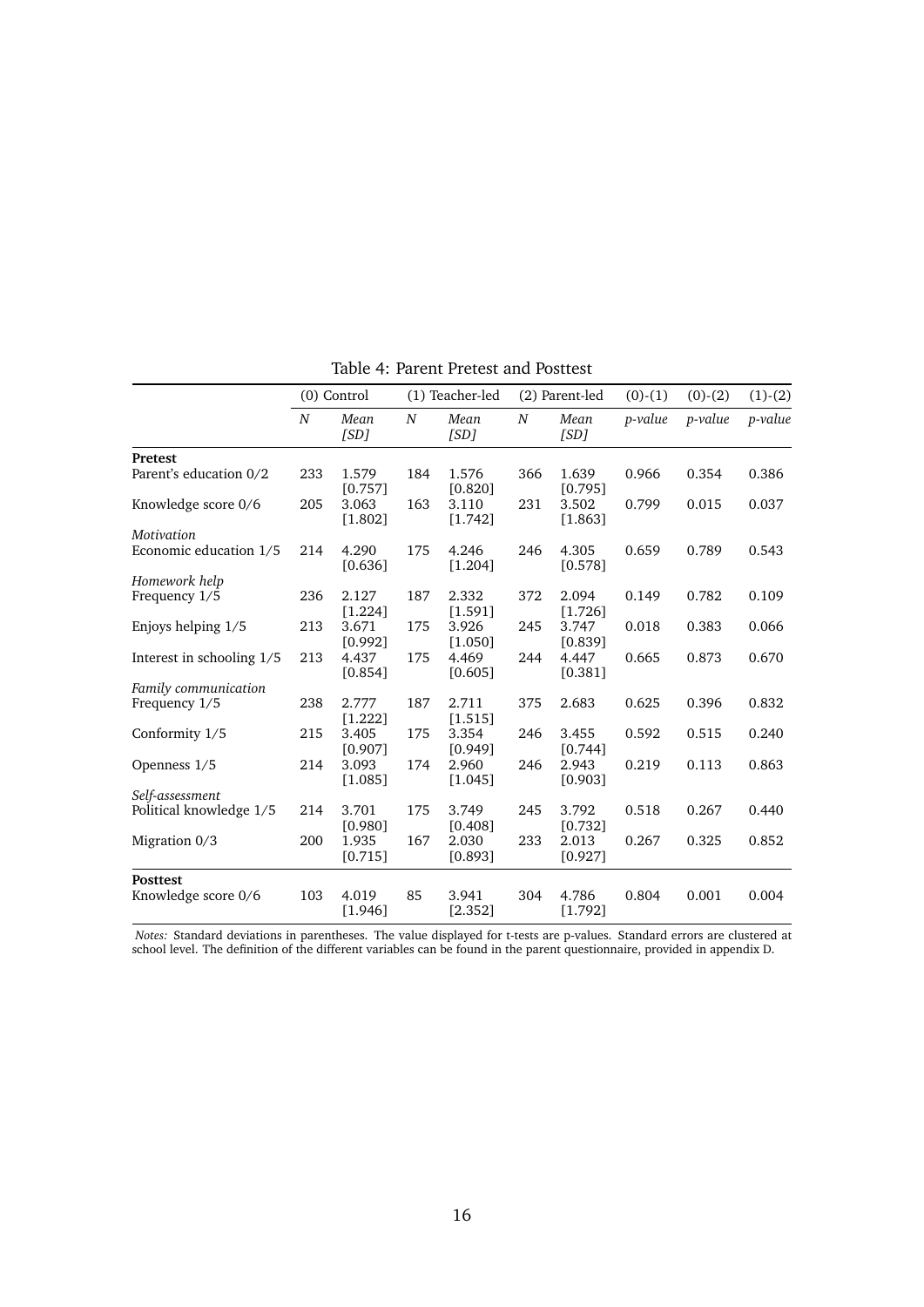perimental group. Students with complying and non-complying parents were overall similar on most background characteristics. In all experimental groups, children of complying parents were more likely to speak Dutch at home and less likely to have an immigration background, more likely to be in a private school, less likely to have repeated a year and more likely to have a higher knowledge score at baseline. Complying parents hence likely represent the more highly educated parents who might value education and support their child's learning, while parents with an immigration background or a different native language were more difficult to reach. In that sense, the results of the parental data could represent an upper bound.

#### **2.4 Methodology**

The main specifications for assessing the changes in students' and parents' knowledge are based on an intention-to-treat (ITT) OLS regression, established in the following equation:

$$
y_{i,j,k}^1 = \alpha_0 + \alpha_1 y_{i,j,k}^0 + \sum_{1}^{2} \beta_k t \cdot \text{reatment}_k + \delta \sum_{i} X_i + \varepsilon_{i,j}, \tag{1}
$$

where  $y_{i,j,k}^1$  is the standardised knowledge score of student  $i$  in school  $j$  measured at the posttest and  $y_{i,j,k}^0$  is the standardised baseline knowledge score measured at the pretest. The control group serves as reference group and the coefficients *β<sup>k</sup>* identify the ITT effect of access to the treatment for the two treatment groups  $k = [1,2]$ .  $\beta_1$  is thus the coefficient for the teacher-led treatment and  $\beta_2$  the coefficient for the parent-led treatment.  $X_i$  is a vector of covariates of baseline student characteristics that comprises all observable characteristics collected at the pretest which exposed imbalances across treatment groups. The standard errors,  $\varepsilon_{i,j}$ , are clustered at the school level.

To compare the treatment effects between the two treatment groups, we test for pairwise equality of the coefficients  $\beta_1$  and  $\beta_2$  based on an F-test. The same model is used to evaluate the two dimensions of general knowledge about the course and the specific knowledge targeted in the tutoring class at the midline test, the posttest and the second posttest, as well as to test the effects on parents' knowledge.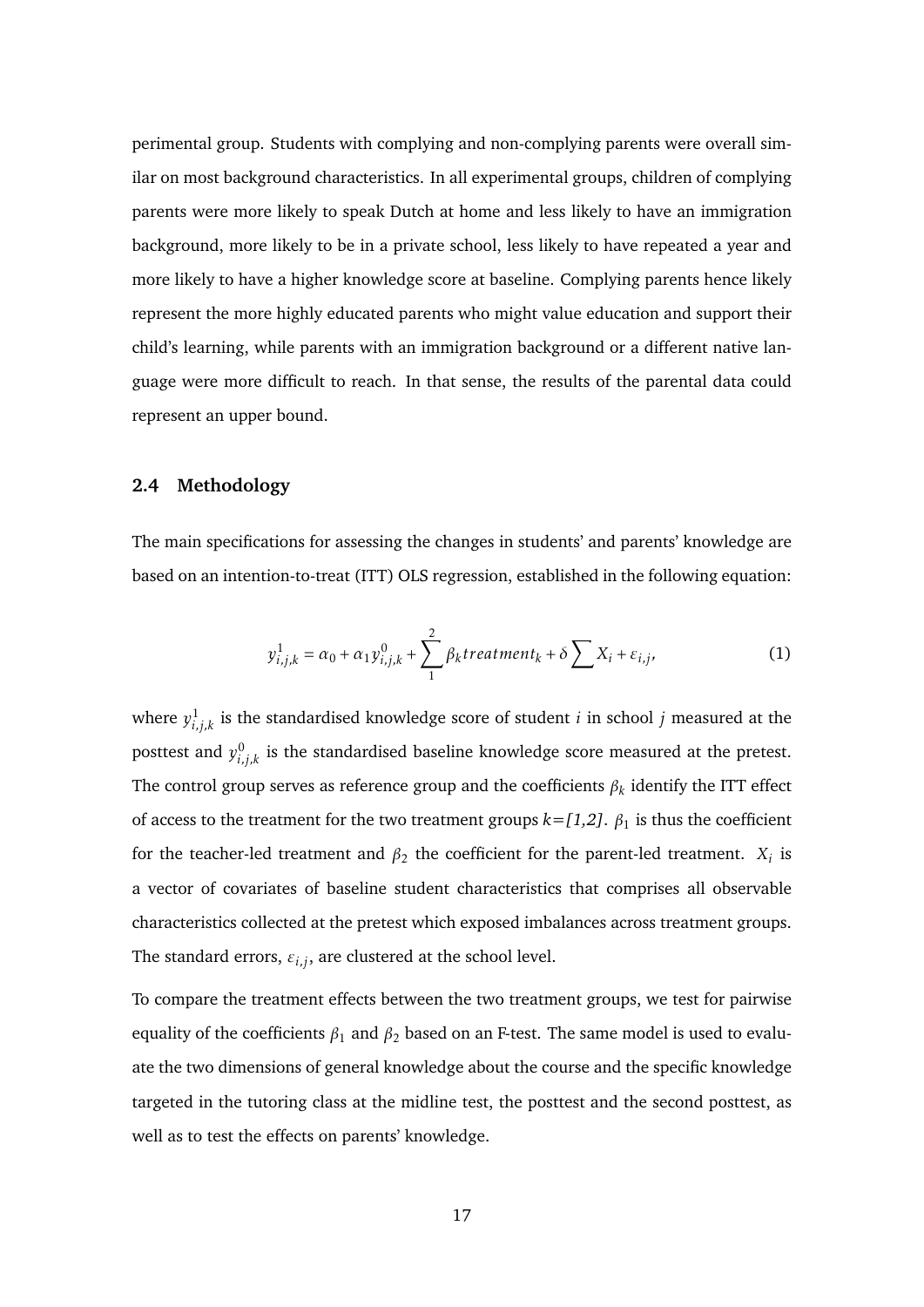To account for non-compliance with the tutoring class, we estimate the local average treat-ment effect (LATE) using instrumental variables regression.<sup>[11](#page-18-0)</sup> Because of the randomised treatment assignment, treatment status is clearly a valid instrument. The inclusion restriction is satisfied, as the assignment of tutoring in class or at home is highly correlated with the respective completion. The exclusion restriction is satisfied based on the exogenous assignment of treatment. We estimate the average treatment effect for compliers, that is the treatment effect of the treated, based on the following two-stage-least-squares (2SLS) estimation:

$$
D_{i,j,k} = \omega_0 + \omega_1 y_{i,j,k}^0 + \sum_{1}^{2} \gamma_k treatment_k + \theta \sum_{i} X_i + v_{i,j}
$$
 (Stage 1)

$$
y_{i,j,k}^{1} = \alpha_0 + \alpha_1 y_{i,j,k}^{0} + \sum_{1}^{2} \beta_k \hat{D}_{i,j,k} + \delta \sum_{i} X_i + \varepsilon_{i,j},
$$
 (Stage 2)

where  $D_{i,j,k}$  is a binary variable that indicates compliance with the tutoring class in the respective treatment  $k$  and  $\hat{D}_{i,j,k}$  is the predicted probability to comply, given the treatment assignment. As in the ITT specification,  $y_{i,j,k}^1$  represents the standardised knowledge score at the posttest and  $y_{i,j,k}^0$  the standardised baseline knowledge score. Again, we control for the student characteristics  $X_i$  that were not balanced at baseline. Standard errors  $v_{i,j}$  are clustered at the school level.

# **3 Results**

In this section, we present the results for students at the midline test, the posttest and the second posttest. In addition, we show the effects of the intervention on parental knowledge and provide an overview of the robustness checks.

<span id="page-18-0"></span> $11$ The data allows us to measure compliance in two different ways. First, we measure compliance by the completion of the online survey for the discussion and the midline test, which were both part of the tutoring class. In the teacher-led treatment, the discussion survey was filled in by the teacher. In the parent-led treatment, both the student and the parent had to fill in a part of this survey. This allows us to measure parents' participation in the parent-led treatment. Second, we use self-reported compliance as indicated by the students in the posttest.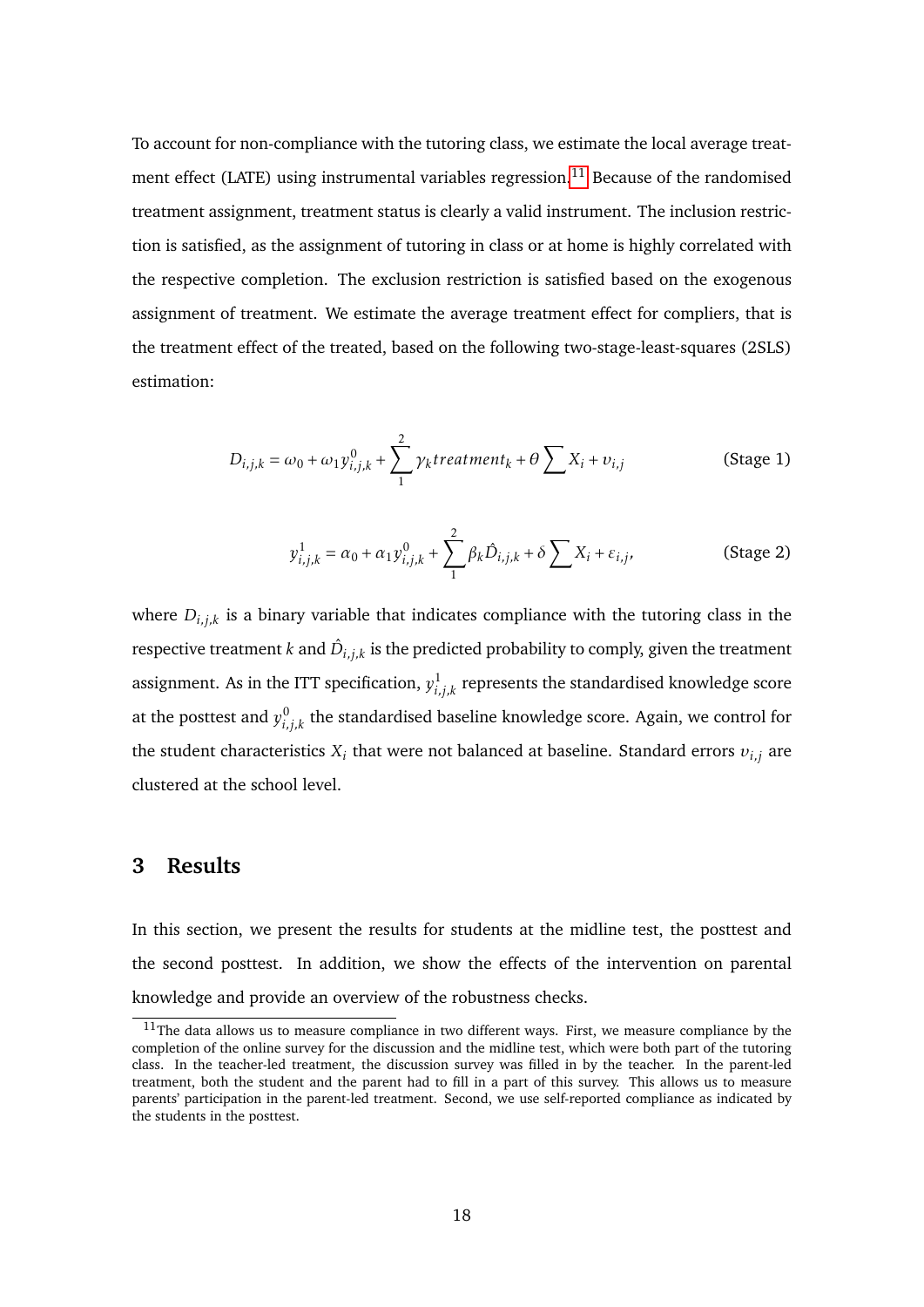#### **3.1 Students' Knowledge at the Midline Test**

The descriptive statistics in table [3](#page-13-0) show that, at the midline test, the targeted knowledge score about the topics of the tutoring class did not differ significantly between the two treatment groups. Students in both treatment groups had significantly higher scores than students in the control group. Intention-to-treat regression analysis, presented in table [5,](#page-19-0) confirms the descriptive result that students in both treatment groups experienced a significant large knowledge gain immediately after the tutoring class, compared to the control group. In the regression with control variables, we observe a learning effect of 0.83 standard deviations for students assigned to the teacher-led treatment and 0.64 standard deviations for students assigned to the parent-led treatment.

<span id="page-19-0"></span>

|                            | Targeted Knowledge    |                       |  |  |  |
|----------------------------|-----------------------|-----------------------|--|--|--|
| Teacher-led                | $0.835***$            | $0.834***$            |  |  |  |
| Parent-led                 | (0.088)<br>$0.665***$ | (0.087)<br>$0.635***$ |  |  |  |
|                            | (0.077)               | (0.075)               |  |  |  |
| Baseline knowledge         | $0.285***$<br>(0.030) | $0.264***$<br>(0.031) |  |  |  |
| Controls                   | No                    | <b>Yes</b>            |  |  |  |
| Teacher-led vs. Parent-led | 0.052                 | 0.019                 |  |  |  |
| R-squared                  | 0.229                 | 0.240                 |  |  |  |
| N                          | 1223                  | 1223                  |  |  |  |

Table 5: Students' Knowledge at the Midline Test: Intention-To-Treat

*Notes:* OLS regression. Reference category: control group. Standard errors clustered at school level in parentheses. 'Teacher-led vs. Parent-led' indicates the p-value of an F-test for equality of coefficients. Control variables include all variables with imbalances between treatment groups at baseline. Knowledge scores are standardised relative to the control group mean. Control group scores are standardised to have a mean of 0 and a standard deviation of 1. \*p<0.10, \*\*p<0.05, \*\*\*p<0.01.

The p-values of the F-test for equality of coefficients, shown in the middle panel of table [5,](#page-19-0) indicate that students who were assigned to teacher-led tutoring had larger immediate learning effects than students assigned to parent-led tutoring. In the regression with control variables, the difference of 0.19 standard deviations between the two coefficients of treatment is significant at the 5%-level.

#### **3.2 Students' Knowledge at the Posttest**

In table [3,](#page-13-0) we observe that students' general knowledge about the course topics was in all experimental groups higher at the posttest than at baseline. The increase in the control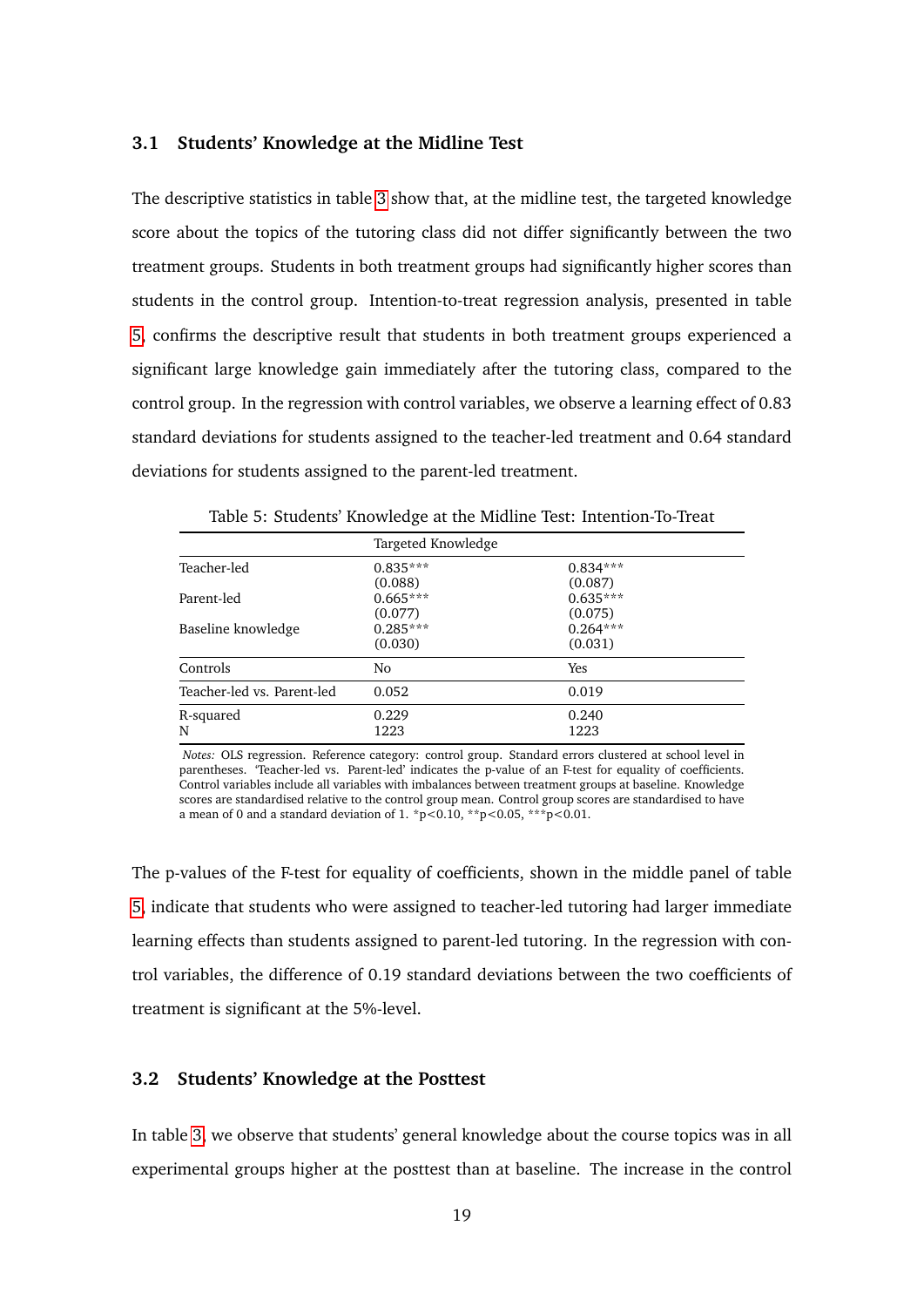group indicates that there was a testing effect and students learned from taking the test, even if no solutions were provided. The increase was significantly larger in both treatment groups, but the difference between the two treatment groups was not significant. The targeted knowledge about the topics of the tutoring class was similar to the scores at the midline test, with no significant difference between the two treatment groups.

Table [6](#page-20-0) presents the results from the Intention-to-Treat (ITT) regression analysis of the posttest outcomes. In both dimensions of general knowledge about the course and the specific knowledge targeted in the tutoring class, students assigned to either type of treatment performed significantly better than students in the control group. In the specification with control variables, students in the teacher-led group experienced an average learning effect of 0.52 standard deviations on the general knowledge. In the parent-led group, we detect a comparable effect of 0.50 standard deviations. On the targeted knowledge, the effect is larger in the teacher-led group (0.75 standard deviations) than in the parent-led group (0.48 standard deviations). This difference is significant at the 5%-level. All effects are larger than the minimum detectable effect size of 0.31 at a significance level of 0.05, which was calculated in the preregistration of the experiment<sup>[12](#page-20-1)</sup>.

<span id="page-20-0"></span>

|                            | Knowledge  |            |            | Targeted Knowledge |  |  |
|----------------------------|------------|------------|------------|--------------------|--|--|
| Teacher-led                | $0.523***$ | $0.524***$ | $0.749***$ | $0.748***$         |  |  |
|                            | (0.157)    | (0.150)    | (0.102)    | (0.104)            |  |  |
| Parent-led                 | $0.531***$ | $0.502***$ | $0.500***$ | $0.478***$         |  |  |
|                            | (0.122)    | (0.123)    | (0.108)    | (0.105)            |  |  |
| Baseline knowledge         | $0.444***$ | $0.417***$ | $0.365***$ | $0.348***$         |  |  |
|                            | (0.045)    | (0.043)    | (0.037)    | (0.036)            |  |  |
| Controls                   | No         | Yes        | No         | Yes                |  |  |
| Teacher-led vs. Parent-led | 0.963      | 0.891      | 0.050      | 0.027              |  |  |
| R-squared                  | 0.226      | 0.235      | 0.220      | 0.235              |  |  |
| N                          | 1434       | 1434       | 1434       | 1434               |  |  |

Table 6: Students' Knowledge at the Posttest: Intention-To-Treat

*Notes:* OLS regression. Reference category: control group. Standard errors clustered at school level in parentheses. 'Teacher-led vs. Parent-led' indicates the p-value of an F-test for equality of coefficients. Control variables include all variables with imbalances between treatment groups at baseline. Knowledge scores at the pretest are standardised relative to the control group. Outcome variables at the posttest are standardised relative to the control group mean at baseline. Control group scores at baseline are standardised to have a mean of 0 and a standard deviation of 1. \*p<0.10, \*\*p<0.05, \*\*\*p<0.01.

Table [7](#page-22-0) shows the results from the instrumental variables (IV) regression, which accounts

<span id="page-20-1"></span> $12$ The minimum detectable effect size is set before implementation of an experiment for a given level of significance as part of the power calculation. Effects smaller than the minimum detectable effect size cannot be found to be significant in the given sample size.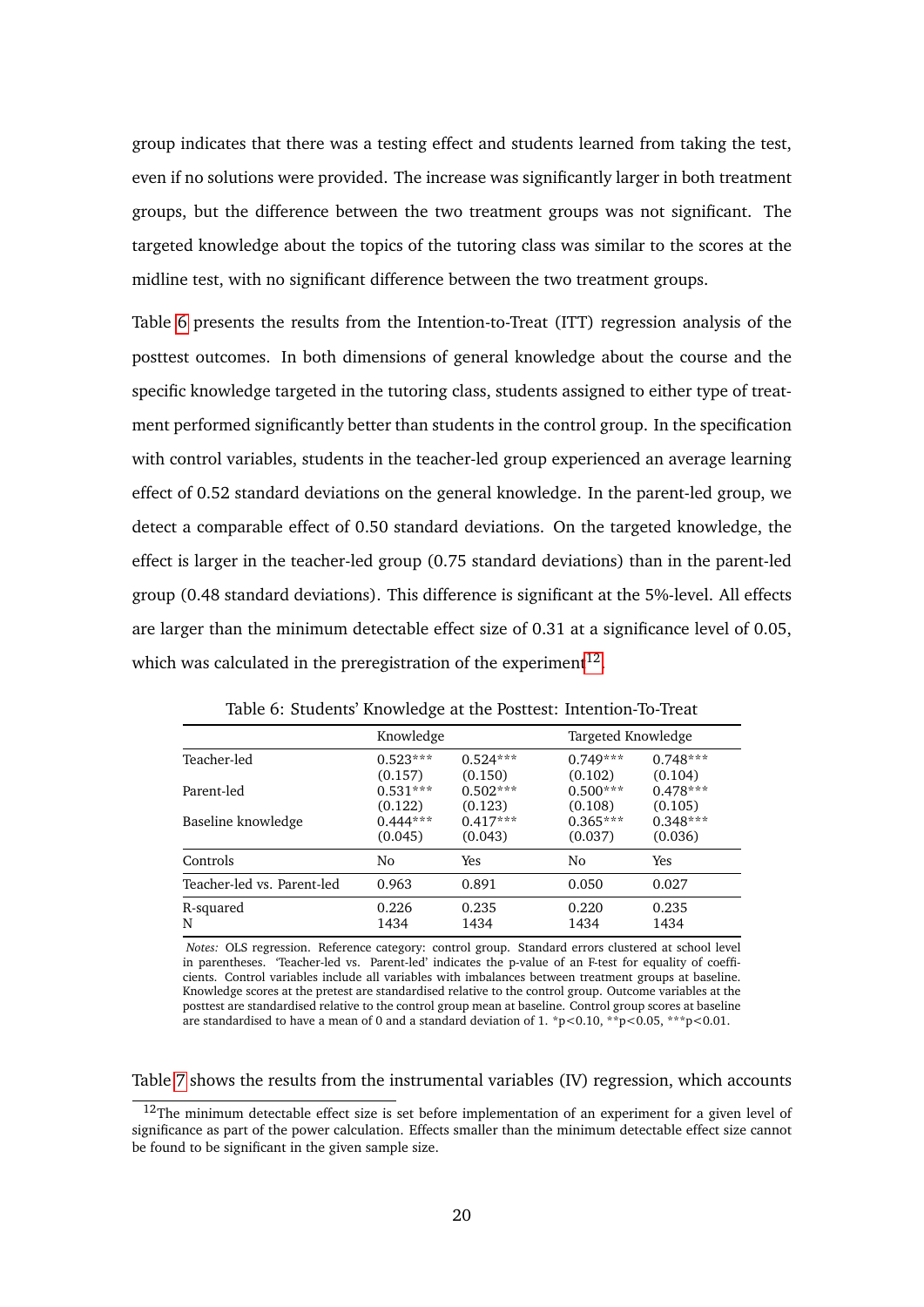for compliance with the tutoring class.<sup>[13](#page-21-0)</sup> Intuitively, the local average treatment effects (LATE) for the compliers are larger than the ITT effects. The LATE estimates for teacher-led tutoring are similar to the respective ITT estimates, because the compliance rate was high in this treatment group. The LATE estimates for the parent-led treatment are larger than the corresponding ITT estimates, with 0.83 standard deviations on the general knowledge, and 0.79 standard deviations on the targeted knowledge. This means that the difference between the two treatment groups on the targeted knowledge diminishes to merely 0.04 standard deviations, becoming statistically insignificant. The difference between the two treatment groups on the general knowledge remains insignificant.

Descriptive statistics of the compliers of the tutoring class compared to non-compliers show that the LATE estimates are not driven by one particular group of students, since only a small number of variables showed significant differences between compliers and non-compliers of the parental tutoring (see table [3.A3](#page-39-0) in the appendix). In particular, complying students were more likely to be male and in a technical track, less likely to in a private school and an academic track, as well as less likely to receive homework help from their parents at baseline. However, students who complied with the parental tutoring class did not differ significantly from students who did not complete the assigned parentled tutoring in terms of their socioeconomic status, previous grades, motivation, pretest scores and baseline levels of parental involvement. This was the case for the different proxies of socioeconomic status, based on travels abroad or the PISA indicators of wealth. Similarly, participating parents in the group assigned to parent-led tutoring did not differ significantly from non-participating parents in terms of socioeconomic status or baseline levels of parental involvement. This means that the ITT estimates in table [6](#page-20-0) are lower than the LATE results in table [7](#page-22-0) due to the diverse group of students who missed the tutoring class and missed out on the content taught there, but who are overall similar in terms of observable characteristics to those students who did complete the tutoring class. Clearly, the ITT estimates are of higher relevance for policy, since they reflect a more realistic estimate which includes the non-compliance that would eventually occur in

<span id="page-21-0"></span> $13$ The results in table [7](#page-22-0) are based on the completion of the discussion survey, completed by the teacher in the teacher-led treatment, or the student and the parent in the parent-led treatment, as well as the completion of the midline test as a measure of compliance. Table [3.B3](#page-43-0) in the appendix confirms that the results are similar when using self-reported compliance as indicated by the students in the posttest.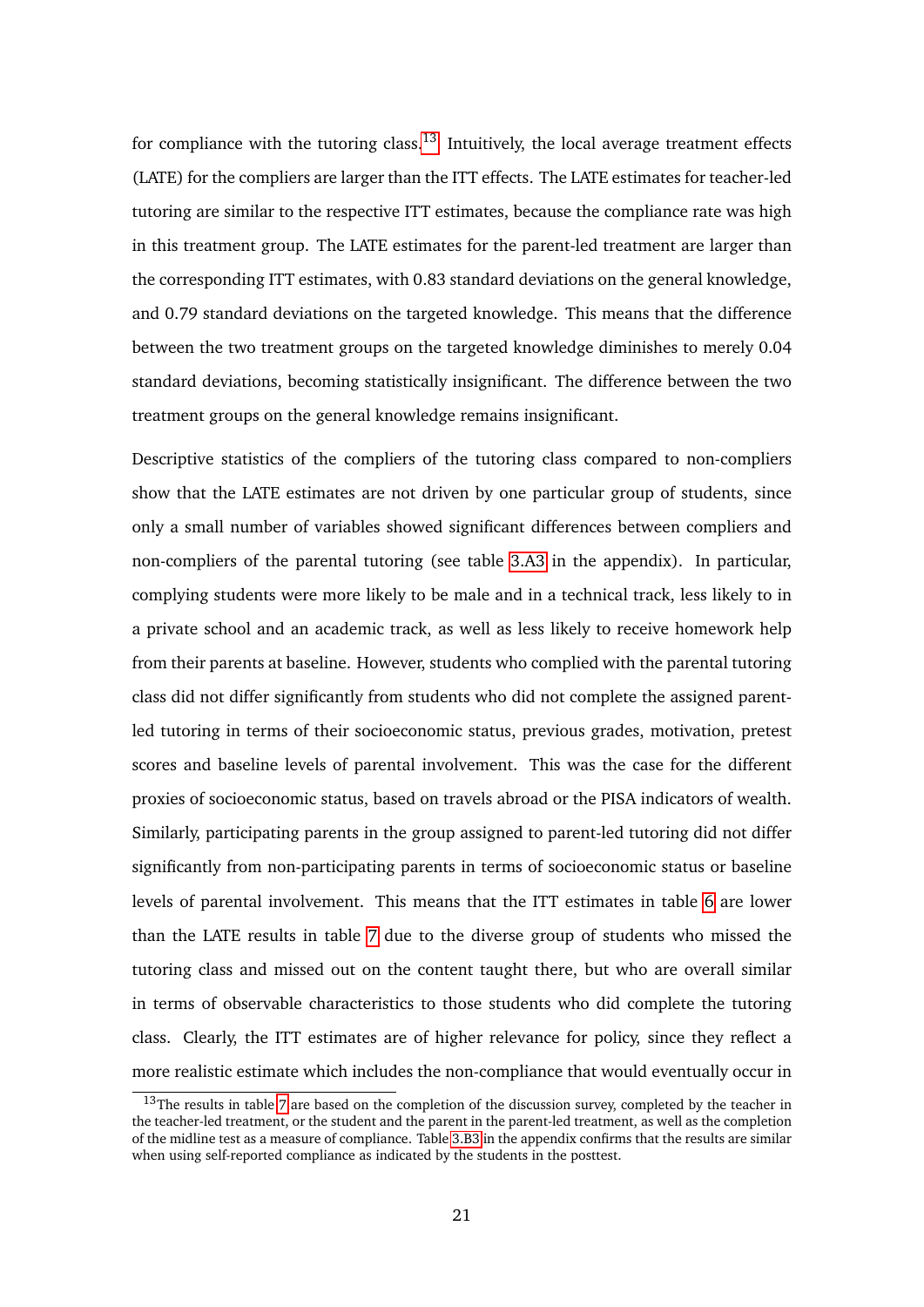reality. However, the LATE show that the learning effects of parental tutoring are larger among compliers. Given that students were informed that the tests were only used for research purposes and that teachers had no access to the results, compliance rates can likely be raised considerably in graded courses, yielding learning effects closer to the LATE.

<span id="page-22-0"></span>

|                            | Knowledge  |            |            | Targeted Knowledge |  |  |  |  |
|----------------------------|------------|------------|------------|--------------------|--|--|--|--|
| Teacher-led                | $0.575***$ | $0.582***$ | $0.823***$ | $0.828***$         |  |  |  |  |
|                            | (0.164)    | (0.157)    | (0.104)    | (0.107)            |  |  |  |  |
| Parent-led                 | $0.862***$ | $0.828***$ | $0.813***$ | $0.792***$         |  |  |  |  |
|                            | (0.173)    | (0.180)    | (0.142)    | (0.143)            |  |  |  |  |
| Baseline knowledge         | $0.433***$ | $0.409***$ | $0.353***$ | $0.340***$         |  |  |  |  |
|                            | (0.043)    | (0.041)    | (0.032)    | (0.032)            |  |  |  |  |
| Controls                   | No         | Yes        | No         | Yes                |  |  |  |  |
| Teacher-led vs. Parent-led | 0.147      | 0.202      | 0.944      | 0.792              |  |  |  |  |
| R-squared                  | 0.211      | 0.221      | 0.228      | 0.241              |  |  |  |  |
| N                          | 1434       | 1434       | 1434       | 1434               |  |  |  |  |

Table 7: Students' Knowledge at the Posttest: LATE

*Notes:* Instrumental variables regression identifying the local average treatment effect (LATE). Reference category: control group. Standard errors clustered at school level in parentheses. 'Teacher-led vs. Parent-led' indicates the p-value of an F-test for equality of coefficients. Control variables include all variables with imbalances between treatment groups at baseline. Knowledge scores at the pretest are standardised relative to the control group. Outcome variables at the posttest are standardised relative to the control group mean at baseline. Control group scores at baseline are standardised to have a mean of 0 and a standard deviation of 1. Compliance is based on the completion of discussion and midline test questionnaires. \*p<0.10, \*\*p<0.05, \*\*\*p<0.01.

Regarding students' confidence about their knowledge, regressing the standardised confidence score at the posttest on the treatment indicators and the baseline confidence reveals that students in both treatment groups were significantly more confident about their answers in the posttest than students in the control group (see table [3.B4](#page-44-0) in the appendix). As often found in previous literature, this effect differs significantly by gender.<sup>[14](#page-22-1)</sup> Table [3.B5](#page-44-1) in the appendix confirms that girls in both treatment groups did not have more confidence in their knowledge than girls in the control group, although the treatment effect on knowledge did not differ by gender. While confidence is shown to have increased in both treatment groups in the regression with both genders, the treatment effect on confidence for boys was not significant in the parent-led treatment, and significantly smaller than the increase in confidence in the teacher-led treatment.

<span id="page-22-1"></span><sup>14</sup>For a recent discussion, see [Jouini, Karehnke, and Napp](#page-32-8) [\(2018\)](#page-32-8).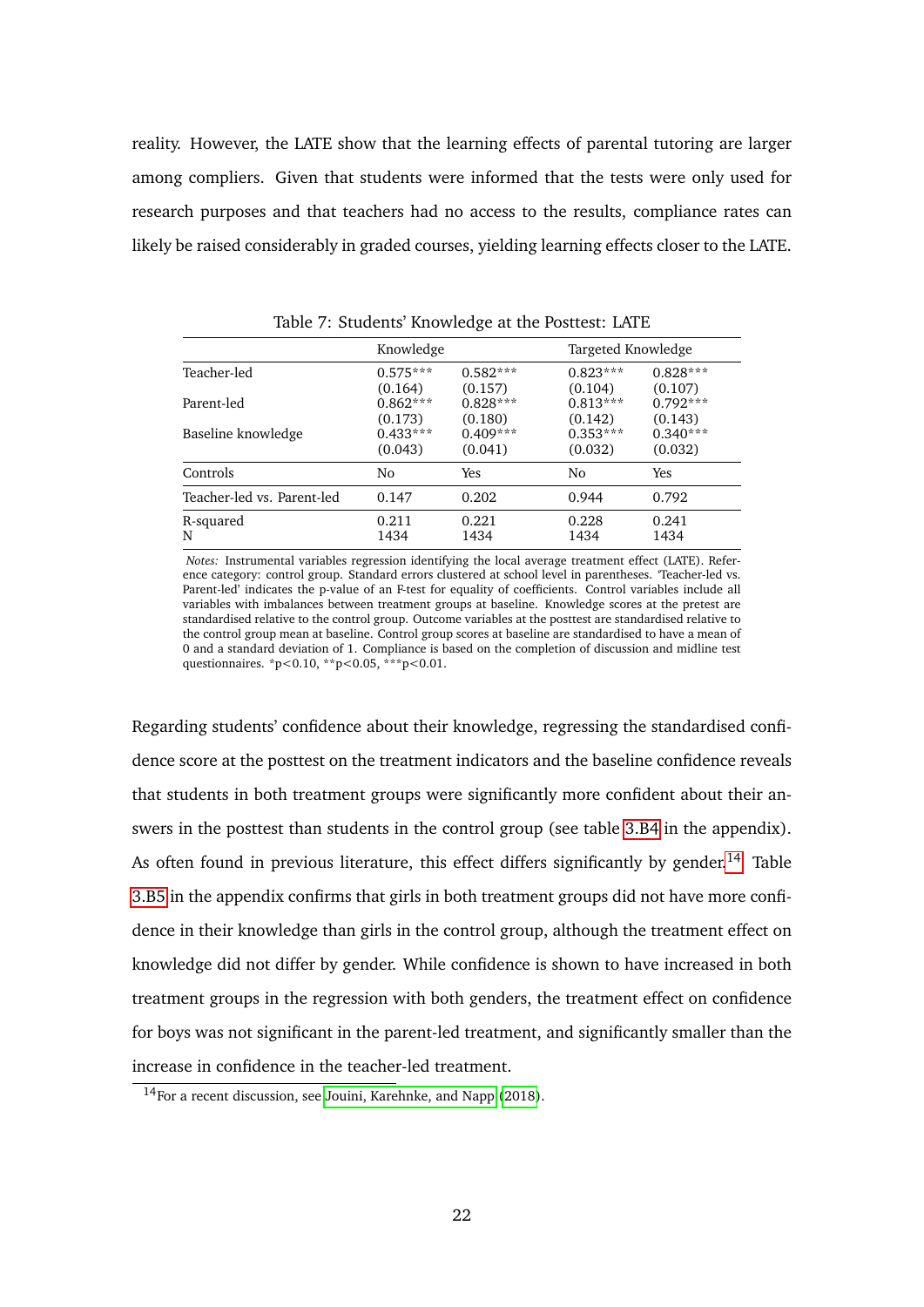#### **3.3 Students' Knowledge at the Second Posttest**

For the second posttest, the descriptive statistics in table [3](#page-13-0) document, compared to the posttest, lower levels of the targeted knowledge in both treatment groups. Yet, the scores of students in both treatment groups were still significantly higher than those of the students in the control group.

The results of the ITT estimation in table [8](#page-23-0) confirm that the learning effects measured at the second posttest were in both treatment groups lower than those measured at the posttest. Despite this loss of knowledge compared to the immediate assessment at the end of the intervention, students in both treatment groups still retained significant positive effects compared to the control group. In the regression with control variables, students assigned to teacher-led tutoring experienced a persisting improvement of 0.3 standard deviations compared to the control group, significant at the 10%-level. For students assigned to the parent-led tutoring, the learning effect persisted with 0.45 standard deviations, significant at the 1%-level. The difference of 0.15 standard deviations between the two treatment groups was statistically not significant. This means that, several weeks after the intervention, assignment to either type of teaching leads to comparable learning effects. Figure [3.B1](#page-42-0) in the appendix provides an overview of the treatment effects on the targeted knowledge over time.

|                            | Targeted Knowledge |            |  |  |  |
|----------------------------|--------------------|------------|--|--|--|
| Teacher-led                | $0.301*$           | $0.299*$   |  |  |  |
|                            | (0.170)            | (0.172)    |  |  |  |
| Parent-led                 | $0.458***$         | $0.448***$ |  |  |  |
|                            | (0.159)            | (0.151)    |  |  |  |
| Baseline knowledge         | $0.329***$         | $0.307***$ |  |  |  |
|                            | (0.031)            | (0.033)    |  |  |  |
| Controls                   | No                 | Yes        |  |  |  |
| Teacher-led vs. Parent-led | 0.484              | 0.499      |  |  |  |
| R-squared                  | 0.165              | 0.188      |  |  |  |
| N                          | 792                | 792        |  |  |  |

<span id="page-23-0"></span>Table 8: Students' Knowledge at the Second Posttest: Intention-To-Treat

*Notes:* OLS regression. Reference category: control group. Standard errors clustered at school level in parentheses. 'Teacher-led vs. Parent-led' indicates the p-value of an F-test for equality of coefficients. Control variables include all variables with imbalances between treatment groups at baseline. Knowledge scores are standardised relative to the control group mean. Control group scores are standardised to have a mean of 0 and a standard deviation of 1. \*p<0.10, \*\*p<0.05, \*\*\*p<0.01.

The two left columns of table [9](#page-24-0) show that this conclusion remains the same when account-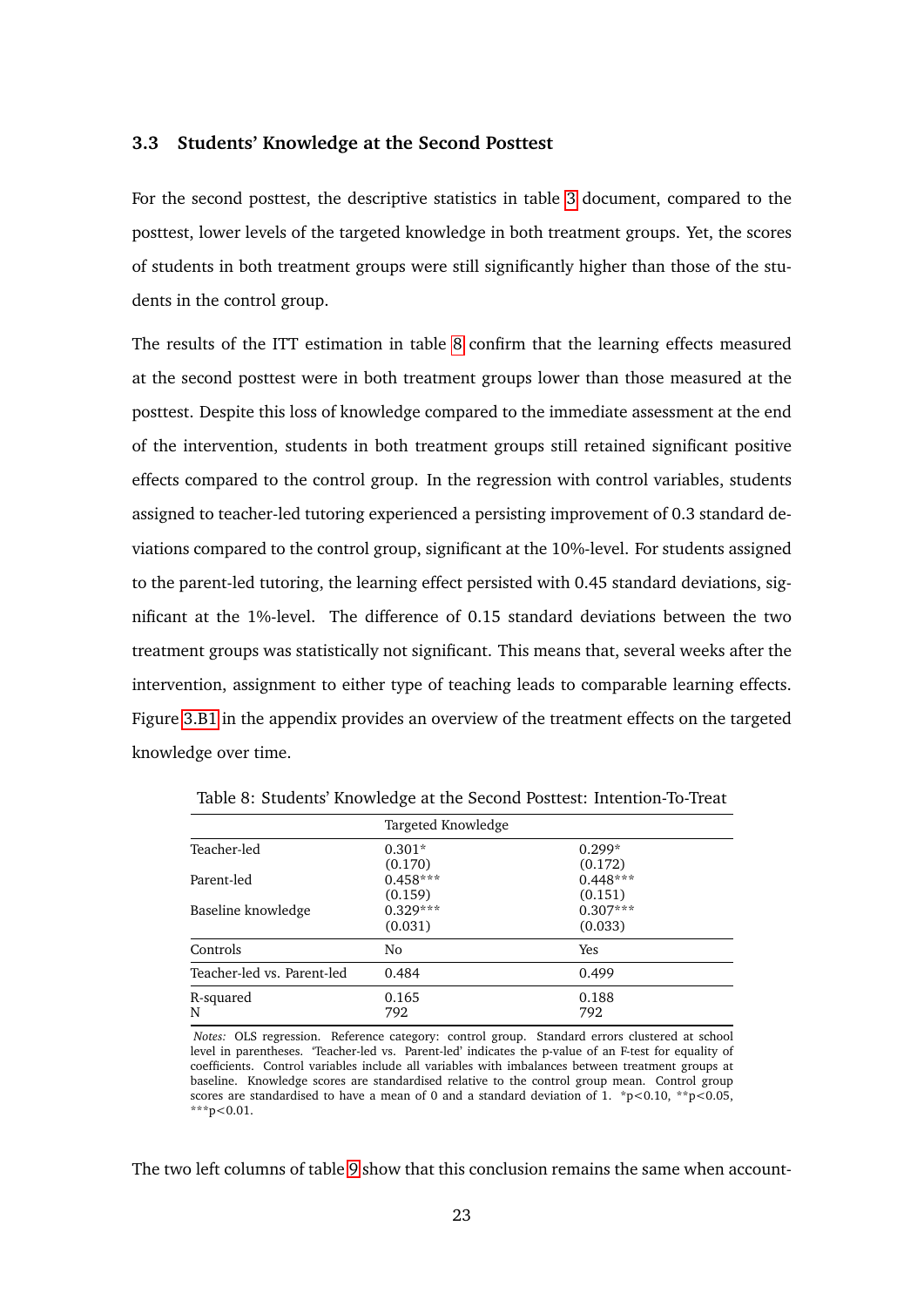ing for compliance with the tutoring class using self-reported compliance as indicated by students in the posttest. If, instead, compliance is based on survey completion, the effect for compliers in the parent-led treatment becomes significantly larger than in the teacherled treatment. This stricter definition of compliance with the tutoring intervention thus leads to the conclusion that recall of the course materials five weeks after the end of the course was significantly higher in the parent-led treatment.

<span id="page-24-0"></span>

|                            | Targeted knowledge    |                          |                            |                       |  |  |  |
|----------------------------|-----------------------|--------------------------|----------------------------|-----------------------|--|--|--|
|                            |                       | Self-Reported Compliance | Compliance Based on Survey |                       |  |  |  |
| Teacher-led                | $0.326*$<br>(0.186)   | $0.326*$<br>(0.188)      | $0.301*$<br>(0.167)        | $0.303*$<br>(0.168)   |  |  |  |
| Parent-led                 | $0.632***$<br>(0.195) | $0.623***$<br>(0.187)    | $0.735***$<br>(0.198)      | $0.726***$<br>(0.191) |  |  |  |
| Baseline knowledge         | $0.326***$<br>(0.030) | $0.307***$<br>(0.032)    | $0.327***$<br>(0.030)      | $0.306***$<br>(0.032) |  |  |  |
| Controls                   | No                    | Yes                      | No                         | <b>Yes</b>            |  |  |  |
| Teacher-led vs. Parent-led | 0.234                 | 0.240                    | 0.078                      | 0.077                 |  |  |  |
| R-squared<br>N             | 0.171<br>792          | 0.192<br>792             | 0.167<br>792               | 0.189<br>792          |  |  |  |

Table 9: Knowledge at the Second Posttest: LATE

*Notes:* Instrumental variables regression identifying the local average treatment effect (LATE). Reference category: control group. Self-reported compliance instrumented for both treatment groups as indicated in the posttest. Survey-based compliance using completion of student and parent questionnaires in treatment group 2 (perfect compliance based on questionnaire completion for the subsample of students who filled in the second posttest in treatment group 1). Standard errors clustered at school level in parentheses. 'Teacher-led vs. Parent-led' indicates the p-value of an F-test for equality of coefficients. Control variables include all variables with imbalances between treatment groups at baseline. Knowledge scores are standardised relative to the control group mean. Control group scores are standardised to have a mean of 0 and a standard deviation of 1.  $\bar{p}$  < 0.10, \*\*p < 0.05, \*\*\*p < 0.01.

#### **3.4 Parents' Knowledge**

Table [4](#page-16-0) reveals that the average posttest scores of parents in the teacher-led treatment were similar to those of parents in the control group. The average score of parents in the parent-led treatment was significantly higher than in the two other experimental groups. ITT regression analysis, presented in table [10,](#page-25-0) confirms these descriptive results. Indeed, the teacher-led treatment had no significant effect on parental knowledge. This is in line with the theoretical expectations, since parents in this treatment were not involved and should experience equal effects as parents in the control group. This finding confirms that parents do not seem to get involved in a specific course that the student is following at school when there is no external stimulus to do so.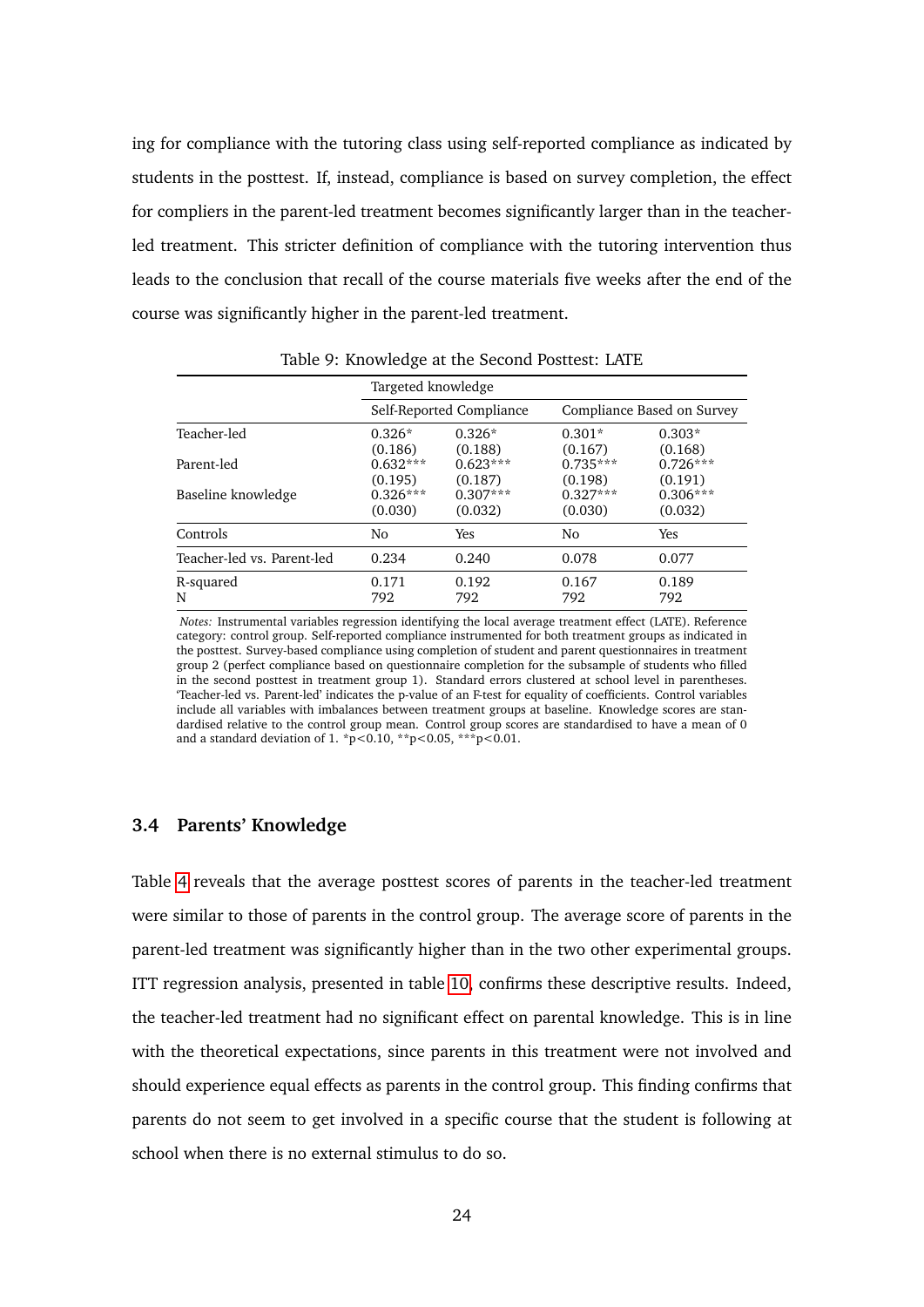<span id="page-25-0"></span>

|                            | Parental Knowledge    |                       |  |  |  |
|----------------------------|-----------------------|-----------------------|--|--|--|
| Teacher-led                | 0.093<br>(0.162)      | $-0.017$<br>(0.139)   |  |  |  |
| Parent-led                 | $0.483***$<br>(0.146) | $0.351***$<br>(0.129) |  |  |  |
| Baseline knowledge         | $0.457***$<br>(0.075) | $0.357***$<br>(0.067) |  |  |  |
| Controls                   | N <sub>0</sub>        | Yes                   |  |  |  |
| Teacher-led vs. Parent-led | 0.026                 | 0.010                 |  |  |  |
| R-squared<br>N             | 0.279<br>231          | 0.368<br>231          |  |  |  |

Table 10: Parental Knowledge

*Notes:* OLS regression. Reference category: control group. Standard errors clustered at school level in parentheses. 'Teacher-led vs. Parent-led' indicates the p-value of an F-test for equality of coefficients. Control variables include all student and parent variables with imbalances between treatment groups at baseline. Knowledge scores are standardised relative to the control group mean at baseline. Control group scores are standardised to have a mean of 0 and a standard deviation of 1. \*p<0.10, \*\*p<0.05, \*\*\*p<0.01.

The parent-led treatment had a significant positive significant effect on parental knowledge about the course topics. In the regression with control variables, the effect of parental tutoring on parents' knowledge relative to the control group is 0.35 standard deviations, significant at the 1%-level. Given the selection of parents due to the high attrition rate, discussed in section [2.3,](#page-9-2) this effect is likely an upper bound effect for the sample of parents from more advantaged families who completed all surveys.

Given that 93.7% of the parents who filled in the parent pretest agreed that the course topics are important to learn about for their child, but only 14.2% fully agreed to have good knowledge of these topics, the learning effect for parents is likely to be relevant to the parents. Regarding the subtopic of migration, even only 22% of the parents indicated to have a good understanding of the concept. At the same time, 73.14% of the parents stated to enjoy helping with their child's schoolwork and 35.97% said they were helping their child with homework at least once a week. Almost all of the parents (97.15%) indicated to be interested in their child's school work. Hence, the learning benefits for parents are likely to be valuable for the student-parent relationship as well as for parents' education as citizens, voters and taxpayers.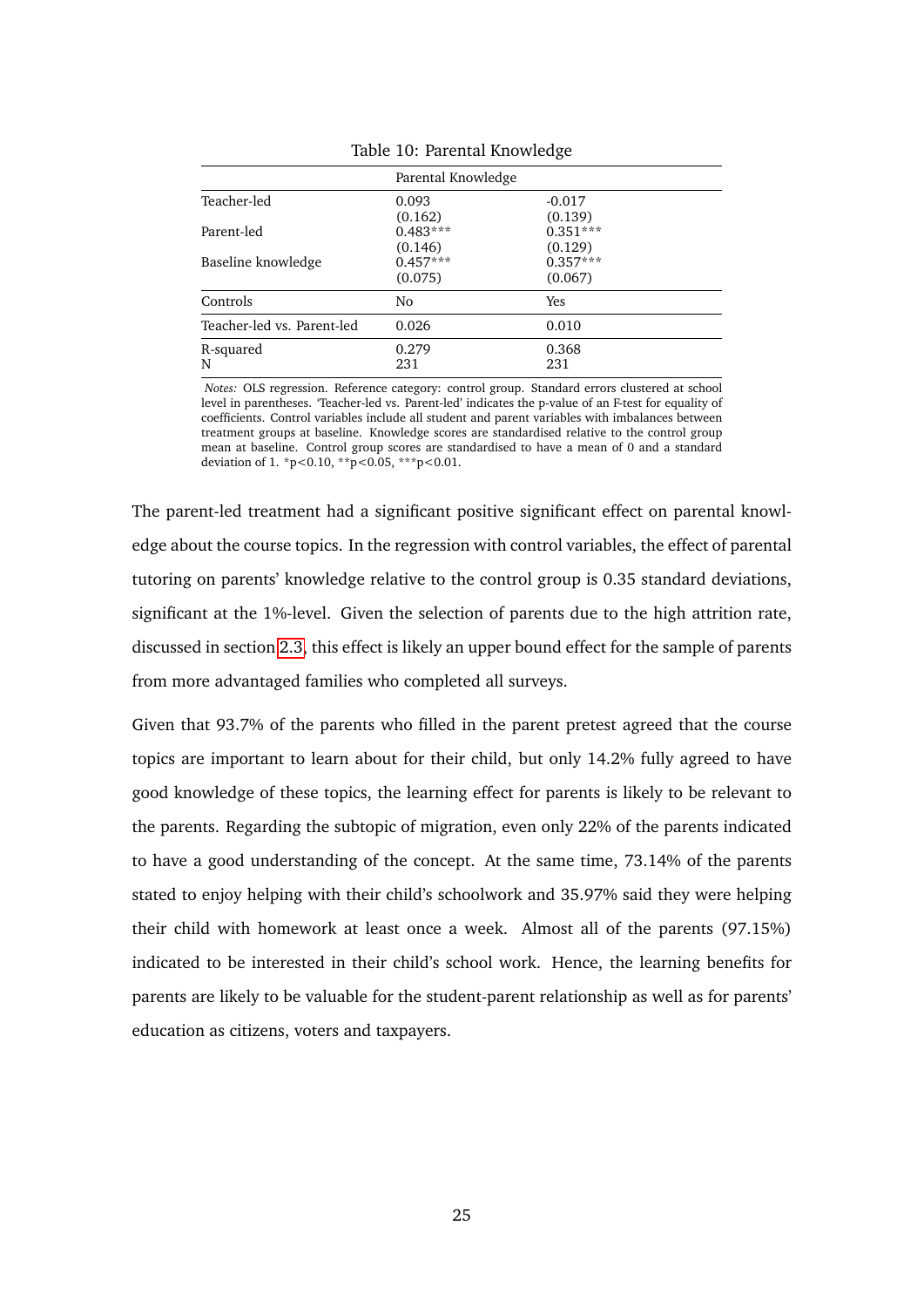#### **3.5 Robustness Checks**

The main results remain robust in a number of tests, including considering a placebo score, heterogeneous effects and quantile regression, accounting for teacher characteristics, Lee bounds and matching of student characteristics.

Table [3.B2](#page-43-1) in the appendix reveals that there were no spill-over effects of treatment on general financial literacy, which was used as 'placebo' score. This finding confirms that the effects on knowledge about the course were not merely driven by a testing effect.

The results of both the ITT and the LATE estimation are robust across subsamples based on baseline characteristics. We find no heterogeneous effects with respect to the characteristics listed in the pre-analysis plan, that is socioeconomic status, family communication and initial knowledge. The student outcomes also remain robust with regards to the parent characteristics, such as parents' education, pretest score or motivation, as well as to time differences between the tests. Nevertheless, parental motivation was difficult to assess, since the sample of parents who participated in the survey likely comprises those parents which are more motivated.

Regarding the baseline knowledge of students, quantile regression displays that the treatment effects were largest in the middle of the distribution (see table [3.B6](#page-45-0) in the appendix). However, the differences in treatment effects across quantiles were statistically not significant, meaning that there were no distributional effects. Seemingly unrelated regression supports the robustness of the results across subsamples by experimental wave and grade year (see table [3.B7](#page-46-0) in the appendix).

The sample of parents is too small to estimate precise heterogeneous effects. Nevertheless, quantile regression on pretest scores, using 1000 bootstrap replications for more precise standard errors, shows that the estimates did not differ significantly across the quantiles.

The experimental set up reduced the role of the teacher to a minimum in order to ensure that the intervention is standardised across classes and schools. To test if the teacher indeed had no significant impact, we interact the teacher characteristics shown in table [3.B1,](#page-42-1) that is gender, age, years of teaching experience and experience with financial education, with the treatment dummies in an OLS regression of students' general knowledge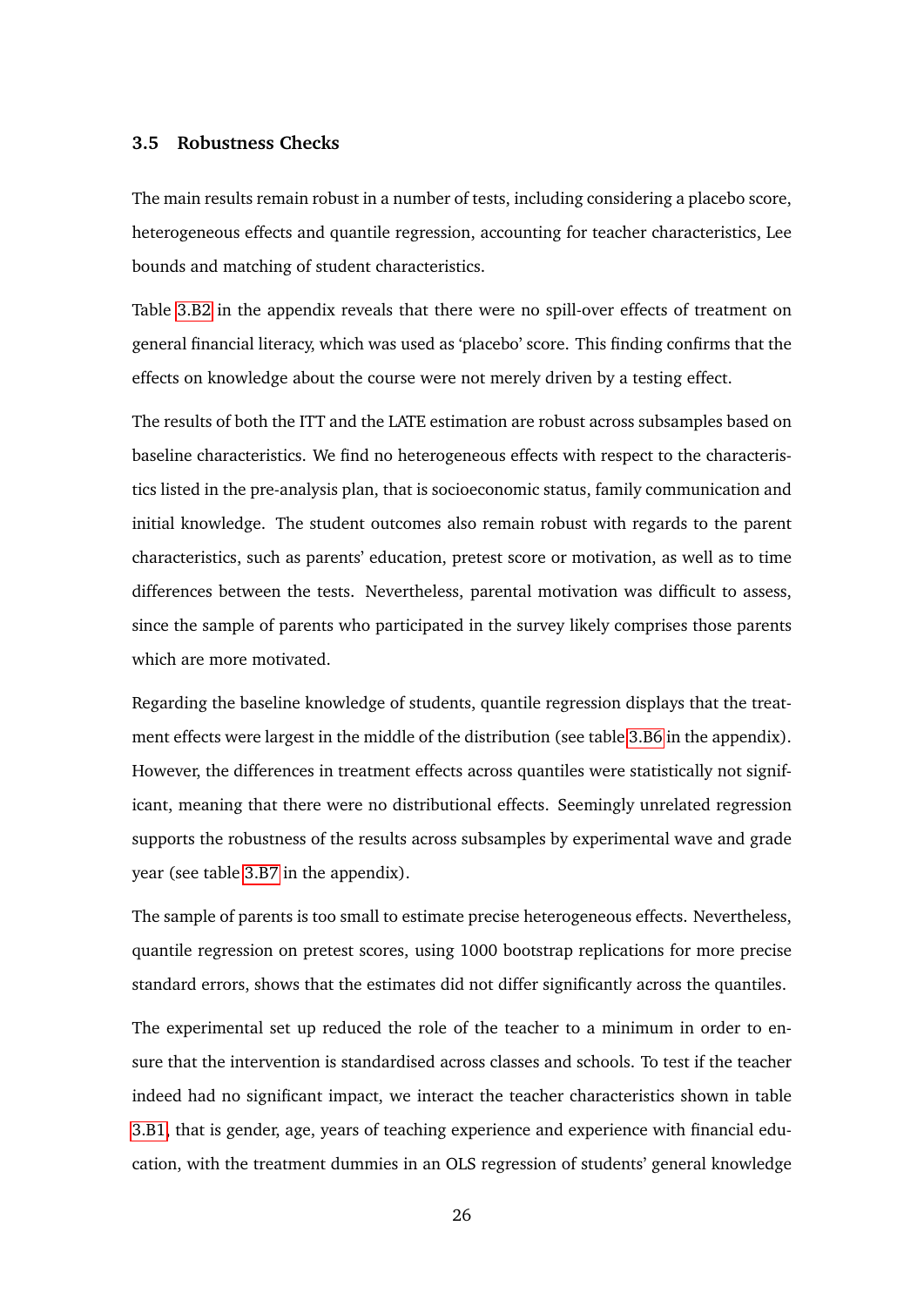at the posttest. This confirms that teachers did not impact the results, since the interaction effects were jointly insignificant  $(F(8,57)=1.18, p=0.327)$ .

The average attrition rate was, with 38%, relatively high in this experiment, resulting in imbalances in student characteristics at baseline. Table [3.A2](#page-38-0) in the appendix demonstrates that compliers and non-compliers in the control group and the parent-led treatment differed on a small number of observable characteristics. Therefore, we account for selective attrition by calculating bounds on the treatment effects, as suggested by [Lee](#page-33-9) [\(2009\)](#page-33-9). Trimming of the sample is based on the residuals of a regression of student characteristics on the outcome variable [\(Merlino, Steinhardt, & Wren-Lewis, 2019\)](#page-33-10). We trim the control group and the teacher-led treatment simultaneously relative to the parent-led treatment, that is the group with the highest attrition rate, which amounts to 46%. This allows us to estimate bounds in a single regression with control variables that can be compared to the original estimates. Since trimming of the groups is done in opposite directions, the resulting bounds are very wide. Figure [3.A1](#page-35-0) in the appendix illustrates the impact of the trimmed share on the respective upper and lower bounds at step-wise trimming percentages. For general knowledge at the posttest, the estimate for the teacher-led treatment remained positive and significantly different from zero up to a trimming percentage of 40. The coefficient of the parent-led treatment remained positive and significantly different from zero for trimming up to 30%. For targeted knowledge at the posttest, this cut-off lies at 90% for the teacher-led treatment and 50% for the parent-led treatment.

Finally, we tested the robustness of the results by balancing the sample in terms of student characteristics using coarsened exact matching [\(Blackwell, Iacus, King, & Porro, 2009\)](#page-32-9). Table [3.B8](#page-46-1) in the appendix shows that repeating the ITT regression for the posttest scores on the matched sample yielded comparable results. As the relative size of the effect of the teacher-led treatment compared to the parent-led treatment remains the same in the matched sample, the imbalance in pretest scores recorded at baseline does not affect the results.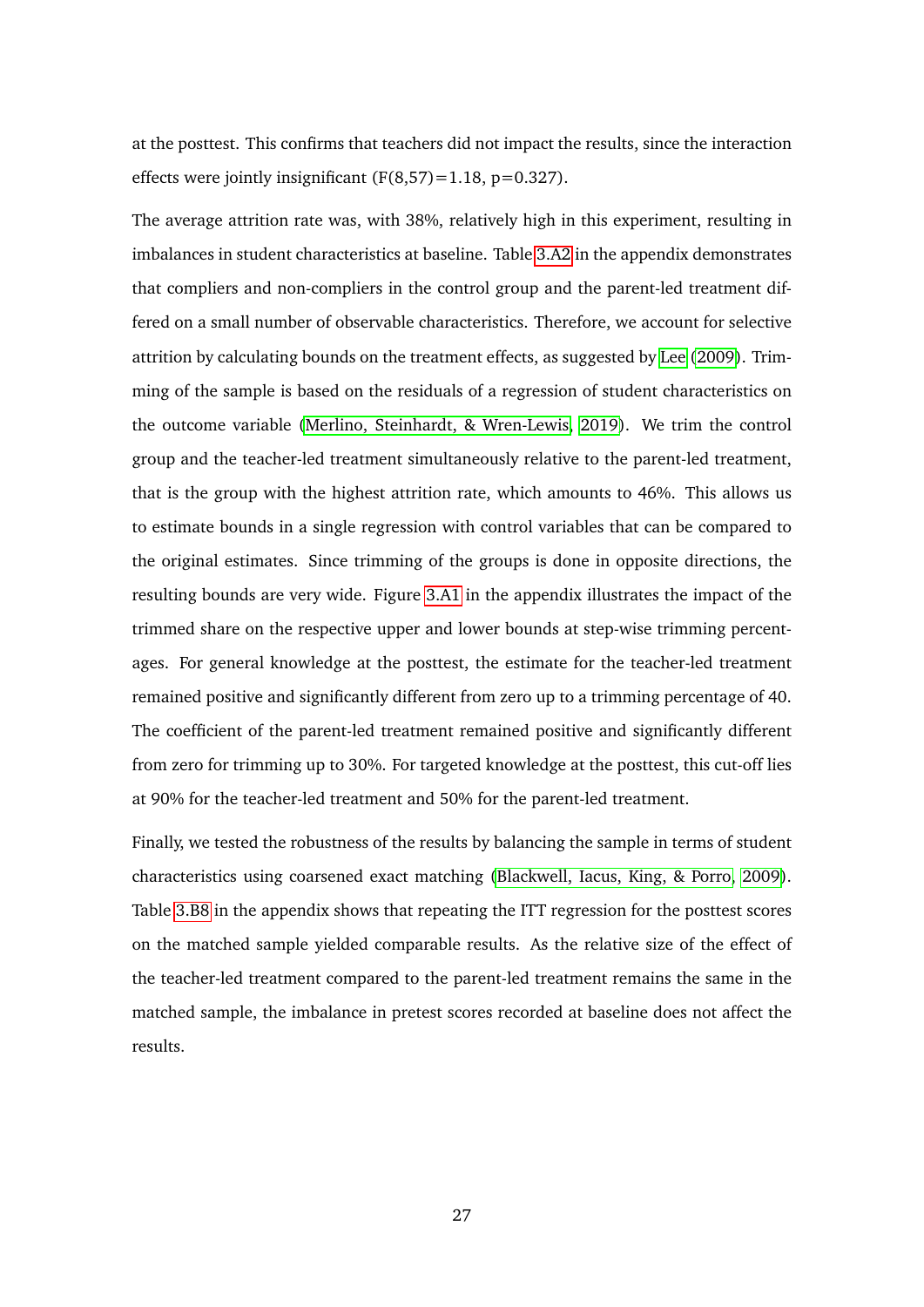## **4 Discussion and Conclusion**

This paper evaluated the causal effects of parental tutoring at home compared to teacherled instruction in the classroom. The study assessed the effects of an intervention with a multi-arm randomised controlled trial with 1,434 students in economics education in grade 9 and 10 in 63 Flemish secondary schools. Student outcomes were collected at three points in time and parental outcomes twice.

The intention-to-treat analysis revealed that assignment to teacher-led instruction at school produced higher scores in immediate tests than assignment to parental tutoring. Still, both types of learning significantly increased students' knowledge compared to a control group. With a 0.75 standard deviations increase in the teacher-led treatment and 0.48 standard deviations in the parent-led treatment on the targeted knowledge in the posttest, the observed effect sizes are very large. This is likely due to the fact that the tests were taken immediately after the class and students in the control group did not receive any treatment, while students in both treatment groups received very specific training on the topics covered in the test.

The advantage of teacher-led instruction over parental tutoring disappeared when accounting for compliance with the treatment. Given the similarity of the compliers and non-compliers in terms of their family background, this means that complying students of different backgrounds can benefit equally from a parent-led tutoring class as from an additional teacher-led class. However, compliance can usually more easily be enforced by the teacher in the classroom than for parent-led instruction at home. Therefore, when using parental tutoring in practice, appropriate measures need to be taken to increase compliance. This could for example be done by making the completion of the task compulsory for students and by integrating the task in graded follow-up work which builds on the parental tutoring session. In addition, parents need to be made aware of the importance of their role and the task. If teachers cannot communicate directly with the parents, communication via the students could be ensured by requiring a signature of the parents to confirm the receipt of the information.

Remarkably, assignment to either type of teaching generated similar learning gains of 0.3-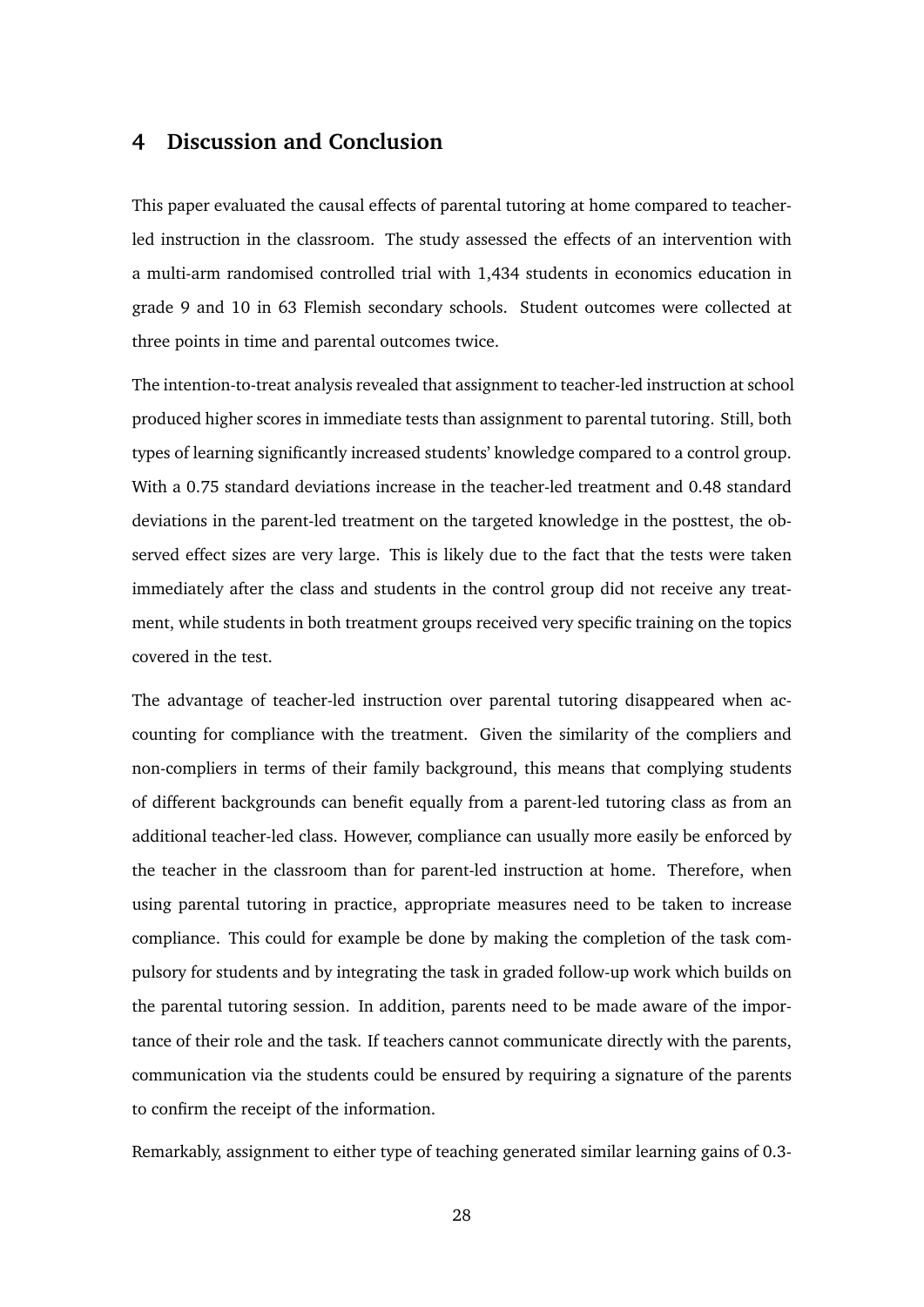0.5 standard deviations several weeks after the intervention. This means that, eventually, substituting one hour of teaching in the classroom by assignment to a parent-led tutoring class produces comparable improvements in knowledge. Furthermore, the robustness of the findings across subsamples based on background characteristics shows that replacing a single class at school with a tutoring session at home has similar effects for all students, independent of their background. This is striking, since parental involvement interventions are typically expected to cause differential effects by family background and socioeconomic status. The reason for this absence of heterogeneous effects could be that the intervention was designed to ensure that all information was provided in the task and no specific knowledge or skills was required from the parents.

It has to be noted that, in the present study, students in the teacher-led treatment completed the posttest, on average, in a shorter time after the tutoring class than students in the parent-led treatment. This limitation resulted from the purposeful decision to delegate the practical implementation to teachers in order to simulate realistic conditions. Therefore, teachers chose the exact timing of their classes and almost half of the teachers in the teacher-led treatment organised the midline test on the same day as the posttest. In the parent-led treatment, the midline test was given as homework and the posttest was completed in most cases in the days following the tutoring class. On average, students in the teacher-led treatment completed the posttest 2.5 days after the midline test and students in the parent-led treatment had a longer delay of, on average, seven days between the two tests. It is therefore likely that the treatment effects in the teacher-led treatment reflect an upper bound, while the treatment effects in the parent-led treatment reflect a lower bound on the specific knowledge about the tutoring class.

Interestingly, we find that parental tutoring increased parents' knowledge. It is also remarkable that this result is valid for all parents, independent of their previous knowledge, captured by the pretest score. This means that, besides the costs that parents incur in terms of time and effort, parents can also benefit from parental involvement, as they can experience learning effects.

When considering the costs and benefits of parental involvement, it is clear that parents cannot teach at the same efficiency as teachers at school. Scale economies lower the costs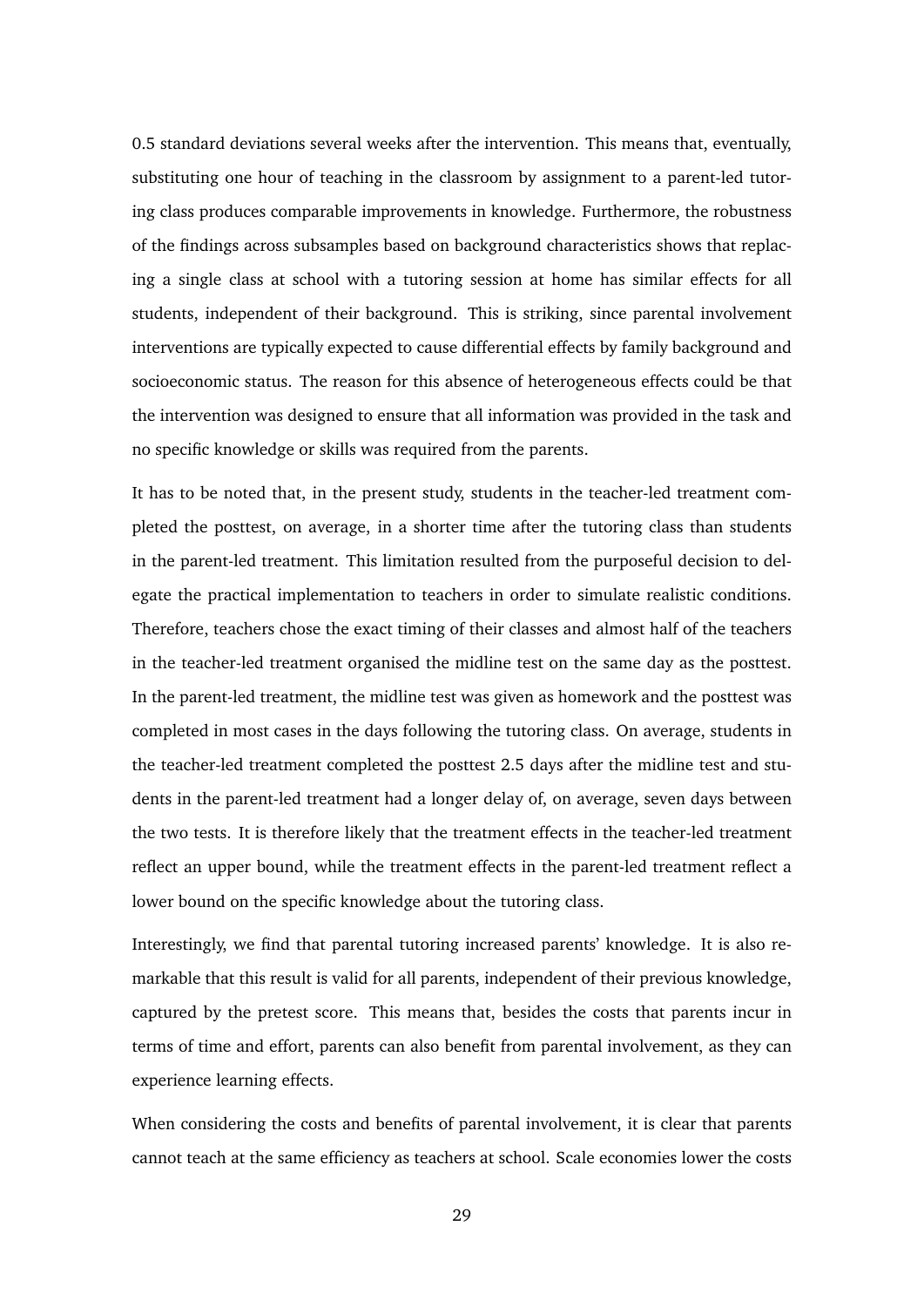of teaching a group of students compared to one-on-one teaching at home. However, parental involvement can be used to teach or practice learning material, which is otherwise not covered due to curriculum overload and take advantage of the personalised learning in a one-on-one situation, which is normally only possible in expensive tutoring classes. From a policy-perspective, it is hence interesting that the benefits of parental tutoring are comparable to classroom teaching, while parental tutoring can be used in practice in addition to the existing curriculum rather than as replacement of the regular classes. To reduce the costs for parents, interventions should be limited in time and scope, and make use of the benefits for parents. Consequently, parental tutoring should be used for topics that parents have an interest to learn about and a need for additional knowledge. This is clearly the case in the subject of this intervention, which covered topics of civic education that are relevant for participation in the society. The concept could also be transferred to other topics where continuing adult education is desirable, such as financial literacy, health, nutrition, political education and many more.

Future research can build on these findings and explore if the learning benefits that parents experience from parental involvement feedback to student outcomes in the long-term. As this study looked at a narrow assessment of specific knowledge, a broader assessments of skills and engagement as well as motivation and attitudes would be interesting to consider. Since our results are based on just one hour of instruction, further research should evaluate the effects longer-term interventions of parental tutoring. If the conditional benefits of parental tutoring revealed in this paper were to be confirmed in settings of longer duration, new pathways would open to mitigate the negative effects of home teaching observed after the school lockdown during the COVID-19 pandemic. In an international context, the results of this study could potentially translate to a greater benefit of parental tutoring when the quality of schooling and teachers is lower than in the setting of this study.

#### **Acknowledgements**

The authors are grateful to Koen Declercq, Geert Van Campenhout, Lieve Lammens, Johan Mestdagh, Els Lagrou, Danièle Van der Espt and conference participants in Brussels,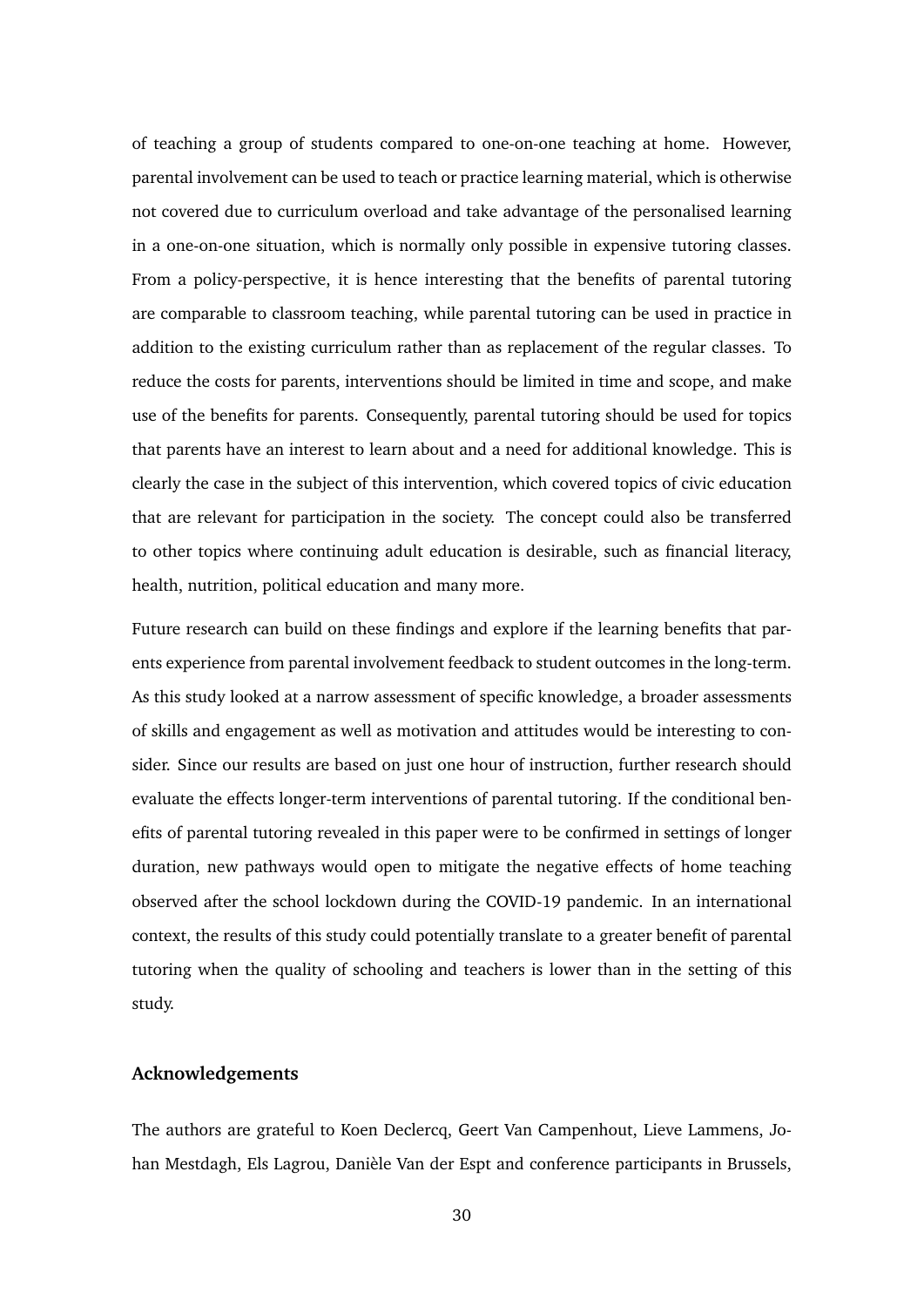Leuven, at the virtual congress of the European Economic Association and at the virtual congress of the European Association of Labour Economists for their helpful comments and suggestions.

## **Declaration of Interest Statement**

The authors report there are no competing interests to declare.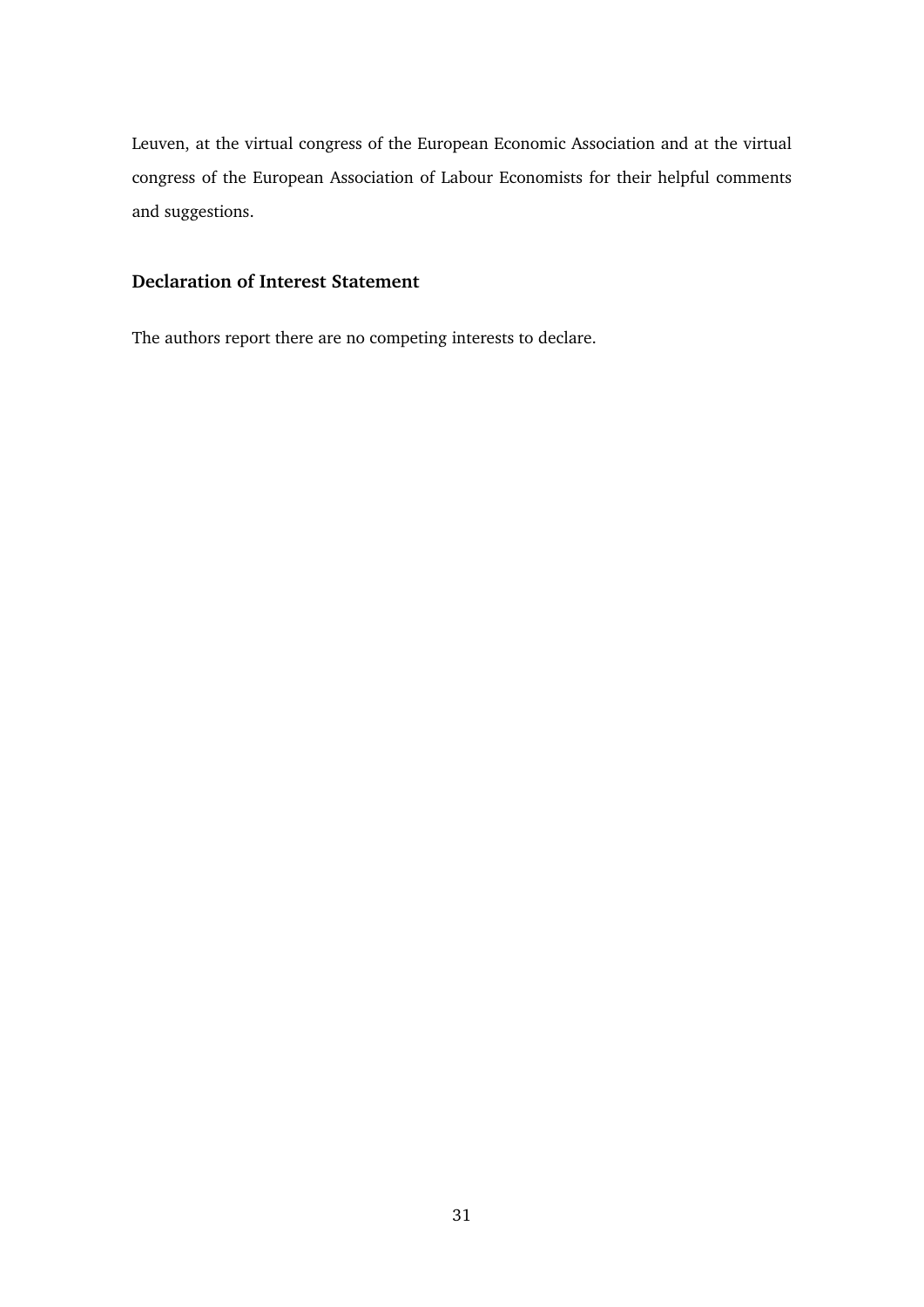# **References**

- <span id="page-32-9"></span>Blackwell, M., Iacus, S., King, G., & Porro, G. (2009). cem: Coarsened exact matching in Stata. *The Stata Journal*, *9*(4), 524–546.
- <span id="page-32-0"></span>Bray, M. (2014). The impact of shadow education on student academic achievement: Why the research is inconclusive and what can be done about it. *Asia Pacific Education Review*, *15*(3), 381–389. doi: 10.1007/s12564-014-9326-9
- <span id="page-32-1"></span>Erion, J. (2006). Parent tutoring: A meta-analysis. *Education and Treatment of Children*, *29*(1), 79–106.
- <span id="page-32-6"></span>Fryer, R. G. (2016). Information, non-financial incentives, and student achievement: Evidence from a text messaging experiment. *Journal of Public Economics*, *144*, 109– 12. doi: 10.1016/j.jpubeco.2016.10.009
- <span id="page-32-3"></span>Guill, K., Lüdtke, O., & Schwanenberg, J. (2019). A two-level study of predictors of private tutoring attendance at the beginning of secondary schooling in Germany: The role of individual learning support in the classroom. *British Educational Research Journal*, *46*(2), 437–457. doi: 10.1002/berj.3586
- <span id="page-32-2"></span>Haney, M., & Hill, J. (2007). Relationships between parent-teaching activities and emergent literacy in preschool children. *Early Child Development and Care*, *174*(3), 215– 228. doi: 10.1080/0300443032000153543
- <span id="page-32-7"></span>Hanson, T. A., & Olson, P. M. (2018). Financial literacy and family communication patterns. *Journal of Behavioral and Experimental Finance*, *19*, 64–71. doi: 10.1016/ j.jbef.2018.05.001
- <span id="page-32-4"></span>Hof, S. (2014). Does private tutoring work? The effectiveness of private tutoring: a nonparametric bounds analysis. *Education Economics*, *22*(4), 347–366. doi: 10 .1080/09645292.2014.908165
- <span id="page-32-5"></span>Iterbeke, K., De Witte, K., Declercq, K., & Schelfhout, W. (2020). The effect of ability matching and differentiated instruction in financial literacy education. Evidence from two randomised control trials. *Economics of Education Review*, *78*. doi: 10.1016/j.econedurev.2019.101949
- <span id="page-32-8"></span>Jouini, E., Karehnke, P., & Napp, C. (2018). Stereotypes, underconfidence and decisionmaking with an application to gender and math. *Journal of Economic Behavior and*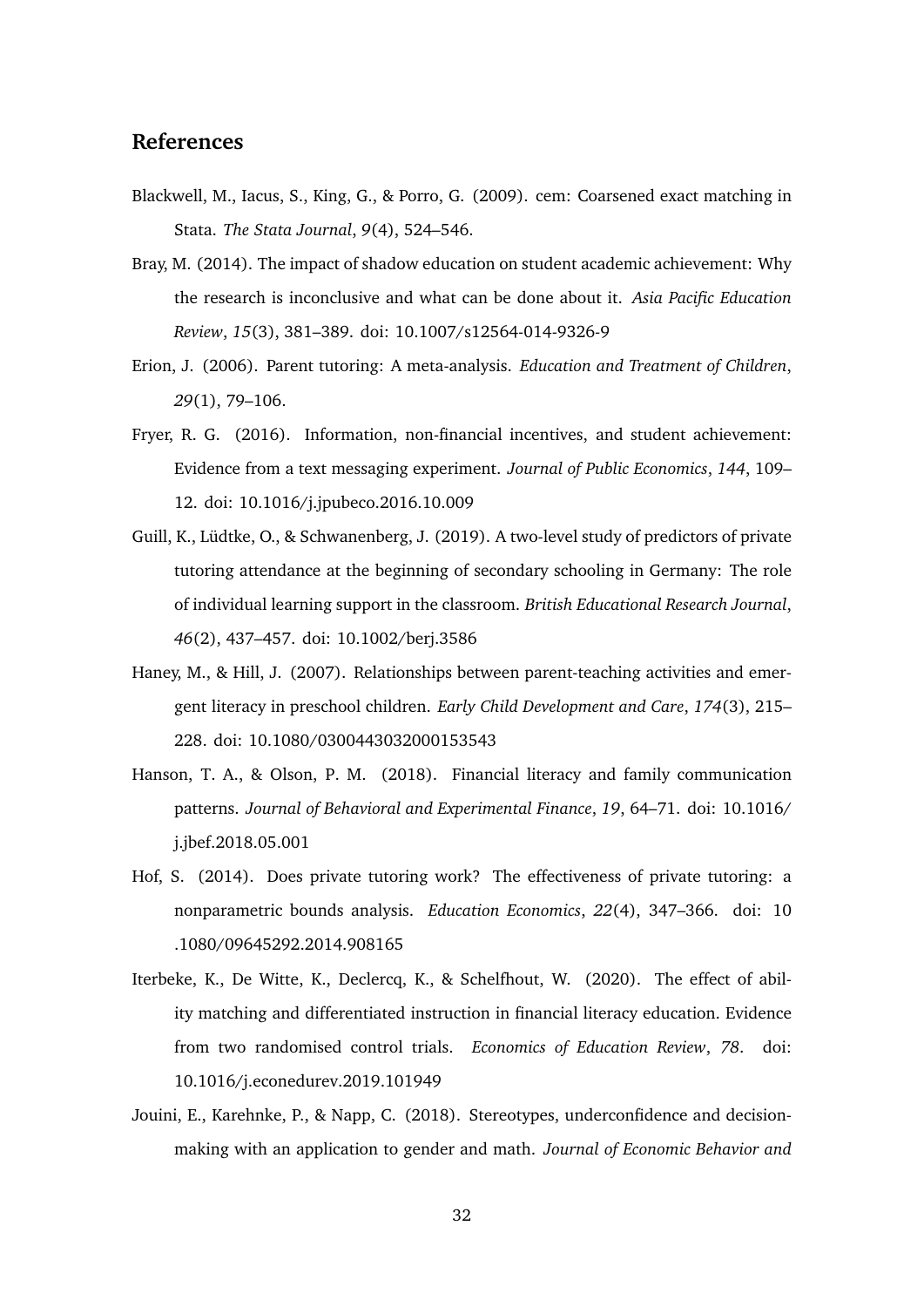*Organization*, *148*, 34–45. doi: 10.1016/j.jebo.2018.02.002

- <span id="page-33-3"></span>Lahart, O., Kelly, D., & Tangney, B. (2009). Increasing parental self-efficacy in a hometutoring environment. *IEEE Transactions on Learning Technologies*, *2*(2), 121–134. doi: 10.1109/TLT.2009.20
- <span id="page-33-9"></span>Lee, D. S. (2009). Training, Wages, and Sample Selection: Estimating Sharp Bounds on Treatment Effects. *Review of Economic Studies*, *76*(3), 1071–1102. doi: 10.1111/ j.1467-937X.2009.00536.x
- <span id="page-33-7"></span>Levitt, S. D., & List, J. A. (2009). Field experiments in economics: The past, the present, and the future. *European Economic Review*, *53*, 1–18.
- <span id="page-33-1"></span>Li, A., & Hamlin, D. (2019). Is Daily Parental Help with Homework Helpful? Reanalyzing National Data Using a Propensity Score-Based Approach. *Sociology of Education*, *92*(4), 367–385. doi: 10.1177/0038040719867598
- <span id="page-33-0"></span>Lichand, G., Alberto Dória, C., Leal Neto, O., & Cossi, J. (2021). *The Impacts of Remote Learning in Secondary Education: Evidence from Brazil during the Pandemic.*
- <span id="page-33-6"></span>Lusardi, A., Mitchell, O., & Curto, V. (2010). Financial Literacy among the Young. *Journal of Consumer Affairs*, *44*(2), 358–380. doi: 10.1111/j.1745-6606.2010.01173.x
- <span id="page-33-5"></span>Maldonado, J. E., & De Witte, K. (2021). The effect of school closures on standardised student test outcomes. *British Educational Research Journal*, *48*(1), 49–94. doi: 10.1002/berj.3754
- <span id="page-33-4"></span>Maldonado, J. E., De Witte, K., & Declercq, K. (2021). The effects of parental involvement in homework: two randomised controlled trials in financial education. *Empirical Economics*, *in print*. doi: 10.1007/s00181-021-02058-8
- <span id="page-33-8"></span>Maniadis, Z., Tufano, F., & List, J. A. (2014). One swallow doesn't make a summer: New evidence on anchoring effects. *American Economic Review*, *104*(1), 277–290. doi: 10.1257/AER.104.1.277
- <span id="page-33-10"></span>Merlino, L. P., Steinhardt, M. F., & Wren-Lewis, L. (2019). More than Just Friends? School Peers and Adult Interracial Relationships. *Journal of Labor Economics*, *37*(3), 663–713.
- <span id="page-33-2"></span>Mitchell, C., & Begeny, J. C. (2014). Improving Student Reading Through Parents' Implementation of a Structured Reading Program. *School Psychology Review*, *43*(1), 41–58. doi: 10.1080/02796015.2014.12087453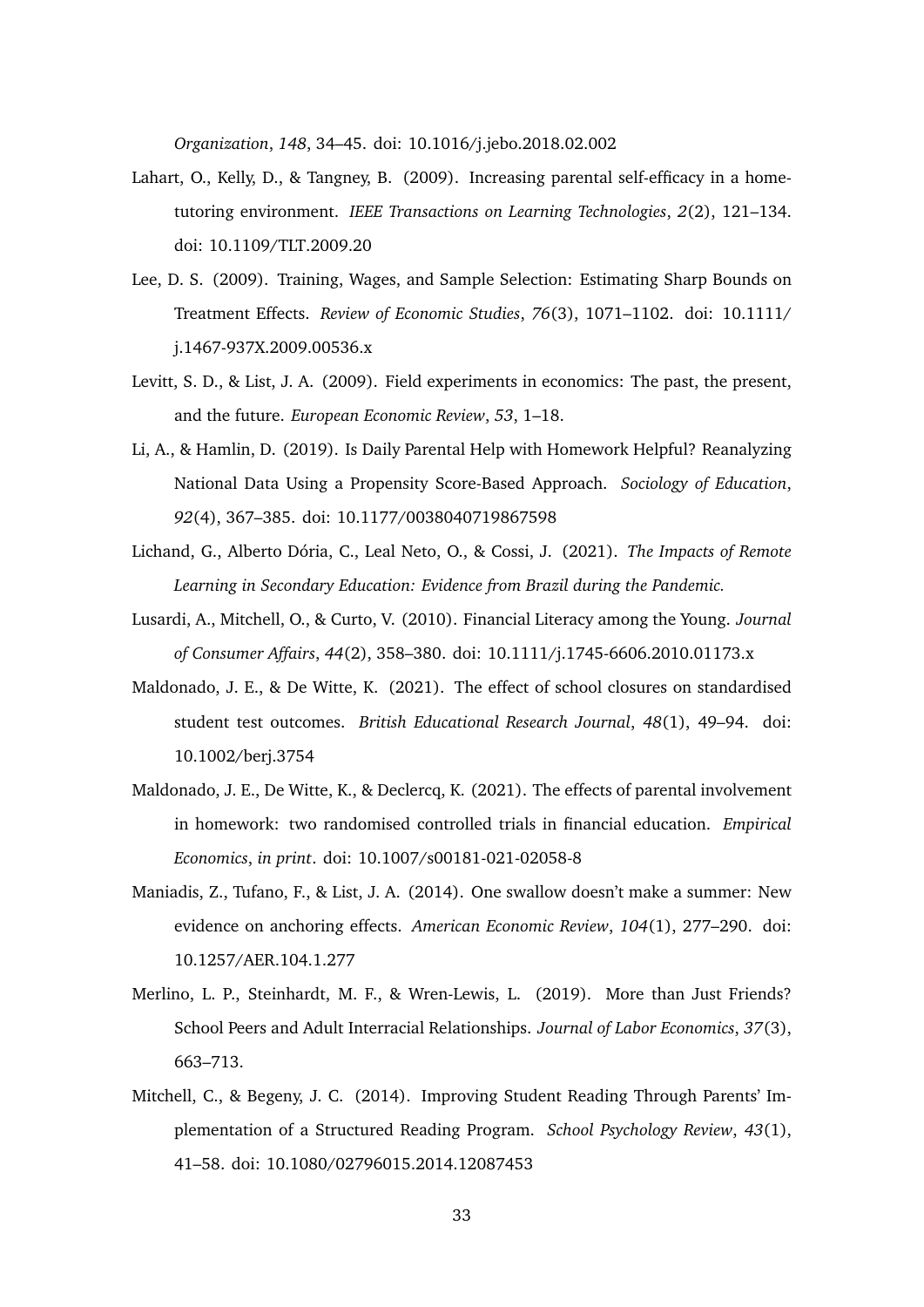<span id="page-34-7"></span>Nickow, A., Oreopoulos, P., & Quan, V. (2020). The Impressive Effects of Tutoring on PreK-12 Learning: A Systematic Review and Meta-Analysis of the Experimental Evidence. *NBER Working Paper Series*, *27476*.

<span id="page-34-8"></span><span id="page-34-5"></span>OECD. (2017). *PISA 2015 Technical Report* (Tech. Rep.). Paris: OECD.

- Powell-Smith, K. A., Stoner, G., Shinn, M. R., & Good Ill, R. H. (2000). Parent Tutoring in Reading Using Literature and Curriculum Materials: Impact on Student Reading Achievement. *School Psychology Review*, *29*(1), 5–27. doi: 10.1080/02796015.2000 .12085995
- <span id="page-34-1"></span>Ray, B. D. (2000). Home Schooling: The Ameliorator of Negative Influences on Learning? *Peabody Journal of Education*, *75*(1-2), 71–106. doi: 10.1080/0161956X.2000 .9681936
- <span id="page-34-0"></span>Tomasik, M. J., Helbling, L. A., & Moser, U. (2020). Educational Gains of In-Person vs. Distance Learning in Primary and Secondary Schools: A Natural Experiment During the COVID-19 Pandemic School Closures in Switzerland. *International Journal of Psychology*, *56*(4), 566–576.
- <span id="page-34-3"></span>Wagner, M., Spiker, D., & Linn, M. I. (2002). The Effectiveness of the Parents as Teachers Program with Low-Income Parents and Children. *Topics in Early Childhood Special Education*, *22*(2), 67–81.
- <span id="page-34-6"></span>Werner, K., & Woessmann, L. (2021). The Legacy of Covid-19 in Education. *CESifo Working Paper*, *9358*.
- <span id="page-34-2"></span>Yu, M. C., Sackett, P. R., & Kuncel, N. R. (2016). Predicting College Performance of Homeschooled Versus Traditional Students. *Educational Measurement: Issues and Practice*, *35*(4), 31–39.
- <span id="page-34-4"></span>Zhang, Y. (2013). Does private tutoring improve students' National College Entrance Exam performance?—A case study from Jinan, China. *Economics of Education Review*, *32*, 1–28. doi: 10.1016/j.econedurev.2012.09.008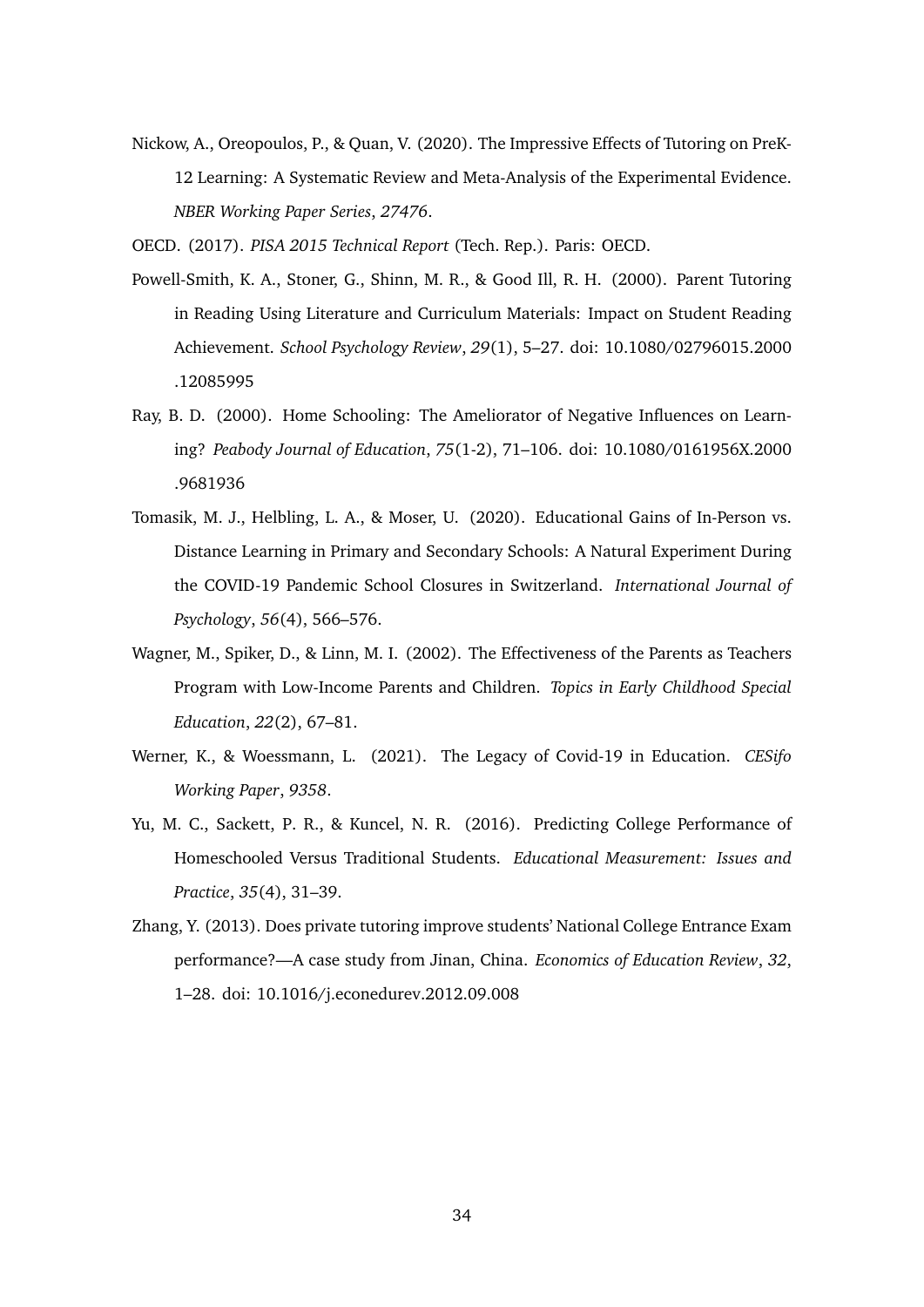# **Appendix A: Sample and Attrition**

<span id="page-35-0"></span>

Figure 3.A1: Lee Bounds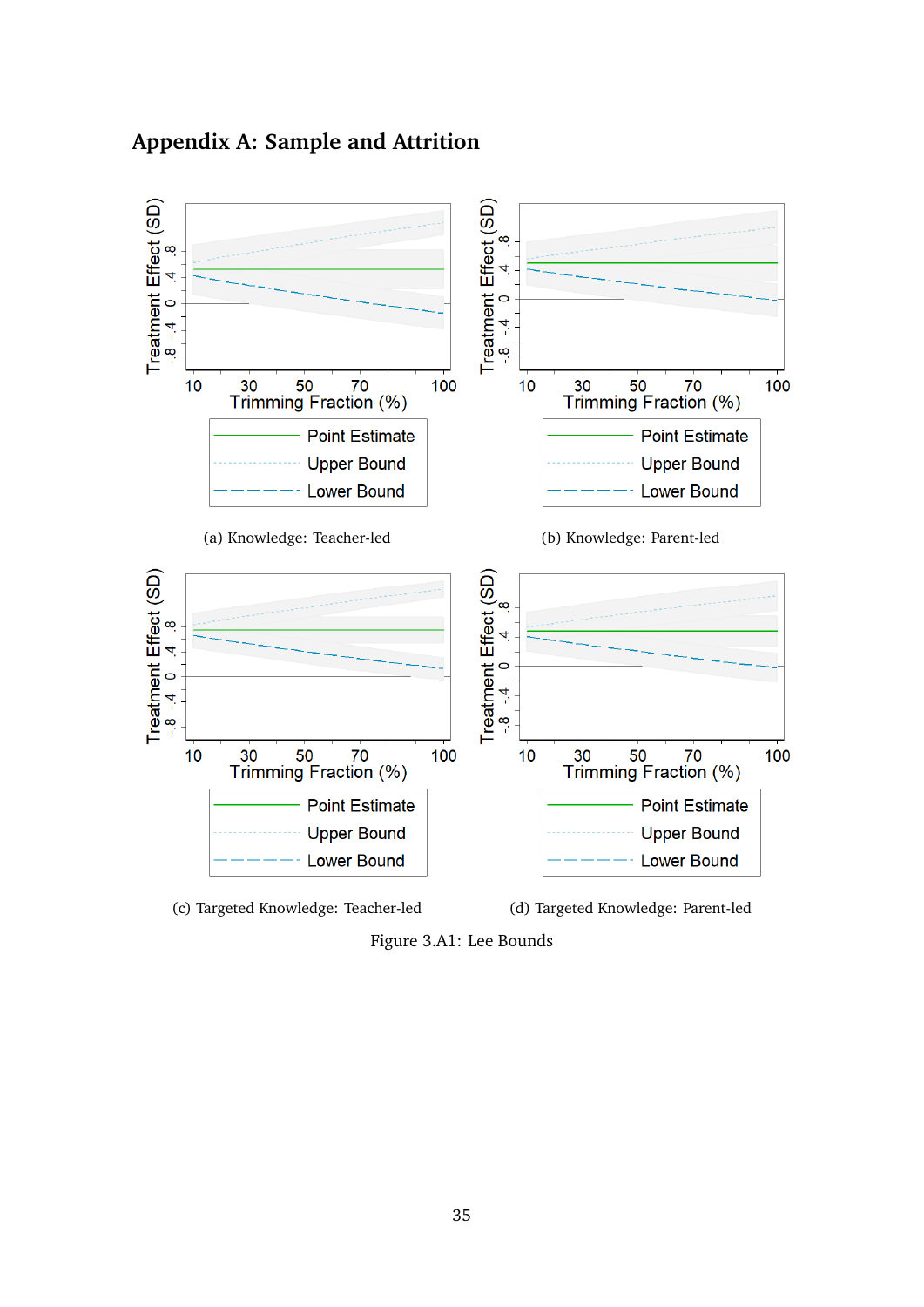<span id="page-36-0"></span>

|                                            | (0) Control<br>Mean [SD] | (1) Teacher-led<br>Mean [SD] | (2) Parent-led<br>Mean [SD] | $(0)-(1)$<br>p-value | $(0)-(2)$<br>p-value | $(1)-(2)$<br>p-value |
|--------------------------------------------|--------------------------|------------------------------|-----------------------------|----------------------|----------------------|----------------------|
| Female                                     | 0.485<br>[1.034]         | 0.522<br>[1.028]             | 0.522<br>[1.080]            | 0.498                | 0.496                | 0.988                |
| Age                                        | 14.737<br>[2.792]        | 14.821<br>[3.305]            | 14.804<br>[3.103]           | 0.603                | 0.650                | 0.915                |
| Grade 9                                    | 0.503<br>[2.277]         | 0.479<br>[2.963]             | 0.441<br>[2.194]            | 0.863                | 0.584                | 0.770                |
| Academic career                            |                          |                              |                             |                      |                      |                      |
| Private school                             | 0.732                    | 0.790                        | 0.699                       | 0.631                | 0.806                | 0.483                |
|                                            | [2.354]                  | [2.144]                      | [3.092]                     |                      |                      |                      |
| Academic track                             | 0.724                    | 0.594                        | 0.688                       | 0.324                | 0.765                | 0.501                |
|                                            | [2.043]                  | [2.850]                      | [2.744]                     |                      |                      |                      |
| Technical track                            | 0.182                    | 0.236                        | 0.178                       | 0.601                | 0.966                | 0.563                |
| Vocational track                           | [1.811]<br>0.094         | [2.064]<br>0.170             | [1.968]<br>0.134            | 0.372                | 0.562                | 0.655                |
|                                            | [1.371]                  | [1.801]                      | [1.344]                     |                      |                      |                      |
| Language grade 1/5                         | 3.459                    | 3.383                        | 3.439                       | 0.528                | 0.844                | 0.648                |
|                                            | [1.872]                  | [2.651]                      | [2.248]                     |                      |                      |                      |
| Math grade 1/5                             | 3.153                    | 3.052                        | 2.958                       | 0.371                | 0.094                | 0.391                |
|                                            | [2.199]                  | [2.056]                      | [2.366]                     |                      |                      |                      |
| Repeated year 0/1                          | 0.181                    | 0.227                        | 0.184                       | 0.323                | 0.954                | 0.429                |
|                                            | [0.803]                  | [0.937]                      | [1.254]                     |                      |                      |                      |
| Family background                          |                          |                              |                             |                      |                      |                      |
| Socioeconomic status 1/5                   | 3.234                    | 3.171                        | 3.295                       | 0.623                | 0.581                | 0.351                |
|                                            | [1.940]                  | [2.839]                      | [2.453]                     |                      |                      |                      |
| Wealth 0/22                                | 14.543                   | 14.746                       | 15.010                      | 0.565                | 0.193                | 0.385                |
|                                            | [7.412]                  | [5.753]                      | [6.542]                     |                      |                      |                      |
| ICT at home 0/9                            | 7.082                    | 7.425                        | 7.394                       | 0.093                | 0.113                | 0.843                |
|                                            | [4.329]                  | [3.113]                      | [3.089]                     |                      |                      |                      |
| Has bank account 0/1                       | 0.666                    | 0.737                        | 0.718                       | 0.049                | 0.172                | 0.535                |
|                                            | $[0.759]$                | [0.546]                      | [0.709]                     |                      |                      |                      |
| Speaks Dutch at home 0/1                   | 0.747                    | 0.739                        | 0.823                       | 0.936                | 0.232                | 0.351                |
| Immigration background 0/1                 | [1.303]                  | [2.191]                      | [1.165]                     |                      | 0.333                |                      |
|                                            | 0.379<br>[1.278]         | 0.324<br>[1.186]             | 0.312<br>[1.472]            | 0.401                |                      | 0.854                |
| Homework help 1/5                          | 1.940                    | 1.915                        | 1.890                       | 0.797                | 0.569                | 0.814                |
|                                            | [1.498]                  | [2.164]                      | [1.962]                     |                      |                      |                      |
|                                            |                          |                              |                             |                      |                      |                      |
| Family communication                       | 2.272                    | 2.242                        |                             |                      |                      |                      |
| Frequency 1/5                              | $[1.659]$                |                              | 2.219<br>[1.709]            | 0.755                | 0.535                | 0.812                |
| Conversation orientation 1/5               | 3.693                    | [2.038]<br>3.657             | 3.646                       | 0.501                | 0.374                | 0.847                |
|                                            | [0.977]                  | [1.059]                      | [1.102]                     |                      |                      |                      |
| Conformity 1/5                             | 3.449                    | 3.389                        | 3.384                       | 0.293                | 0.208                | 0.929                |
|                                            | [0.906]                  | [1.198]                      | [1.117]                     |                      |                      |                      |
|                                            |                          |                              |                             |                      |                      |                      |
| Self-assessment<br>Financial knowledge 1/5 | 3.540                    | 3.452                        |                             | 0.133                | 0.593                | 0.320                |
|                                            | [1.112]                  |                              | 3.508<br>[1.225]            |                      |                      |                      |
| Economic knowledge 1/5                     | 2.941                    | [1.074]<br>2.867             | 3.001                       | 0.106                | 0.271                | 0.009                |
|                                            | $[0.931]$                | [0.764]                      | [1.232]                     |                      |                      |                      |
| Migration 0/3                              | 1.754                    | 1.745                        | 1.688                       | 0.907                | 0.366                | 0.440                |
|                                            | [1.499]                  | [1.577]                      | [1.391]                     |                      |                      |                      |

Table 3.A1: Student Characteristics at Baseline Before Attrition

*This table continues on the following page.*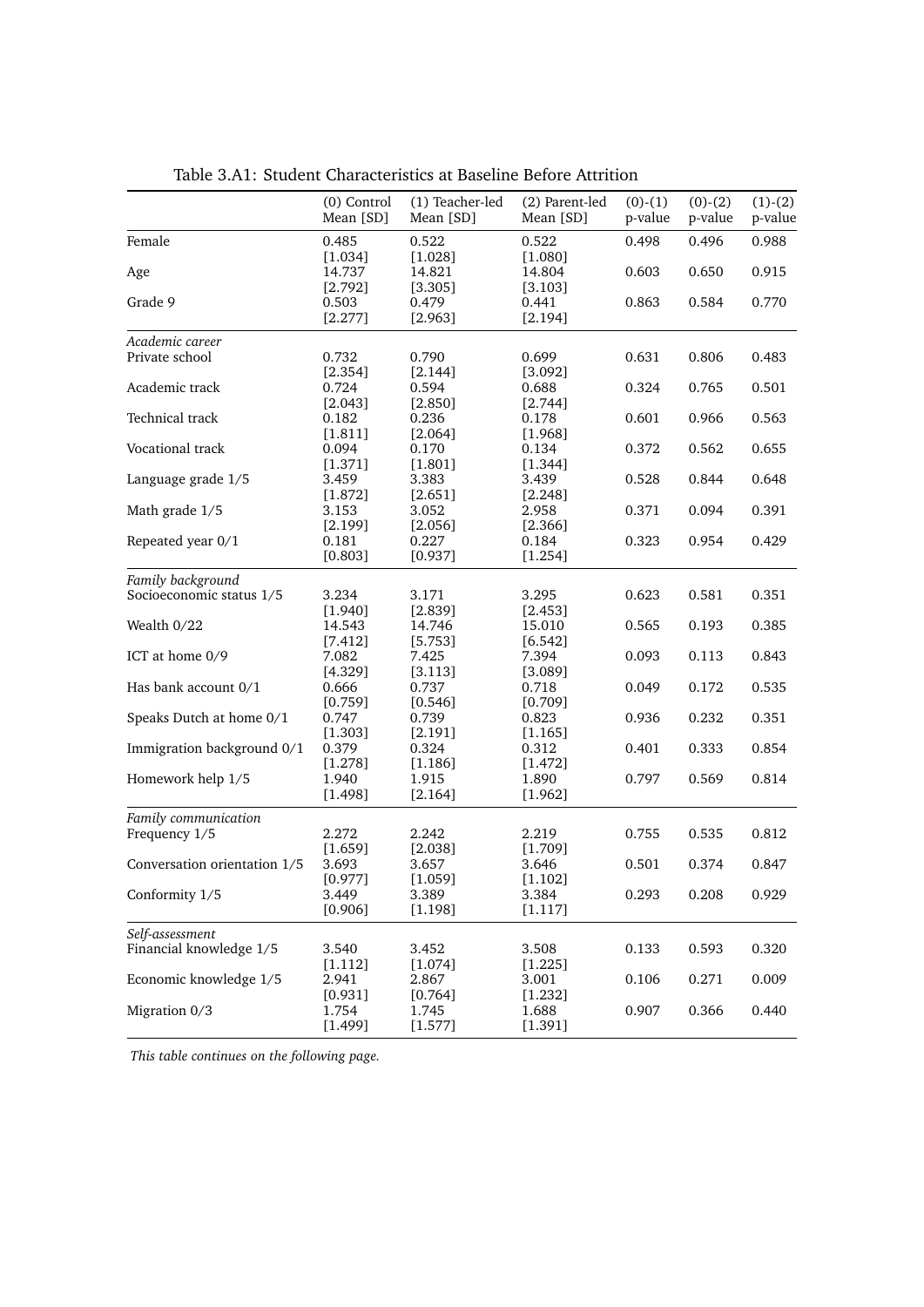#### Table 3.A1: *Continued From Previous Page:* Student Characteristics at Baseline Before Attrition

|                              | $(0)$ Control | (1) Teacher-led | (2) Parent-led | $(0)-(1)$ | $(0)-(2)$ | $(1)-(2)$ |
|------------------------------|---------------|-----------------|----------------|-----------|-----------|-----------|
|                              | Mean [SD]     | Mean [SD]       | Mean [SD]      | p-value   | p-value   | p-value   |
| Motivation                   |               |                 |                |           |           |           |
| Financial knowledge 1/5      | 4.284         | 4.236           | 4.295          | 0.369     | 0.852     | 0.252     |
|                              | [1.104]       | [0.875]         | [1.184]        |           |           |           |
| Economic knowledge 1/5       | 3.626         | 3.605           | 3.672          | 0.744     | 0.568     | 0.385     |
|                              | [1.271]       | [1.185]         | [1.916]        |           |           |           |
| Outcome variables            |               |                 |                |           |           |           |
| Knowledge score 0/10         | 4.093         | 3.825           | 4.281          | 0.359     | 0.551     | 0.196     |
|                              | [4.598]       | [6.322]         | [7.930]        |           |           |           |
| Financial literacy score 0/3 | 0.940         | 1.008           | 0.962          | 0.362     | 0.803     | 0.612     |
|                              | [1.399]       | [1.429]         | [2.213]        |           |           |           |
| Confidence 1/5               | 2.844         | 2.837           | 2.850          | 0.921     | 0.910     | 0.854     |
|                              | [0.969]       | [1.607]         | [1.277]        |           |           |           |
| Number of students           | 680           | 737             | 903            |           |           |           |
| Number of schools            | 27            | 25              | 29             |           |           |           |
| F-test                       |               |                 |                | 0.000     | 0.003     | 0.000     |

*Notes:* Standard deviations in parentheses. The value displayed for t-tests are p-values. The bottom row displays the p-values of an F-test for joint significance. Standard errors are clustered at school level. Students who are not in grade 9 are in grade 10. Private schools are publicly funded, but privately-run (catholic) schools. Private schools attract, on average, students with higher socioeconomic status. Dutch language and math grades refer to the past school term and are self-reported in five categories: <50%, 50-60%, 60-70%, 70-80%, >80%. Grading is not standardised and levels of exam differ by school and study tracks. We approximate socioeconomic status by number of travels abroad in the past year (0, 1, 2, 3, >3). Wealth is approximated by economic possessions, self-reported by the student, as in OECD PISA. ICT is a subset of these economic possessions that relate to ICT.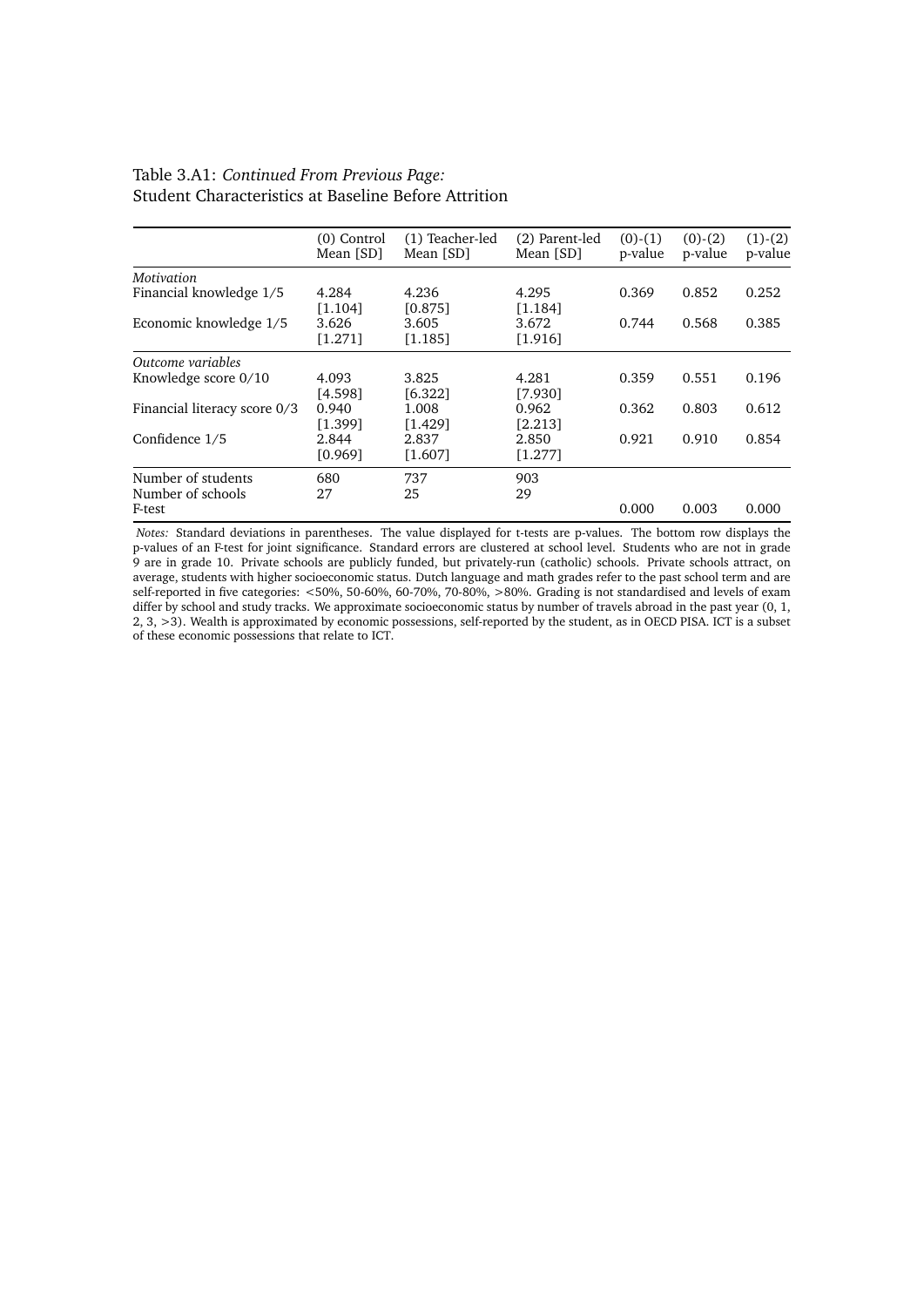|                              | Control  |         | Teacher-led |         | Parent-led |         |
|------------------------------|----------|---------|-------------|---------|------------|---------|
|                              | Diff.    | p-value | Diff.       | p-value | Diff.      | p-value |
| Female                       | $-0.185$ | 0.086   | 0.080       | 0.100   | 0.016      | 0.800   |
| Age                          | $-0.067$ | 0.816   | $-0.067$    | 0.748   | $-0.075$   | 0.730   |
| Grade 9                      | $-0.029$ | 0.889   | $-0.061$    | 0.649   | $-0.056$   | 0.746   |
| Academic career              |          |         |             |         |            |         |
| Private school               | $-0.081$ | 0.609   | 0.175       | 0.127   | 0.127      | 0.369   |
| Academic track               | -0.192   | 0.033   | 0.019       | 0.891   | 0.217      | 0.152   |
| Technical track              | 0.128    | 0.077   | 0.019       | 0.843   | 0.006      | 0.955   |
| Vocational track             | 0.064    | 0.141   | $-0.039$    | 0.679   | $-0.224$   | 0.010   |
| Language grade 1/5           | -0.087   | 0.623   | 0.103       | 0.457   | 0.051      | 0.745   |
| Math grade 1/5               | $-0.109$ | 0.548   | 0.100       | 0.560   | $-0.048$   | 0.749   |
| Repeated year 0/1            | $-0.023$ | 0.746   | $-0.064$    | 0.409   | $-0.108$   | 0.069   |
| Family background            |          |         |             |         |            |         |
| Socioeconomic status 1/5     | $-0.054$ | 0.696   | 0.042       | 0.751   | 0.381      | 0.001   |
| Wealth 0/22                  | 0.762    | 0.483   | 0.190       | 0.647   | 0.717      | 0.100   |
| ICT at home 0/9              | 0.431    | 0.523   | 0.170       | 0.430   | 0.377      | 0.067   |
| Has bank account 0/1         | $-0.009$ | 0.879   | $-0.010$    | 0.758   | 0.074      | 0.053   |
| Speaks Dutch at home 0/1     | 0.179    | 0.285   | 0.028       | 0.676   | 0.151      | 0.016   |
| Immigration background 0/1   | $-0.190$ | 0.146   | $-0.069$    | 0.338   | $-0.142$   | 0.055   |
| Homework help 1/5            | $-0.012$ | 0.895   | 0.066       | 0.639   | 0.101      | 0.418   |
| Family communication         |          |         |             |         |            |         |
| Frequency 1/5                | $-0.046$ | 0.706   | $-0.010$    | 0.947   | 0.057      | 0.619   |
| Conversation orientation 1/5 | $-0.170$ | 0.082   | $-0.044$    | 0.496   | 0.072      | 0.162   |
| Conformity 1/5               | $-0.092$ | 0.371   | $-0.153$    | 0.118   | $-0.033$   | 0.655   |
| Self-assessment              |          |         |             |         |            |         |
| Financial knowledge 1/5      | $-0.032$ | 0.770   | $-0.046$    | 0.585   | 0.027      | 0.713   |
| Economic knowledge 1/5       | $-0.151$ | 0.063   | $-0.055$    | 0.317   | $-0.025$   | 0.782   |
| Migration 0/3                | $-0.061$ | 0.569   | 0.049       | 0.591   | 0.084      | 0.352   |
| Motivation                   |          |         |             |         |            |         |
| Financial knowledge 1/5      | $-0.014$ | 0.884   | 0.053       | 0.439   | 0.158      | 0.024   |
| Economic knowledge 1/5       | $-0.110$ | 0.382   | 0.094       | 0.325   | 0.002      | 0.990   |
| Outcome variables            |          |         |             |         |            |         |
| Knowledge score 0/10         | $-0.138$ | 0.588   | 0.448       | 0.227   | 1.161      | 0.002   |
| Financial literacy score 0/3 | 0.005    | 0.950   | 0.142       | 0.129   | 0.192      | 0.085   |
| Confidence 1/5               | $-0.044$ | 0.623   | $-0.045$    | 0.495   | $-0.019$   | 0.818   |
|                              | Non-C.   | Compl.  | Non-C.      | Compl.  | Non-C.     | Compl.  |
| Number of students           | 156      | 524     | 307         | 430     | 423        | 480     |
| Number of schools            | 5        | 22      | 14          | 11      | 14         | 15      |

<span id="page-38-0"></span>Table 3.A2: Differences between Compliers and Non-Compliers by Experimental Group

*Notes:* The difference (diff.) indicates the difference in means of compliers (compl.) minus noncompliers (non-c.). The value displayed for t-tests are p-values. Standard errors are clustered at school level. Compliers are defined as those students who filled in the pretest and the posttest. Private schools are publicly funded, but privately-run (catholic) schools. Private schools attract, on average, students with higher socioeconomic status. Dutch language and math grades refer to the past school term and are self-reported in five categories: <50%, 50-60%, 60-70%, 70-80%, >80%. Grading is not standardised and levels of exam differ by school and study tracks. We approximate socioeconomic status by number of travels abroad in the past year (0, 1, 2, 3, >3). Wealth is approximated by economic possessions, self-reported by the student, as in OECD PISA. ICT is a subset of these economic possessions that relate to ICT.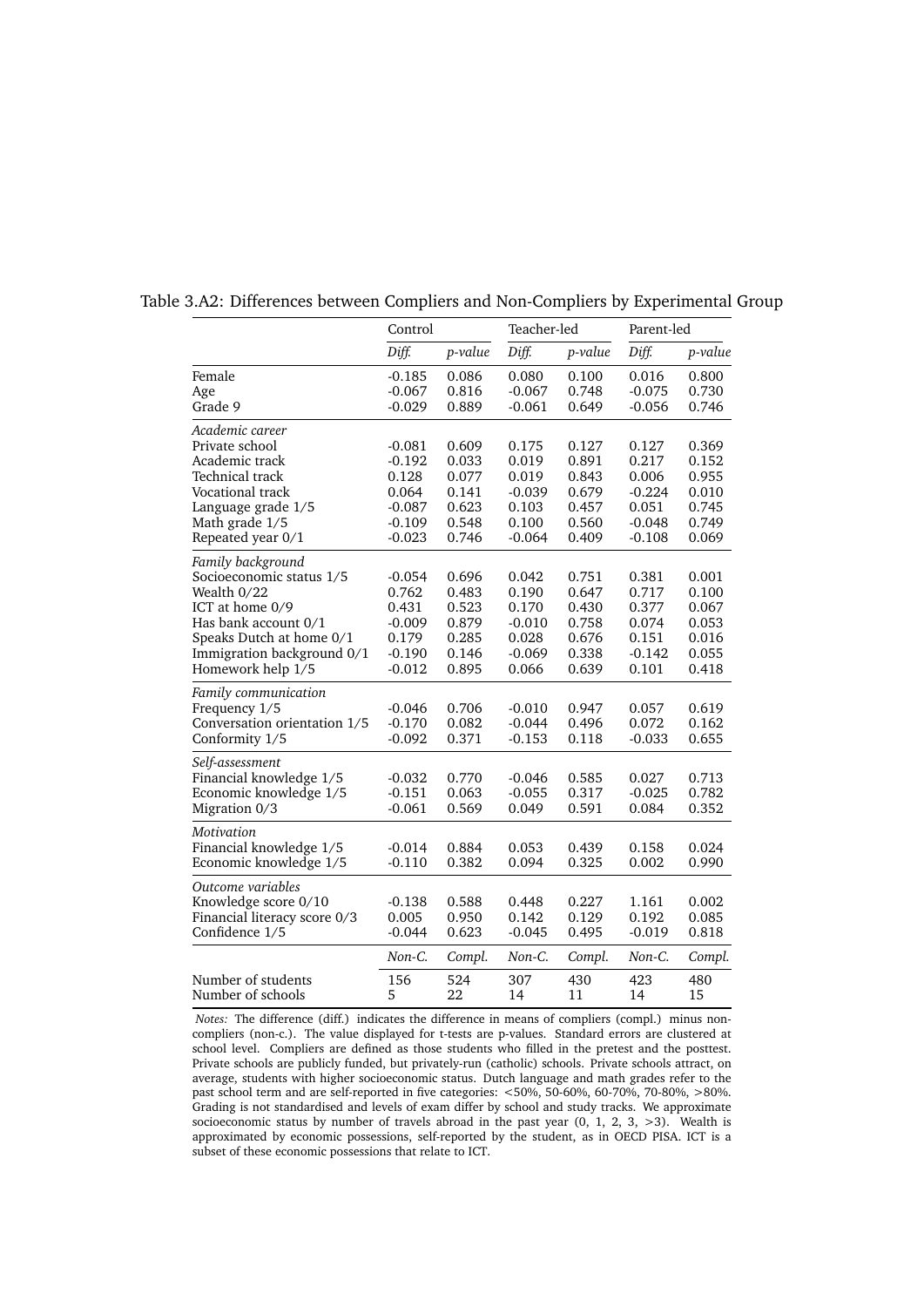| Teacher-led   |           | Parent-led    |                                  |
|---------------|-----------|---------------|----------------------------------|
| Difference    | p-value   | Difference    | p-value                          |
| $-0.188$      | 0.149     | $-0.135$      | 0.005                            |
| $-0.054$      | 0.790     | 0.213         | 0.120                            |
| 0.263         | 0.059     | $-0.048$      | 0.654                            |
|               |           |               |                                  |
| 0.066         | 0.347     |               | 0.069                            |
| $-0.239$      |           |               | 0.029                            |
| 0.324         | 0.112     | 0.151         | 0.032                            |
| $-0.084$      | 0.070     | 0.068         | 0.263                            |
| $-0.073$      | 0.646     | $-0.072$      | 0.435                            |
| 0.039         | 0.896     | $-0.100$      | 0.293                            |
| 0.147         | 0.096     | 0.086         | 0.148                            |
|               |           |               |                                  |
| 0.131         | 0.448     | $-0.133$      | 0.231                            |
| 0.164         | 0.736     | $-0.106$      | 0.689                            |
| $-0.206$      | 0.566     | $-0.043$      | 0.685                            |
| $-0.129$      | 0.059     | $-0.025$      | 0.497                            |
| $-0.234$      | 0.105     | $-0.041$      | 0.154                            |
| 0.070         | 0.506     | 0.100         | 0.128                            |
| 0.149         | 0.498     | $-0.262$      | 0.014                            |
|               |           |               |                                  |
| 0.359         | 0.247     | 0.011         | 0.895                            |
| $-0.068$      | 0.603     | 0.064         | 0.207                            |
| $-0.048$      | 0.723     | $-0.054$      | 0.493                            |
|               |           |               |                                  |
| $-0.222$      | 0.053     | 0.126         | 0.215                            |
| 0.143         | 0.151     | 0.079         | 0.408                            |
| 0.033         | 0.809     |               | 0.259                            |
|               |           |               |                                  |
| $-0.002$      | 0.981     | $-0.028$      | 0.721                            |
| 0.138         | 0.182     | $-0.084$      | 0.420                            |
|               |           |               |                                  |
| $-0.379$      | 0.632     | $-0.267$      | 0.301                            |
| $-0.046$      | 0.861     | $-0.057$      | 0.433                            |
| 0.143         | 0.532     | 0.087         | 0.471                            |
| Non-Compliers | Compliers | Non-Compliers | Compliers                        |
| 39            | 391       | 182           | 298                              |
| $\mathbf{1}$  | 25        | 9             | 12                               |
|               |           | 0.215         | $-0.177$<br>$-0.219$<br>$-0.056$ |

<span id="page-39-0"></span>Table 3.A3: Tutoring Class: Compliers and Non-Compliers by Experimental Group

*Notes:* The difference indicates the difference in means of compliers minus non-compliers. The value displayed for t-tests are p-values. Standard errors are clustered at school level. Students in the control group did not complete the tutoring class, since they did not receive any treatment. Students in treatment group 1 are compliers if they completed the midline test and their teacher completed the survey of the tutoring class. Private schools are publicly funded, but privately-run (catholic) schools. Private schools attract, on average, students with higher socioeconomic status. Dutch language and math grades refer to the past school term and are self-reported in five categories: <50%, 50-60%, 60-70%, 70- 80%, >80%. Grading is not standardised and levels of exam differ by school and study tracks. We approximate socioeconomic status by number of travels abroad in the past year  $(0, 1, 2, 3, >3)$ . Wealth is approximated by economic possessions, self-reported by the student, as in OECD PISA. ICT is a subset of these economic possessions that relate to ICT.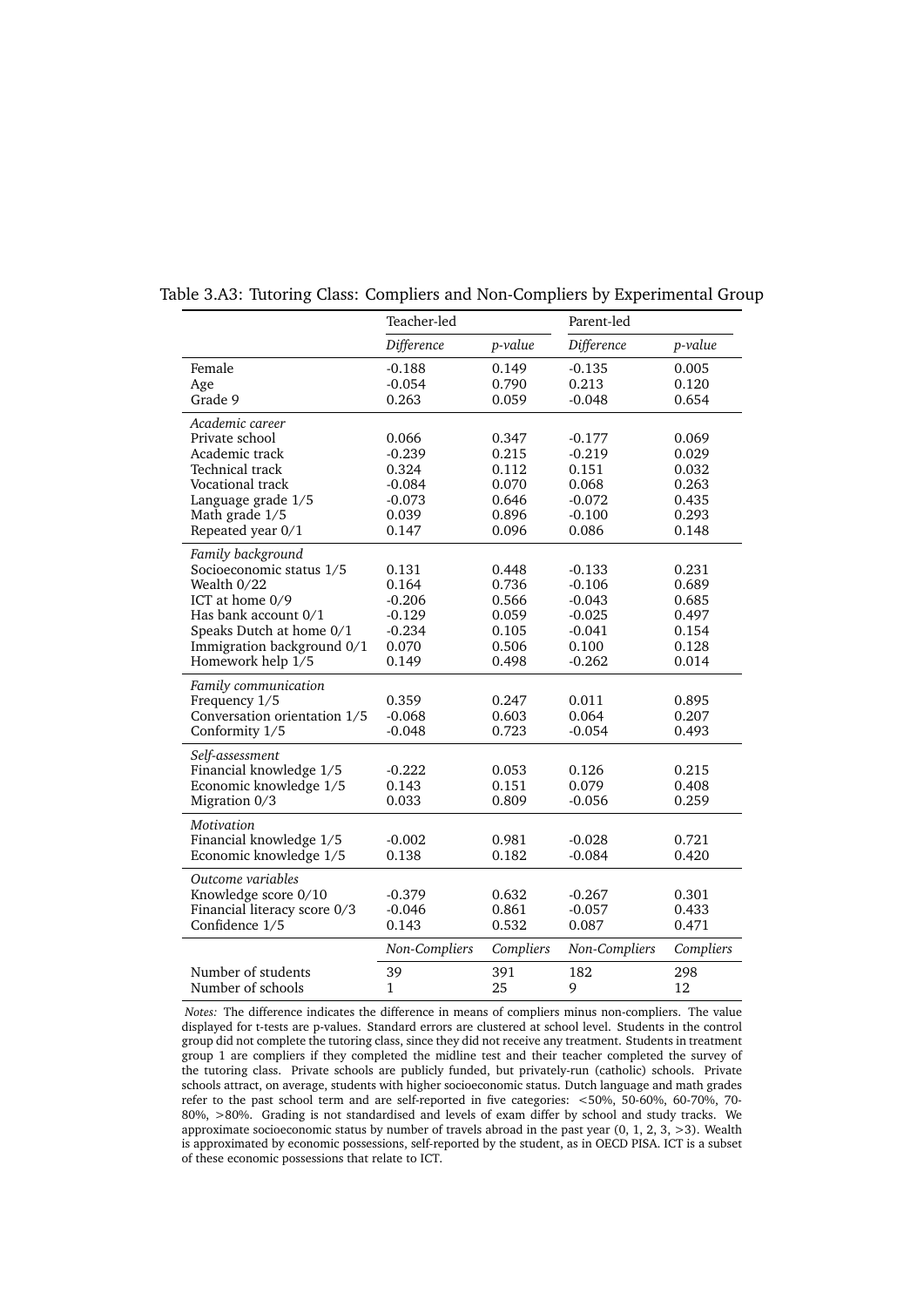|                                                                                                                                                                                        | Teacher-led                                                                |                                                             | Parent-led                                                           |                                                             |  |
|----------------------------------------------------------------------------------------------------------------------------------------------------------------------------------------|----------------------------------------------------------------------------|-------------------------------------------------------------|----------------------------------------------------------------------|-------------------------------------------------------------|--|
|                                                                                                                                                                                        | Difference                                                                 | p-value                                                     | Difference                                                           | p-value                                                     |  |
| Female<br>Age<br>Grade 9                                                                                                                                                               | 0.016<br>0.456<br>$-0.363$                                                 | 0.892<br>0.059<br>0.127                                     | 0.019<br>0.182<br>$-0.054$                                           | 0.771<br>0.436<br>0.796                                     |  |
| Academic career<br>Private school<br>Academic track<br>Technical track<br>Vocational track<br>Language grade 1/5<br>Math grade 1/5<br>Repeated year 0/1                                | $-0.078$<br>$-0.022$<br>$-0.021$<br>0.043<br>$-0.150$<br>$-0.075$<br>0.116 | 0.502<br>0.929<br>0.885<br>0.760<br>0.630<br>0.678<br>0.061 | $-0.086$<br>$-0.081$<br>0.035<br>0.046<br>$-0.194$<br>0.068<br>0.103 | 0.521<br>0.459<br>0.755<br>0.311<br>0.162<br>0.651<br>0.030 |  |
| Family background<br>Socioeconomic status 1/5<br>Wealth 0/22<br>ICT at home 0/9<br>Has bank account 0/1<br>Speaks Dutch at home 0/1<br>Immigration background 0/1<br>Homework help 1/5 | $-0.023$<br>$-0.028$<br>0.022<br>$-0.008$<br>$-0.109$<br>0.044<br>$-0.420$ | 0.915<br>0.944<br>0.930<br>0.850<br>0.399<br>0.503<br>0.012 | 0.011<br>0.071<br>0.067<br>0.075<br>$-0.051$<br>0.065<br>0.099       | 0.939<br>0.812<br>0.585<br>0.113<br>0.216<br>0.299<br>0.577 |  |
| Family communication<br>Frequency 1/5<br>Conversation orientation 1/5<br>Conformity 1/5                                                                                                | 0.025<br>$-0.097$<br>$-0.208$                                              | 0.903<br>0.251<br>0.082                                     | $-0.042$<br>0.038<br>0.080                                           | 0.666<br>0.656<br>0.548                                     |  |
| Self-assessment<br>Financial knowledge 1/5<br>Economic knowledge 1/5<br>Migration 0/3                                                                                                  | $-0.127$<br>$-0.032$<br>0.005                                              | 0.482<br>0.794<br>0.959                                     | $-0.012$<br>0.055<br>$-0.117$                                        | 0.917<br>0.581<br>0.072                                     |  |
| Motivation<br>Financial knowledge 1/5<br>Economic knowledge 1/5                                                                                                                        | 0.052<br>0.142                                                             | 0.506<br>0.402                                              | $-0.010$<br>$-0.032$                                                 | 0.909<br>0.819                                              |  |
| Outcome variables<br>Knowledge score 0/10<br>Financial literacy score 0/3<br>Confidence 1/5                                                                                            | $-0.206$<br>0.086<br>$-0.092$                                              | 0.711<br>0.698<br>0.551                                     | $-0.240$<br>$-0.142$<br>$-0.035$                                     | 0.637<br>0.415<br>0.864                                     |  |
|                                                                                                                                                                                        | Non-Compliers                                                              | Compliers                                                   | Non-Compliers                                                        | Compliers                                                   |  |
| Number of students<br>Number of schools                                                                                                                                                | 338<br>13                                                                  | 92<br>3                                                     | 304<br>13                                                            | 176<br>8                                                    |  |

<span id="page-40-0"></span>Table 3.A4: Second Posttest: Compliers and Non-Compliers by Experimental Group

*Notes:* The difference indicates the difference in means of compliers minus non-compliers. The value displayed for t-tests are p-values. Standard errors are clustered at school level. Students in the control group did not receive the second posttest. Private schools are publicly funded, but privately-run (catholic) schools. Private schools attract, on average, students with higher socioeconomic status. Dutch language and math grades refer to the past school term and are self-reported in five categories: <50%, 50-60%, 60-70%, 70-80%, >80%. Grading is not standardised and levels of exam differ by school and study tracks. We approximate socioeconomic status by number of travels abroad in the past year (0, 1, 2, 3, >3). Wealth is approximated by economic possessions, self-reported by the student, as in OECD PISA. ICT is a subset of these economic possessions that relate to ICT.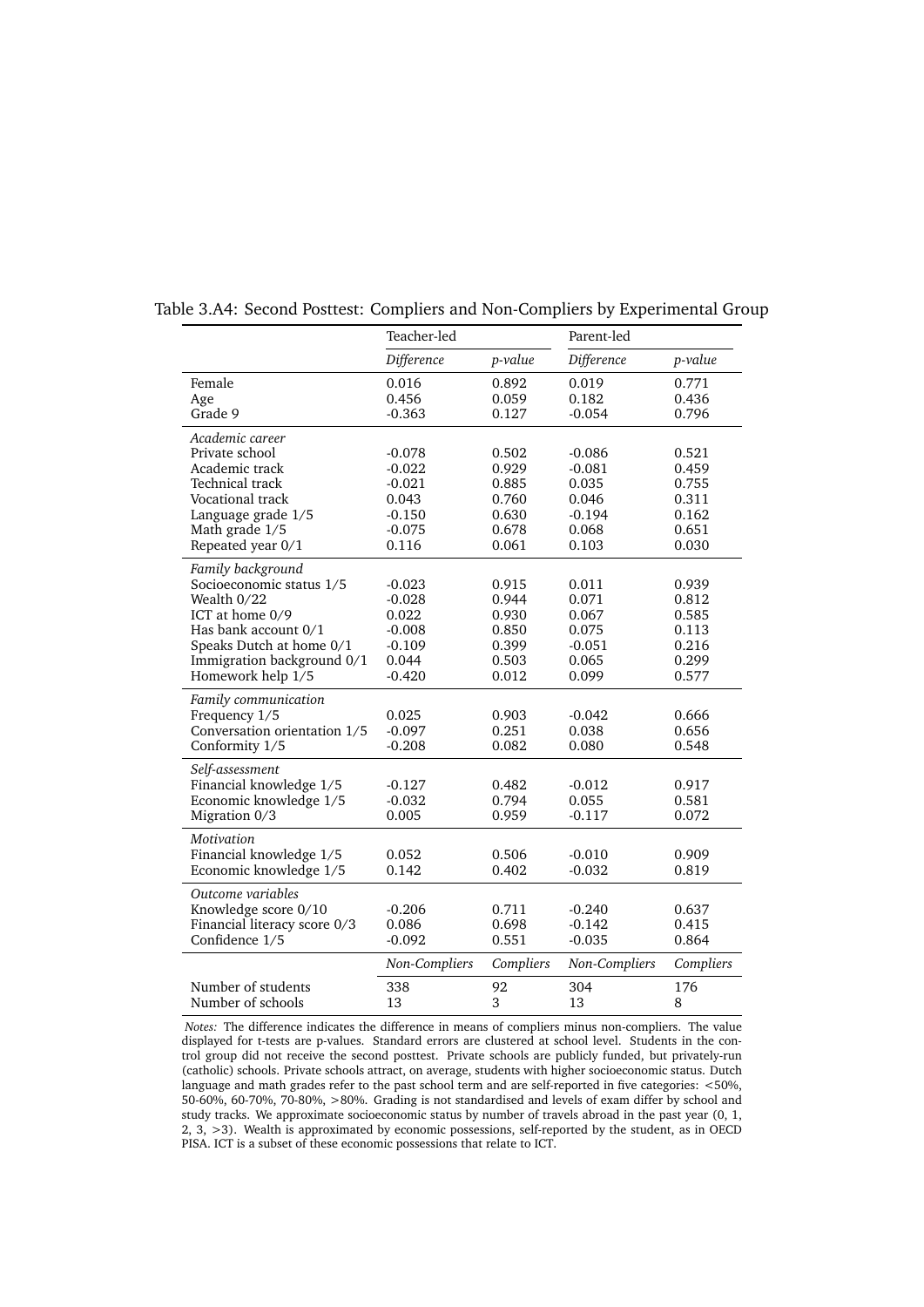<span id="page-41-0"></span>

|                              | Control    |         | Teacher-led |         | Parent-led |         |
|------------------------------|------------|---------|-------------|---------|------------|---------|
|                              | Difference | p-value | Difference  | p-value | Difference | p-value |
| Female                       | $-0.074$   | 0.342   | 0.054       | 0.315   | $-0.038$   | 0.596   |
| Age                          | 0.315      | 0.064   | 0.166       | 0.385   | 0.145      | 0.207   |
| Grade 9                      | $-0.104$   | 0.415   | $-0.104$    | 0.525   | 0.000      | 0.998   |
| Academic career              |            |         |             |         |            |         |
| Private school               | $-0.163$   | 0.061   | 0.064       | 0.700   | $-0.139$   | 0.027   |
| Academic track               | $-0.076$   | 0.461   | $-0.054$    | 0.644   | $-0.145$   | 0.016   |
| Technical track              | $-0.012$   | 0.901   | $-0.042$    | 0.695   | 0.107      | 0.034   |
| Vocational track             | 0.088      | 0.085   | 0.096       | 0.104   | 0.038      | 0.294   |
| Language grade 1/5           | $-0.060$   | 0.560   | $-0.258$    | 0.175   | $-0.055$   | 0.470   |
| Math grade 1/5               | $-0.089$   | 0.601   | $-0.115$    | 0.462   | 0.057      | 0.411   |
| Repeated year 0/1            | 0.109      | 0.023   | 0.129       | 0.056   | 0.103      | 0.026   |
| Family background            |            |         |             |         |            |         |
| Socioeconomic status 1/5     | 0.035      | 0.843   | 0.015       | 0.915   | $-0.088$   | 0.571   |
| Wealth 0/22                  | $-0.375$   | 0.393   | $-0.140$    | 0.756   | 0.204      | 0.484   |
| ICT at home 0/9              | $-0.101$   | 0.608   | $-0.137$    | 0.463   | 0.157      | 0.406   |
| Has bank account 0/1         | 0.033      | 0.495   | $-0.045$    | 0.439   | $-0.088$   | 0.039   |
| Speaks Dutch at home 0/1     | $-0.096$   | 0.030   | $-0.226$    | 0.006   | $-0.068$   | 0.009   |
| Immigration background 0/1   | 0.111      | 0.082   | 0.199       | 0.014   | 0.121      | 0.029   |
| Homework help 1/5            | $-0.108$   | 0.415   | $-0.148$    | 0.411   | $-0.093$   | 0.256   |
| Family communication         |            |         |             |         |            |         |
| Frequency 1/5                | $-0.190$   | 0.211   | 0.031       | 0.888   | $-0.020$   | 0.863   |
| Conversation orientation 1/5 | $-0.001$   | 0.993   | $-0.179$    | 0.028   | 0.067      | 0.316   |
| Conformity 1/5               | $-0.055$   | 0.619   | $-0.130$    | 0.194   | 0.081      | 0.215   |
| Self-assessment              |            |         |             |         |            |         |
| Financial knowledge 1/5      | 0.208      | 0.183   | $-0.088$    | 0.546   | $-0.014$   | 0.889   |
| Economic knowledge 1/5       | 0.164      | 0.246   | $-0.018$    | 0.882   | $-0.025$   | 0.666   |
| Migration 0/3                | 0.120      | 0.281   | $-0.149$    | 0.068   | $-0.003$   | 0.960   |
| Motivation                   |            |         |             |         |            |         |
| Financial knowledge 1/5      | $-0.042$   | 0.618   | $-0.127$    | 0.007   | $-0.001$   | 0.990   |
| Economic knowledge 1/5       | $-0.020$   | 0.842   | $-0.127$    | 0.239   | $-0.097$   | 0.464   |
| Outcome variables            |            |         |             |         |            |         |
| Knowledge score 0/10         | $-0.616$   | 0.023   | $-0.614$    | 0.050   | $-0.239$   | 0.357   |
| Financial literacy score 0/3 | $-0.157$   | 0.190   | $-0.125$    | 0.184   | 0.068      | 0.510   |
| Confidence 1/5               | 0.262      | 0.070   | 0.135       | 0.094   | 0.028      | 0.797   |
|                              | Non-C.     | Compl.  | Non-C.      | Compl.  | Non-C.     | Compl.  |
| Number of students           | 461        | 63      | 363         | 57      | 369        | 111     |
| Number of schools            | 21         | 4       | 12          | 4       | 14         | 7       |

Table 3.A5: Parents: Compliers and Non-Compliers by Experimental Group

*Notes:* The difference indicates the difference in means of compliers (compl.) minus non-compliers (nonc.). The value displayed for t-tests are p-values. Standard errors are clustered at school level. Compliers are defined as those students for whom the same parent filled in both the pretest and the posttest and answered all knowledge questions. Private schools are publicly funded, but privately-run (catholic) schools. Private schools attract, on average, students with higher socioeconomic status. Dutch language and math grades refer to the past school term and are self-reported in five categories: <50%, 50-60%, 60-70%, 70-80%, >80%. Grading is not standardised and levels of exam differ by school and study tracks. We approximate socioeconomic status by number of travels abroad in the past year (0, 1, 2, 3, >3). Wealth is approximated by economic possessions, self-reported by the student, as in OECD PISA. ICT is a subset of these economic possessions that relate to ICT.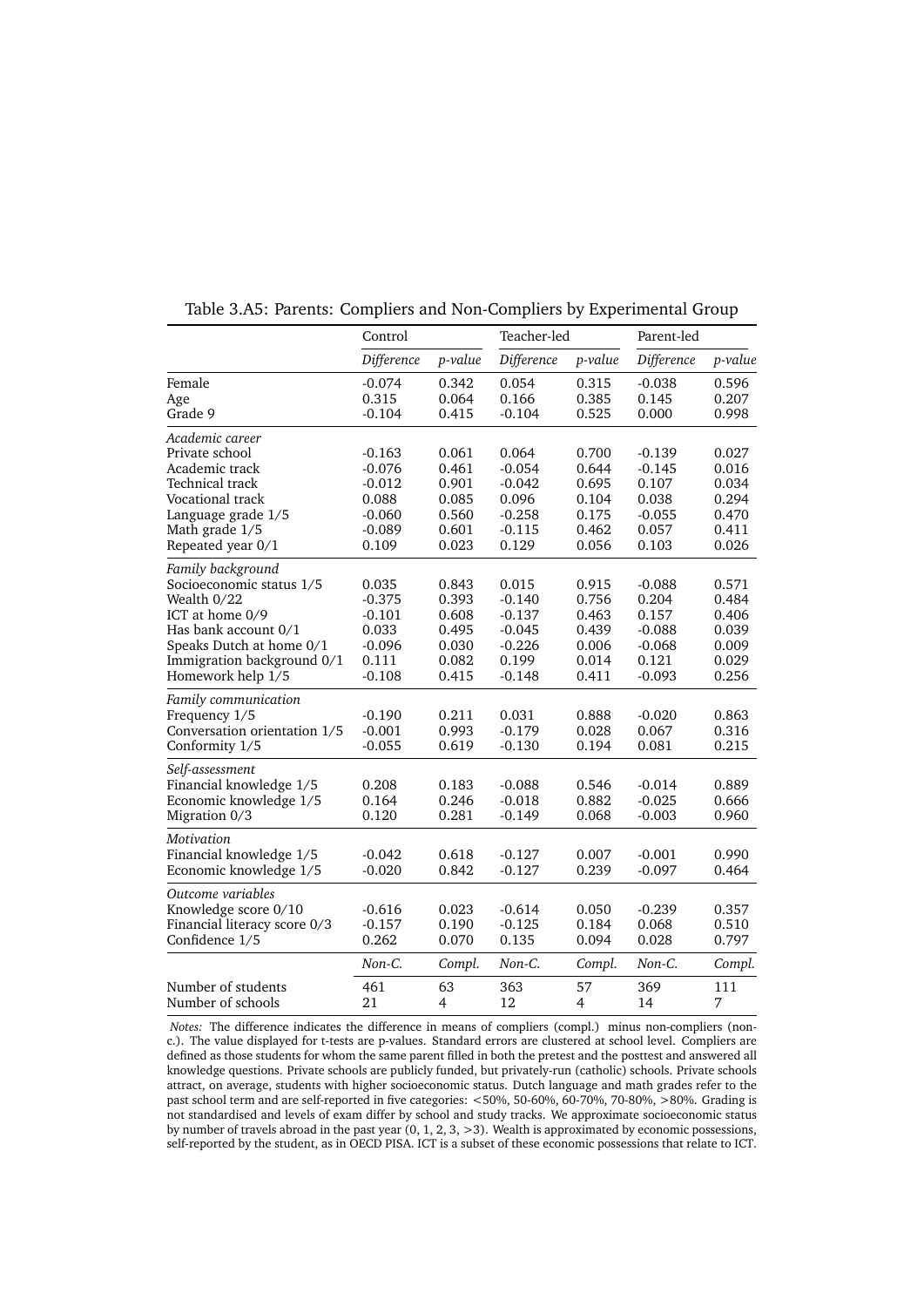# **Appendix B: Additional Tables and Figures**

<span id="page-42-0"></span>

Figure 3.B1: Treatment Effects on Targeted Knowledge Over Time

<span id="page-42-1"></span>

|                          |            | $(0)$ Control      |            | (1) Teacher-led<br>(2) Parent-led |            |                    | $(0)-(1)$ | $(0)-(2)$      | $(1)-(2)$      |
|--------------------------|------------|--------------------|------------|-----------------------------------|------------|--------------------|-----------|----------------|----------------|
|                          | N          | Mean<br>[SD]       | N          | Mean<br>[SD]                      | N          | Mean<br>[SD]       | p-value   | <i>p-value</i> | <i>p-value</i> |
| Female teacher           | 33<br>[25] | 0.818<br>[0.417]   | 21<br>[15] | 0.810<br>[0.390]                  | 25<br>[20] | 0.840<br>[0.430]   | 0.938     | 0.847          | 0.802          |
| Teacher age              | 33<br>[25] | 43.242<br>[11.688] | 21<br>[15] | 38.952<br>[12.576]                | 25<br>[20] | 45.440<br>[9.224]  | 0.213     | 0.427          | 0.057          |
| Taught<br>fin. education | 32<br>[25] | 0.750<br>[0.442]   | 21<br>[15] | 0.714<br>[0.452]                  | 25<br>[20] | 0.800<br>[0.453]   | 0.777     | 0.677          | 0.525          |
| Years of experience      | 30<br>[25] | 20.600<br>[12.886] | 20<br>[14] | 14.300<br>[12.807]                | 24<br>[19] | 19.792<br>[11.364] | 0.095     | 0.807          | 0.144          |

Table 3.B1: Teacher Characteristics at Baseline

*Notes:* The value displayed for t-tests are p-values. Standard deviations are clustered at school level. Teachers who do not have a university degree, have a degree from a university of applied sciences.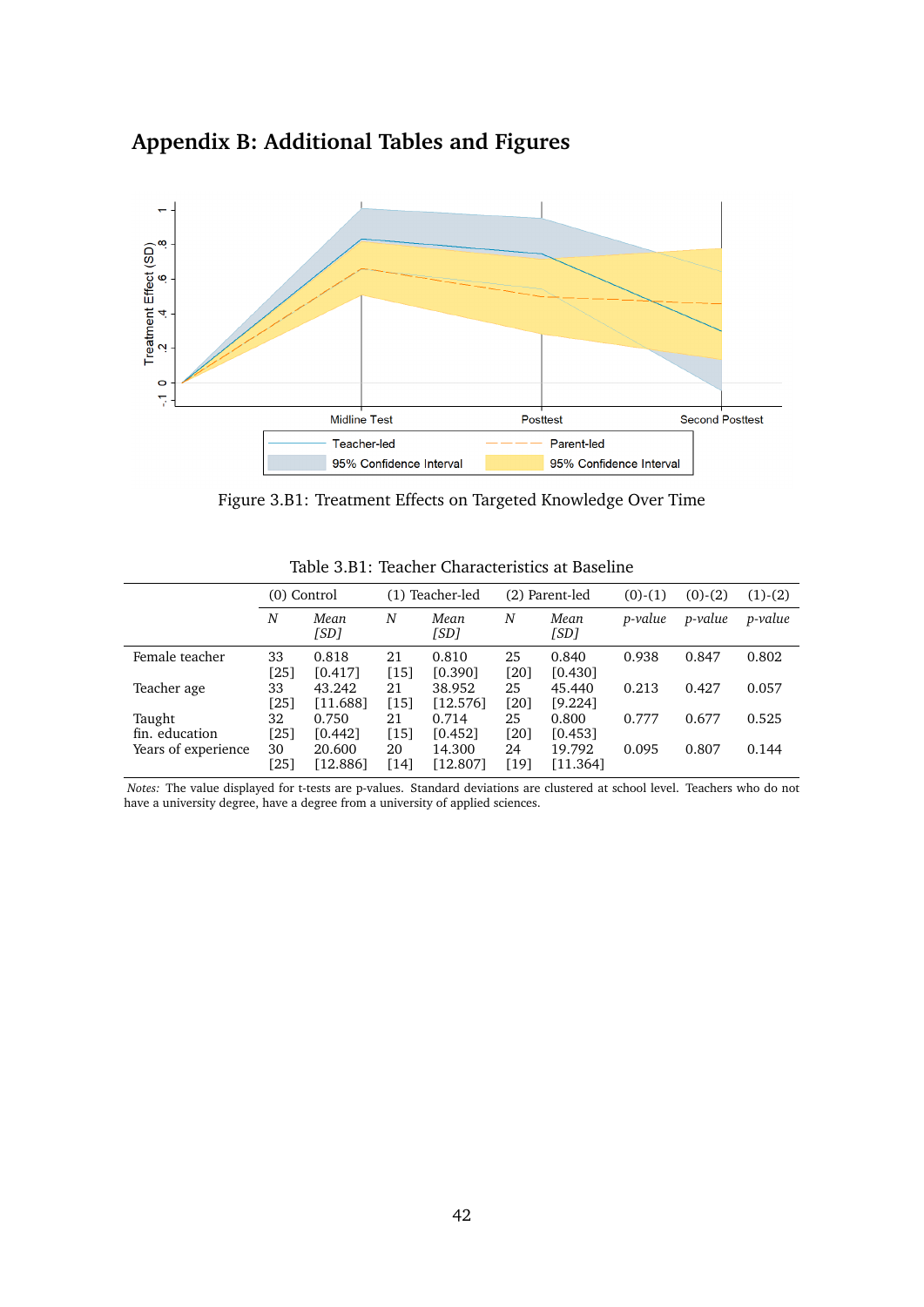<span id="page-43-1"></span>

|                            | Financial Literacy    |                       |
|----------------------------|-----------------------|-----------------------|
| Teacher-led                | 0.085<br>(0.133)      | 0.115<br>(0.124)      |
| Parent-led                 | 0.149<br>(0.125)      | 0.141<br>(0.126)      |
| Baseline knowledge         | $0.320***$<br>(0.029) | $0.300***$<br>(0.027) |
| Controls                   | No                    | Yes                   |
| Teacher-led vs. Parent-led | 0.604                 | 0.828                 |
| R-squared<br>N             | 0.100<br>1434         | 0.127<br>1434         |

Table 3.B2: Intention-To-Treat: Financial Literacy (Spill-Over)

*Notes:* OLS regression. Reference category: control group. Standard errors clustered at school level in parentheses. 'Teacher-led vs. Parent-led' indicates the p-value of an F-test for equality of coefficients. Control variables include all variables with imbalances between treatment groups at baseline. Knowledge scores at the pretest are standardised relative to the control group. Outcome variables at the posttest are standardised relative to the control group mean at baseline. Control group scores at baseline are standardised to have a mean of 0 and a standard deviation of  $1.$   $\degree$ p $<$ 0.10,  $\degree$ \* $\degree$ p $<$ 0.05,  $\degree$ \* $\degree$ p $<$ 0.01.

<span id="page-43-0"></span>

|                            | Knowledge  |            | Targeted Knowledge |            |
|----------------------------|------------|------------|--------------------|------------|
| Teacher-led                | $0.640***$ | $0.639***$ | $0.916***$         | $0.912***$ |
|                            | (0.161)    | (0.156)    | (0.092)            | (0.095)    |
| Parent-led                 | $0.769***$ | $0.739***$ | $0.729***$         | $0.710***$ |
|                            | (0.165)    | (0.169)    | (0.141)            | (0.138)    |
| Baseline knowledge         | $0.420***$ | $0.399***$ | $0.334***$         | $0.324***$ |
|                            | (0.045)    | (0.043)    | (0.034)            | (0.034)    |
| Controls                   | No         | Yes        | No                 | Yes        |
| Teacher-led vs. Parent-led | 0.496      | 0.589      | 0.162              | 0.117      |
| R-squared                  | 0.232      | 0.240      | 0.231              | 0.245      |
| N                          | 1434       | 1434       | 1434               | 1434       |

Table 3.B3: LATE: Knowledge (Self-Reported Compliance)

*Notes:* Instrumental variables regression identifying the local average treatment effect (LATE). Reference category: control group. Reference category: control group. Standard errors clustered at school level in parentheses. 'Teacher-led vs. Parent-led' indicates the p-value of an F-test for equality of coefficients. Control variables include all variables with imbalances between treatment groups at baseline. Knowledge scores at the pretest are standardised relative to the control group. Outcome variables at the posttest are standardised relative to the control group mean at baseline. Control group scores at baseline are standardised to have a mean of 0 and a standard deviation of 1. \*p<0.10, \*\*p<0.05, \*\*\*p<0.01.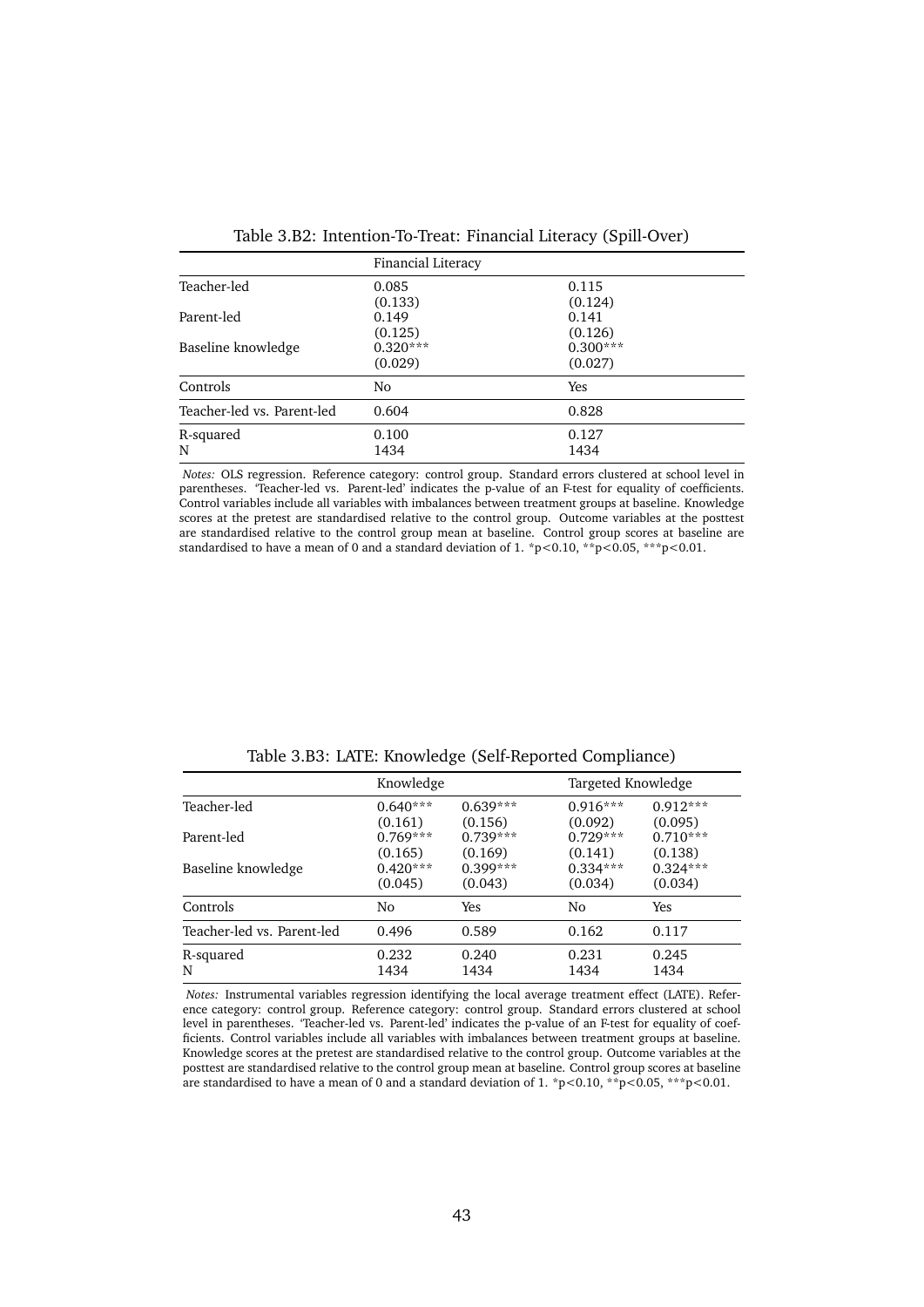<span id="page-44-0"></span>

|                            | Confidence |            |  |
|----------------------------|------------|------------|--|
| Teacher-led                | $0.223**$  | $0.261***$ |  |
|                            | (0.094)    | (0.090)    |  |
| Parent-led                 | 0.124      | $0.143*$   |  |
|                            | (0.075)    | (0.076)    |  |
| Baseline confidence        | $0.406***$ | $0.346***$ |  |
|                            | (0.029)    | (0.031)    |  |
| Controls                   | No         | <b>Yes</b> |  |
| Teacher-led vs. Parent-led | 0.203      | 0.093      |  |
| R-squared                  | 0.212      | 0.249      |  |
| N                          | 1434       | 1434       |  |

Table 3.B4: Students' Confidence About Answers at the Posttest

*Notes:* OLS regression. Reference category: control group. Standard errors clustered at school level in parentheses. 'Teacher-led vs. Parent-led' indicates the p-value of an F-test for equality of coefficients. Control variables include all variables with imbalances between treatment groups at baseline. Confidence is recorded on a Likert scale from 1 to 5 and standardised in the regressions relative to the control group mean. Control group scores are standardised to have a mean of 0 and a standard deviation of 1. \*p<0.10, \*\*p<0.05, \*\*\*p<0.01.

<span id="page-44-1"></span>

| Table 3.B5: Students' Confidence About Answers at the Posttest by Gender |  |  |  |
|--------------------------------------------------------------------------|--|--|--|
|--------------------------------------------------------------------------|--|--|--|

|                            | Confidence            |                       |  |
|----------------------------|-----------------------|-----------------------|--|
|                            | Girls                 | <b>Boys</b>           |  |
| Teacher-led                | 0.080<br>(0.081)      | $0.458***$<br>(0.121) |  |
| Parent-led                 | 0.094<br>(0.074)      | 0.167<br>(0.110)      |  |
| Baseline confidence        | $0.412***$<br>(0.038) | $0.287***$<br>(0.045) |  |
| Controls                   | Yes                   | Yes                   |  |
| Teacher-led vs. Parent-led | 0.853                 | 0.002                 |  |
| R-squared<br>N             | 0.238<br>725          | 0.208<br>709          |  |

*Notes:* OLS regression. Reference category: control group. Standard errors clustered at school level in parentheses. 'Teacher-led vs. Parent-led' indicates the p-value of an F-test for equality of coefficients. Control variables include all variables with imbalances between treatment groups at baseline. Confidence is recorded on a Likert scale from 1 to 5 and standardised in the regressions relative to the control group mean. Control group scores are standardised to have a mean of 0 and a standard deviation of 1. \*p<0.10, \*\*p<0.05, \*\*\*p<0.01.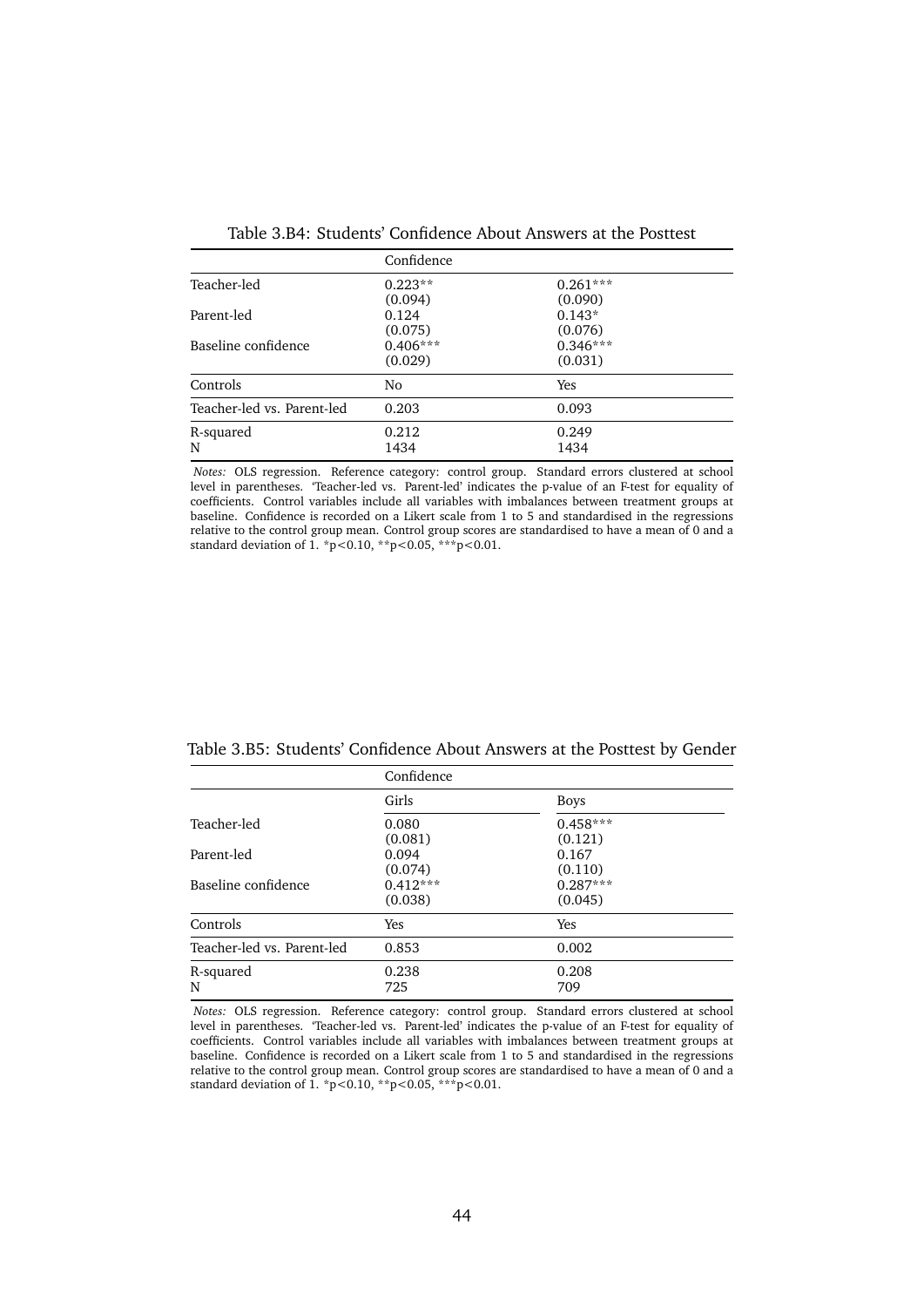|             |                       | <b>Students' Knowledge at the Posttest</b> |                                              |                       |                       |                       |                       |                       |                       |  |  |
|-------------|-----------------------|--------------------------------------------|----------------------------------------------|-----------------------|-----------------------|-----------------------|-----------------------|-----------------------|-----------------------|--|--|
| Quantile    | 10                    | 20                                         | 30                                           | 40                    | 50                    | 60                    | 70                    | 80                    | 90                    |  |  |
| Teacher-led | $0.281*$<br>(0.170)   | $0.574***$<br>(0.100)                      | $0.522***$<br>(0.090)                        | $0.613***$<br>(0.087) | $0.614***$<br>(0.083) | $0.663***$<br>(0.093) | $0.596***$<br>(0.097) | $0.525***$<br>(0.092) | $0.530***$<br>(0.080) |  |  |
| F-Test      | 0.320                 |                                            |                                              |                       |                       |                       |                       |                       |                       |  |  |
| Parent-led  | $0.484***$<br>(0.124) | $0.507***$<br>(0.087)                      | $0.480***$<br>(0.090)                        | $0.536***$<br>(0.088) | $0.578***$<br>(0.094) | $0.645***$<br>(0.080) | $0.542***$<br>(0.091) | $0.407***$<br>(0.088) | $0.378***$<br>(0.078) |  |  |
| F-Test      | 0.147                 |                                            |                                              |                       |                       |                       |                       |                       |                       |  |  |
|             |                       |                                            | Students' Targeted Knowledge at the Posttest |                       |                       |                       |                       |                       |                       |  |  |
| Quantile    | 10                    | 20                                         | 30                                           | 40                    | 50                    | 60                    | 70                    | 80                    | 90                    |  |  |
| Teacher-led | $0.751***$<br>(0.130) | $0.745***$<br>(0.102)                      | $0.819***$<br>(0.099)                        | $0.815***$<br>(0.090) | $0.854***$<br>(0.077) | $0.908***$<br>(0.073) | $0.883***$<br>(0.089) | $0.763***$<br>(0.080) | $0.775***$<br>(0.056) |  |  |
| F-Test      | 0.532                 |                                            |                                              |                       |                       |                       |                       |                       |                       |  |  |
| Parent-led  | $0.381***$            | $0.470***$                                 | $0.501***$                                   | $0.477***$            | $0.549***$            | $0.554***$            | $0.576***$            | $0.530***$            | $0.775***$            |  |  |
|             | (0.119)               | (0.085)                                    | (0.090)                                      | (0.091)               | (0.074)               | (0.071)               | (0.086)               | (0.088)               | (0.080)               |  |  |
| F-Test      | 0.183                 |                                            |                                              |                       |                       |                       |                       |                       |                       |  |  |

<span id="page-45-0"></span>Table 3.B6: Quantile Regression for Students' Knowledge

*Notes:* OLS regression with control variables. N=1,434. Reference category: control group. Standard errors clustered at school level in parentheses. Control variables include all variables with imbalances between treatment groups at baseline. The F-test shows the p-value of an F-test for equality of coefficients across quantiles. Knowledge scores at the pretest are standardised relative to the control group. Outcome variables at the posttest are standardised relative to the control group mean at baseline. Control group scores at baseline arestandardised to have a mean of 0 and a standard deviation of 1. \*p<0.10, \*\*p<0.05, \*\*\*p<0.01.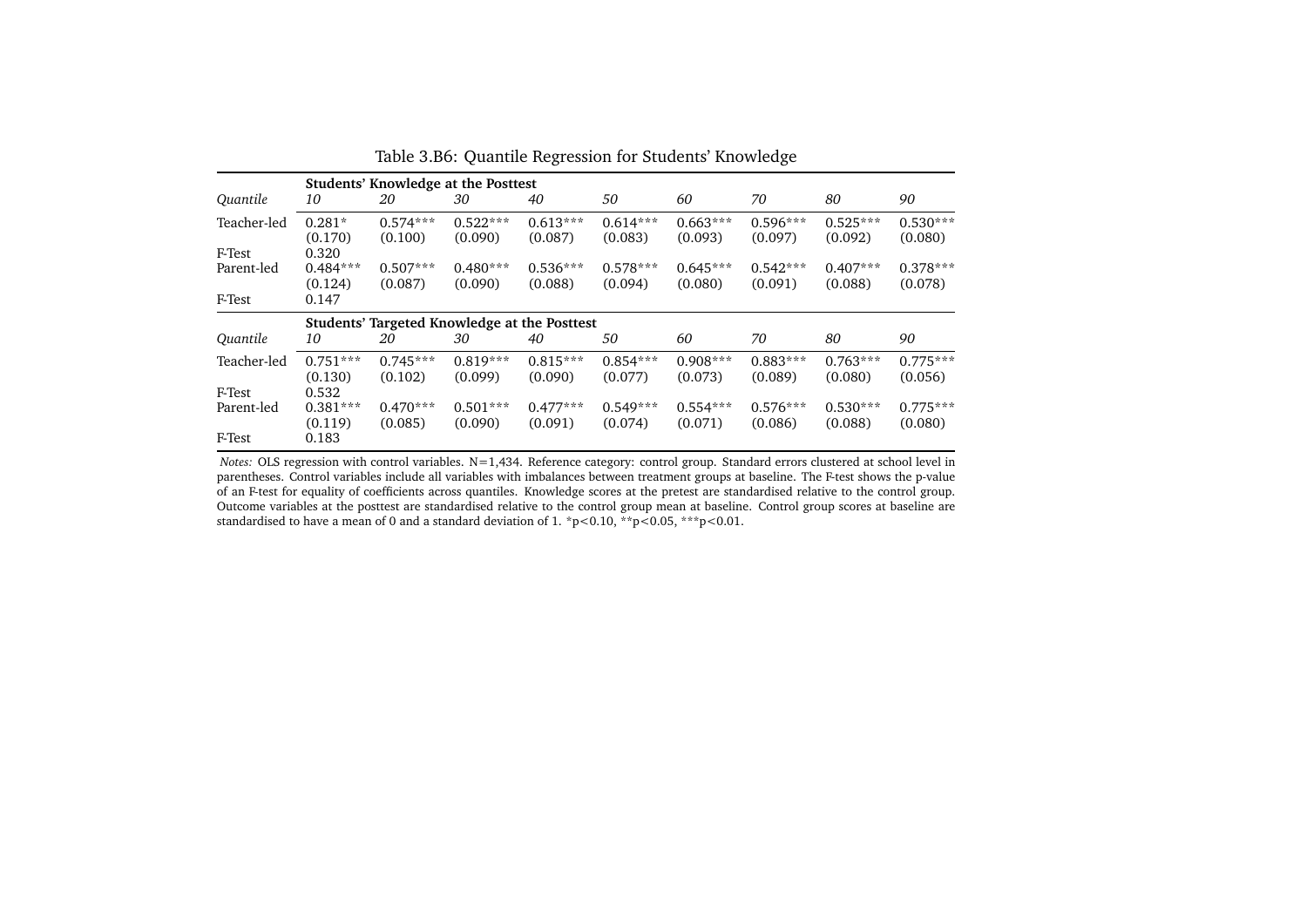<span id="page-46-0"></span>

|                           | Wave           |                              | Grade          |                    |
|---------------------------|----------------|------------------------------|----------------|--------------------|
|                           | Knowledge      | Targeted Knowledge Knowledge |                | Targeted Knowledge |
| Teacher-led<br>Parent-led | 0.669<br>0.176 | 0.337<br>0.699               | 0.566<br>0.943 | 0.185<br>0.642     |

Table 3.B7: Seemingly Unrelated Regression

*Notes:* The value displayed are p-values of F-tests for equality of coefficients based on seemingly unrelated regression to compare the first and second wave of the experiment and the participating grades 9 and 10. The regressions include all control variables and standard deviations are clustered at school level.

|                            | Knowledge    |              | Targeted Knowledge |              |
|----------------------------|--------------|--------------|--------------------|--------------|
| Teacher-led                | $0.521***$   | $0.513***$   | $0.826***$         | $0.826***$   |
|                            | (0.173)      | (0.173)      | (0.104)            | (0.109)      |
| Parent-led                 | $0.554***$   | $0.519***$   | $0.575***$         | $0.534***$   |
|                            | (0.139)      | (0.147)      | (0.119)            | (0.118)      |
| Baseline knowledge         | $0.541***$   | $0.508***$   | $0.397***$         | $0.395***$   |
|                            | (0.059)      | (0.058)      | (0.049)            | (0.049)      |
| Controls                   | No           | Yes          | Nο                 | Yes          |
| Teacher-led vs. Parent-led | 0.854        | 0.975        | 0.031              | 0.012        |
| R-squared<br>N             | 0.304<br>723 | 0.317<br>723 | 0.266<br>723       | 0.288<br>723 |

<span id="page-46-1"></span>Table 3.B8: Coarsened Exact Matching: Students' Posttest Scores

*Notes:* OLS regression on a matched sample based on sequential coarsened exact matching of the experimental groups using the following variables: grade year, mathematics grade, home language, track, gender, socioeconomic status, immigration background, frequency of family communication and the pretest score. Reference category: control group. Standard errors clustered at school level in parentheses.'Teacher-led vs. Parentled' indicates the p-value of an F-test for equality of coefficients. Control variables include all variables with imbalances between treatment groups at baseline. Knowledge scores at the pretest are standardised relative to the control group. Outcome variables at the posttest are standardised relative to the control group mean at baseline. Control group scores at baseline are standardised to have a mean of 0 and a standard deviation of 1. \*p<0.10, \*\*p<0.05, \*\*\*p<0.01.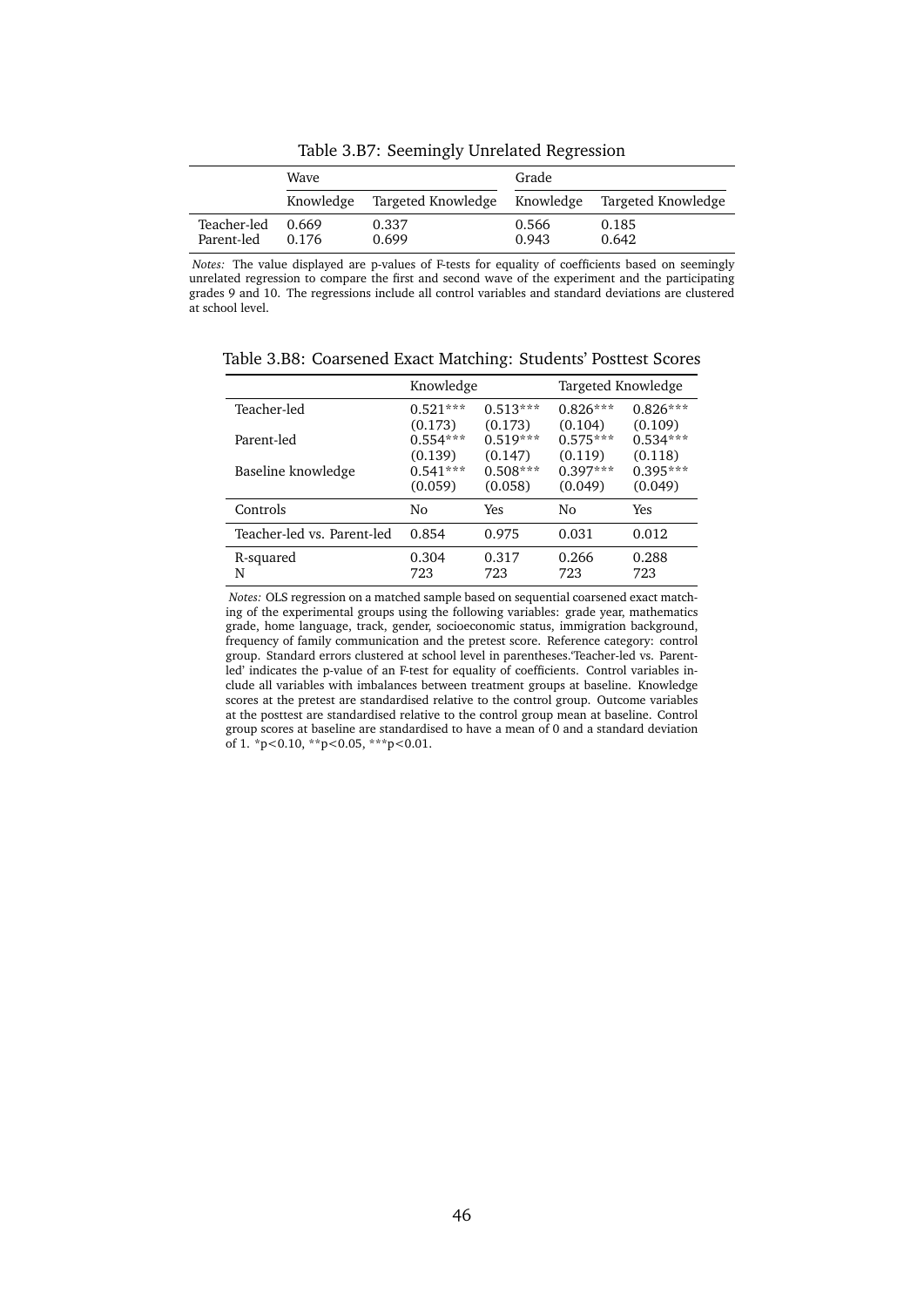# **Appendix C: Intervention**

Below, the materials used for the intervention in the tutoring class, that is the third class period of the course, are provided. Students in the teacher-led treatment played a discussion game in the class, with the material below provided to their teacher. Students in the parent-led treatment received a handout from their teacher with the instruction to complete the discussion as a homework task with (one of) their parents, and the link to the material provided below. Each statement of the discussion was shown on a separate page. The participants needed to vote their opinion and click on 'next' to proceed to the explanation.

# **Tutoring Class Treatment 1 (Teacher-led Treatment)**

#### **Discussion Game: Instructions for the Teacher**

This discussion game is an important part of the course about the role of the government on the labour market. The discussion game takes place in the third lecture and should be played with the whole class. After the discussion game, each student has to individually fill in the quiz (link). On the last page of the quiz, students receive a code that is necessary to reach the final destination of the urban trail. At the end of the quiz, students will see their score and the correct solutions.

You can show the following pages with a projector in class, such that the students can read the statements and explanations.

#### *[identification data of the class]*

In this game, the class will discuss 11 different statements. The game works as follows:

- 1. The teacher reads the statement.
- 2. The students say what they think about the statement.
- 3. The students vote: do you agree or disagree with the statement?
- 4. The teacher reads the explanations. Discuss if everyone understands the explanations.
- 5. On the last page you can compare your answers with the answers of other classes.

Statement 1: The government has to set a statutory minimum wage.

- Disagree
- No opinion
- Agree

Explanation statement 1: There is a statutory minimum wage in Belgium. Employers are not allowed to pay a lower wage than the minimum wage.

Statement 2: The government has to provide an income for people who cannot provide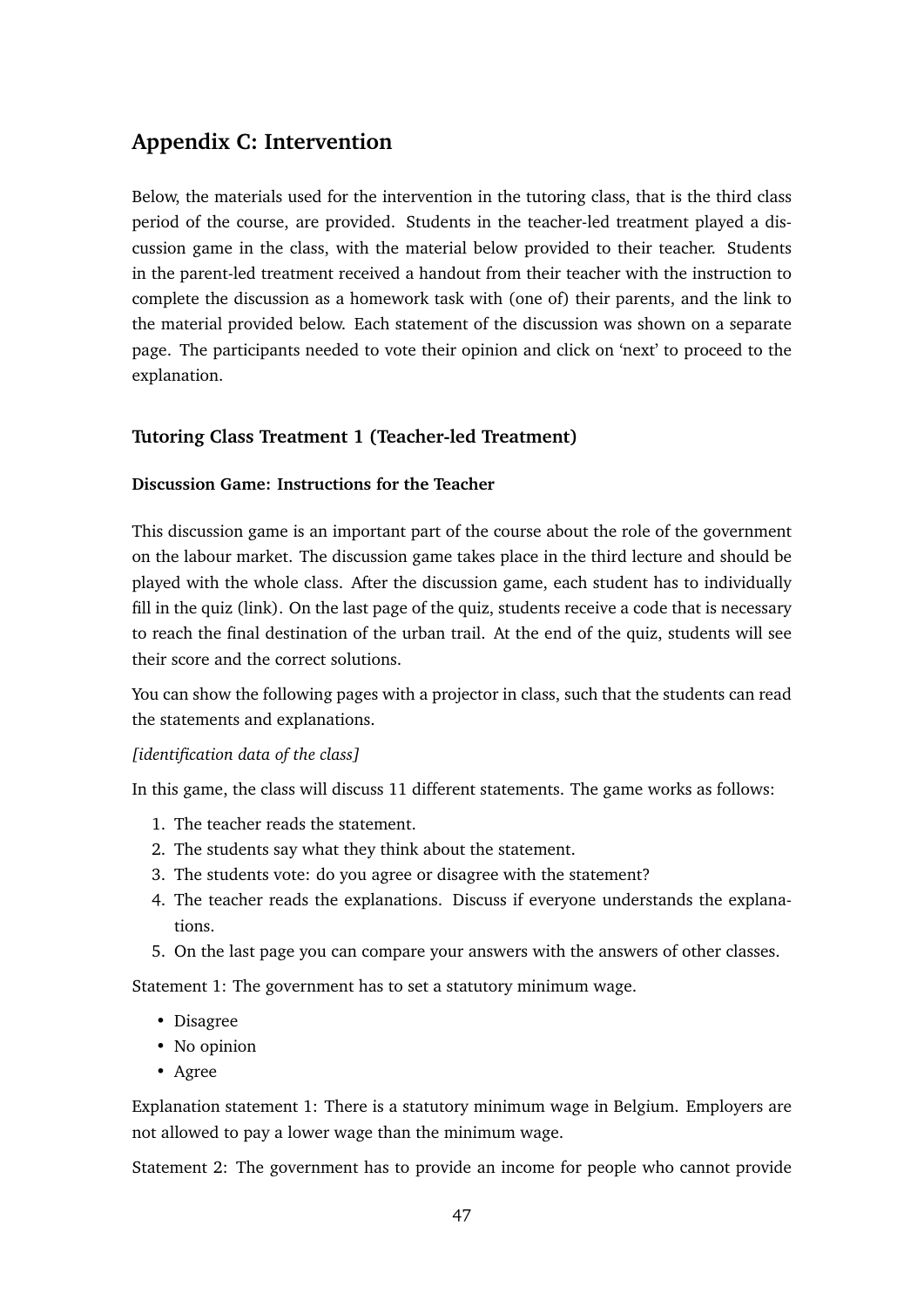income for themselves.

- Disagree
- No opinion
- Agree

Explanation statement 2: This is the goal of the social security. The goal of social security is to provide an income and/or care for people who, temporarily or permanently, are not able to provide for this themselves. This is for example the case with retirement, sickness or unemployment.

Statement 3: The government has to ensure that incomes are rightfully distributed.

- Disagree
- No opinion
- Agree

Explanation statement 3: The government ensures a redistribution of income based on taxes and benefits. People with a low income keep a higher share of their wage and receive more benefits, such that they can cover all necessary expenses. People with a higher income pay higher contributions in order to finance this.

Statement 4: The largest group of immigrants in Belgium comes from the European Union.

- Disagree
- No opinion
- Agree

Explanation statement 4: This is correct. In 2016, there were 1,812,409 inhabitants with a non-Belgian nationality in Belgium. More than 800,000 of these immigrants were from the European Union. *[table with overview]*

Statement 5: Income inequality in the United States of America is much larger than in Belgium.

- Disagree
- No opinion
- Agree

Explanation statement 5: This is correct. In the graph below, you can see the Gini coefficient, which is a measure for income inequality: the higher the value of the Gini coefficient, the higher the inequality. Income inequality is very high in the United States. *[graph]*

Statement 6: Due to ageing of the population, our social security will become too expensive.

- Disagree
- No opinion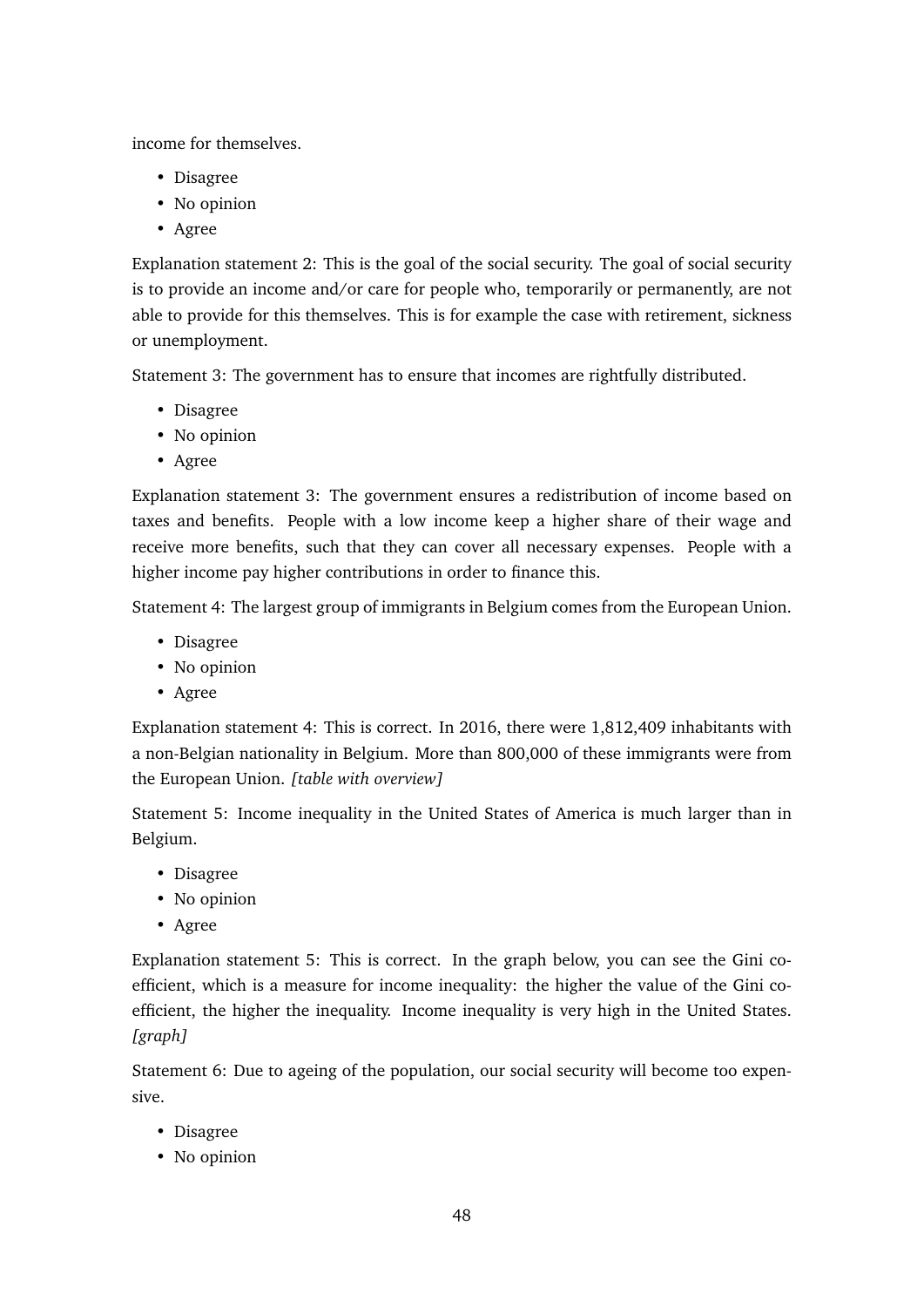• Agree

Explanation statement 6: The costs of pensions, health care and elderly care are increasing. But other government expenses will decrease: for example, unemployment benefits, child benefits, benefits in the case of sickness. However, financing the pensions will not be easy. Overall, the ageing of the population increases social expenditures in the longterm from 25.2% of the gross domestic product (GDP) to 27.6% of the GDP. In 2070, an additional 2.4% of the GDP will thus be needed to cover the cost of ageing. This is the budgetary cost of ageing.

Statement 7: In the future, we will need to work until a higher age.

- Disagree
- No opinion
- Agree

Explanation statement 7: This is needed in order to pay pensions: working longer means to contribute for a longer period and to receive retirement benefits for a shorter period. Currently, the legal retirement age is 65 years. From 2040, you will only be able to retire with 67 years.

Statement 8: Due to immigration, it is harder for Belgian employees to find a job.

- Disagree
- No opinion
- Agree

Explanation statement 8: Research shows that immigration has no impact on unemployment: immigrants also consume, which creates jobs. There are bottleneck professions for which no employees can be found. European research show, however, that immigration does not have any effects on unemployment. Immigrants are also consumers. Therefore, more needs to be produced, which, in turn, is creating additional jobs. Moreover, immigrants create employment since they are more likely to work as self-employed entrepreneurs than people who are born here.

Statement 9: The unemployment rate among migrants in Belgium is much higher than the unemployment rate among Belgians.

- Disagree
- No opinion
- Agree

Explanation statement 9: This is correct: The unemployment among immigrants is a big problem in Belgium. Data from the OECD from 2017 show that 6% of the working population that is born in Belgium, is unemployed. In the same year, 13% of the working population not born in Belgium is unemployed. These numbers hide large differences between Flanders, Wallonia and Brussels, and also by origin of the migrants.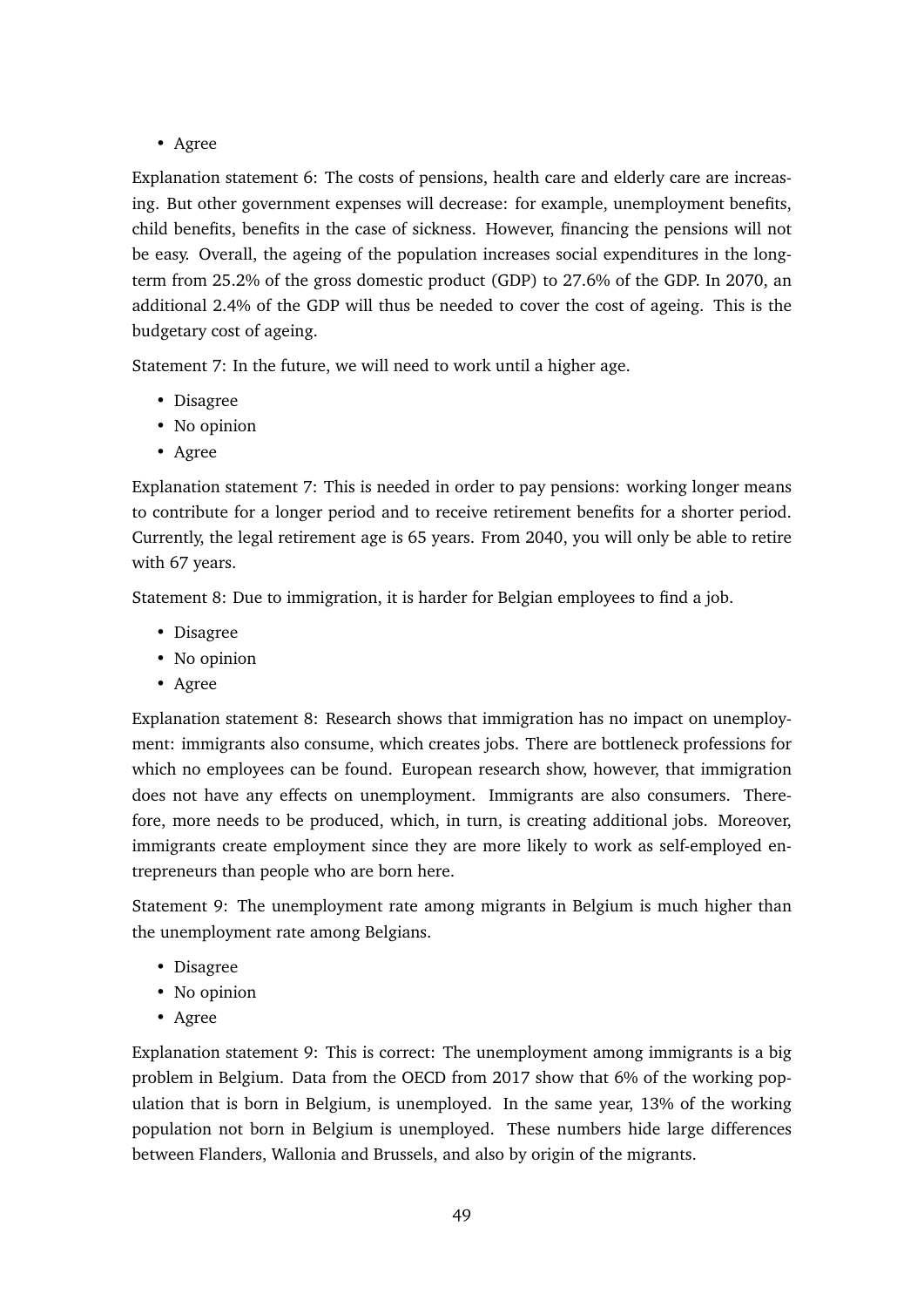Statement 10: Migrants can help to solve the problem of an ageing population.

- Disagree
- No opinion
- Agree

Explanation statement 10: Yes, because the migrants that come to our country are young: between 25 and 34 years. Immigrants hence enlarge the group of young people in the overall population. If they find work, they also pay contributions to social security and can help to decrease the burden of pension costs. *[graph that shows age of immigrants]*

Statement 11: Migrants have more rights than native Belgians.

- Disagree
- No opinion
- Agree

Explanation statement 11: This is not true. An immigrant has the same rights as the average Flemish person. If migrants would like to receive social benefits, they need to meet the same requirements as native Belgians. Just as the rest of the population, an immigrant can only receive unemployment benefits after working for 1.5 years. The rights to receive retirement benefits also need to be built up in this country. Example: a retired Syrian who arrives in Belgium cannot receive a pension from the Belgian state.

How long did the discussion game take (minutes)? \_\_\_\_

On the next page, you can compare the opinions of your class with those of other classes! Then students will proceed to the quiz (link). On the last page of the quiz, students receive a code that is necessary to reach the final destination of the urban trail.

# **Tutoring Class Treatment 2 (Parent-led Treatment)**

Students in the parent-led treatment received a handout from their teacher with the instruction to complete the discussion game (tutoring class) as a homework task with (one of) their parents, and two links to the material provided below, one for students and one for parents. The link for students contained the homework task as well as the midline test ('quiz'), which followed after the completion of the discussion. The link for parents contained the information for parents needed for the task, as well as the parent posttest which followed after the homework task.

#### **Tutoring Class Treatment 2 (Parent-led Treatment): Homework for Student**

#### *Homework: Discussion Game With (one of) Your Parents*

You are following classes with an urban trail about the role of the government on the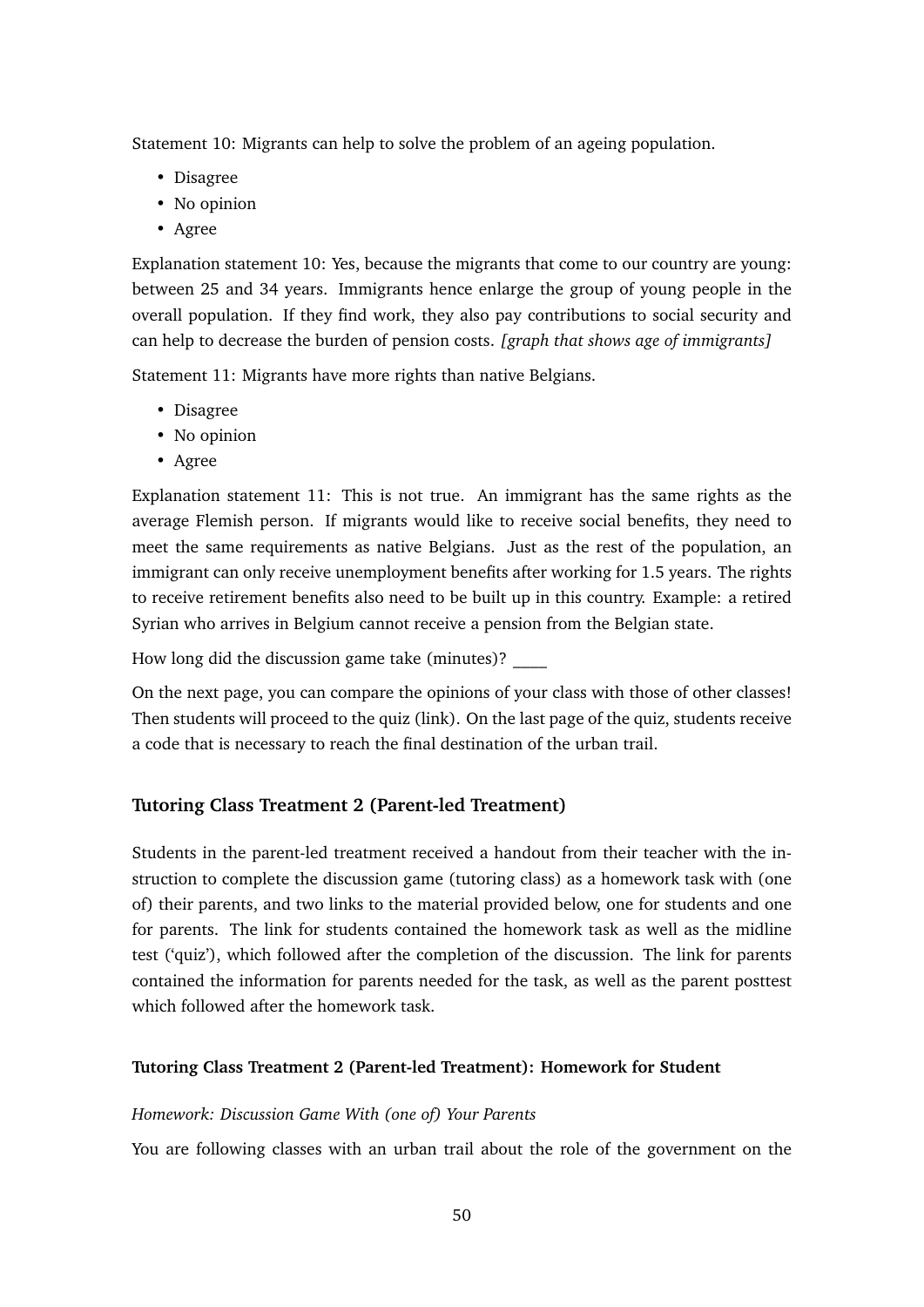labour market, social security, migration and income inequality. You now arrived at the homework. Do not skip this stop! At the end of the urban trail, you will need a code to reach the last destination. This code is written on the last page of this homework.

You will complete this homework together with (one of) your parents, or another care taker.

Complete the homework carefully in order to finish the urban trail!

You will fill in this questionnaire while your parent is working in a second questionnaire (link). You need to fill in the questionnaires at the same time. This is easiest when using two different devices. The questionnaires can be filled in on a smartphone, tablet or computer with internet connection. If you only have one device that you can use, you can work with two windows or tabs.

In this homework you play a discussion game, together with (one of) your parents. After this game, you and your parent will fill in a short quiz. After filling in the quiz, you will receive the code that you need in the last step of the urban trail. On the last page, you can view the correct answers and your score. You can also compare your answers with those of other students.

# *[identification data]*

In this discussion game, you will discuss 11 different statement with your parent.

The game works as follows:

- 1. One of your will read the statement. The statements appear alternating in this questionnaire and the one for your parent (link).
- 2. Each of you will say what they think about this statement.
- 3. You decide together if you agree with the statement.
- 4. Then you read the explanation together. Discuss if everyone understands the explanations.

On the last page you can compare your answers with those of other families (anonymously).

Are you ready to start? Is your parent ready with the questionnaire for parents (link)? Click on 'next' to start the discussion game!

Statement 1: The government has to set a statutory minimum wage.

- Disagree
- No opinion
- Agree

Explanation statement 1: There is a statutory minimum wage in Belgium. Employers are not allowed to pay a lower wage than the minimum wage.

*Your parent will now read the next statement. Then it is your turn again.*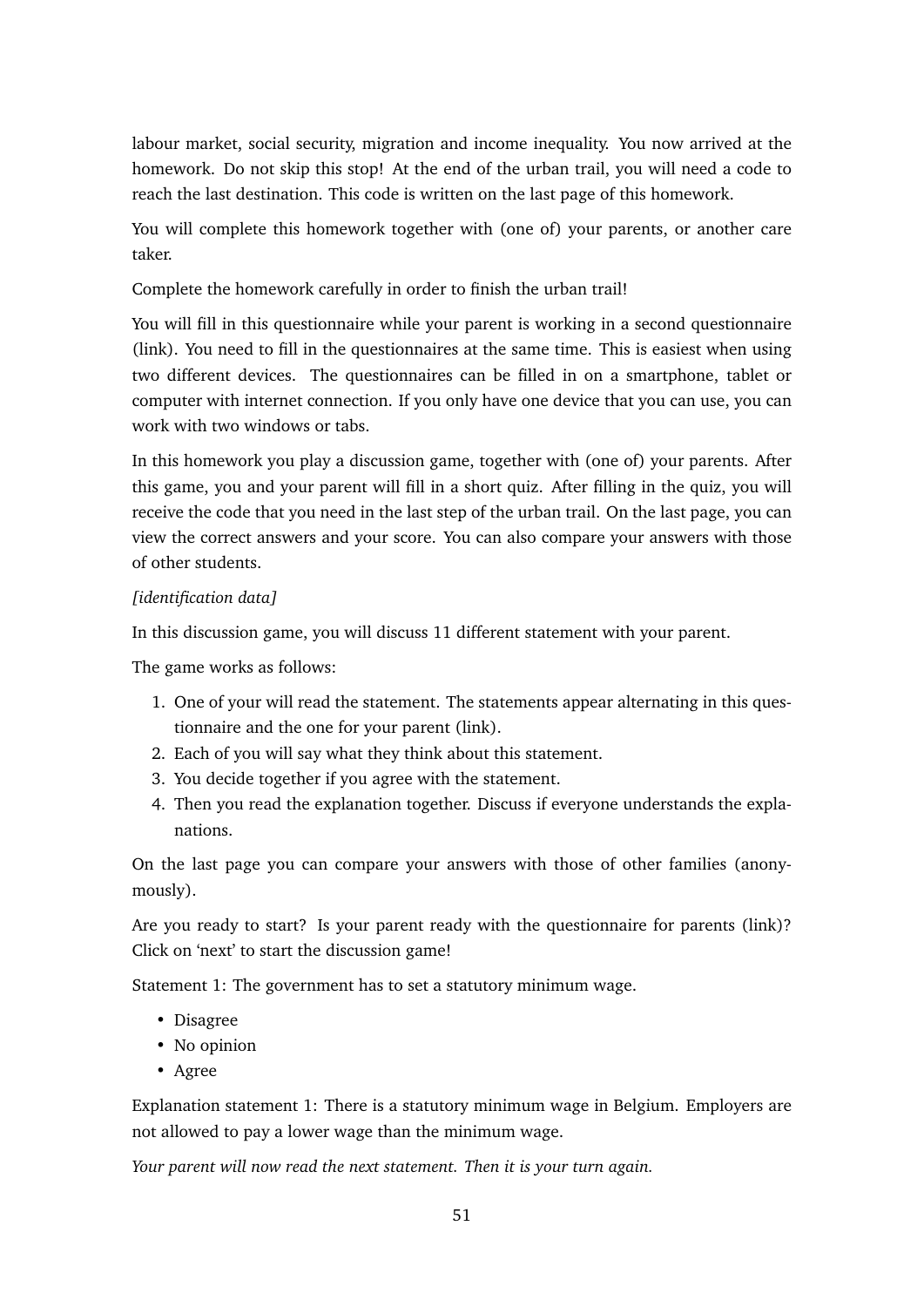Statement 3: The government has to ensure that incomes are rightfully distributed.

- Disagree
- No opinion
- Agree

Explanation statement 3: The government ensures a redistribution of income based on taxes and benefits. People with a low income keep a higher share of their wage and receive more benefits, such that they can cover all necessary expenses. People with a higher income pay higher contributions in order to finance this.

*Your parent will now read the next statement. Then it is your turn again.*

Statement 5: Income inequality in the United States of America is much larger than in Belgium.

- Disagree
- No opinion
- Agree

Explanation statement 5: This is correct. In the graph below, you can see the Gini coefficient, which is a measure for income inequality: the higher the value of the Gini coefficient, the higher the inequality. Income inequality is very high in the United States. *[graph]*

*Your parent will now read the next statement. Then it is your turn again.*

Statement 7: In the future, we will need to work until a higher age.

- Disagree
- No opinion
- Agree

Explanation statement 7: This is needed in order to pay pensions: working longer means to contribute for a longer period and to receive retirement benefits for a shorter period. Currently, the legal retirement age is 65 years. From 2040, you will only be able to retire with 67 years.

*Your parent will now read the next statement. Then it is your turn again.*

Statement 9: The unemployment rate among migrants in Belgium is much higher than the unemployment rate among Belgians.

- Disagree
- No opinion
- Agree

Explanation statement 9: This is correct: The unemployment among immigrants is a big problem in Belgium. Data from the OECD from 2017 show that 6% of the working population that is born in Belgium, is unemployed. In the same year, 13% of the working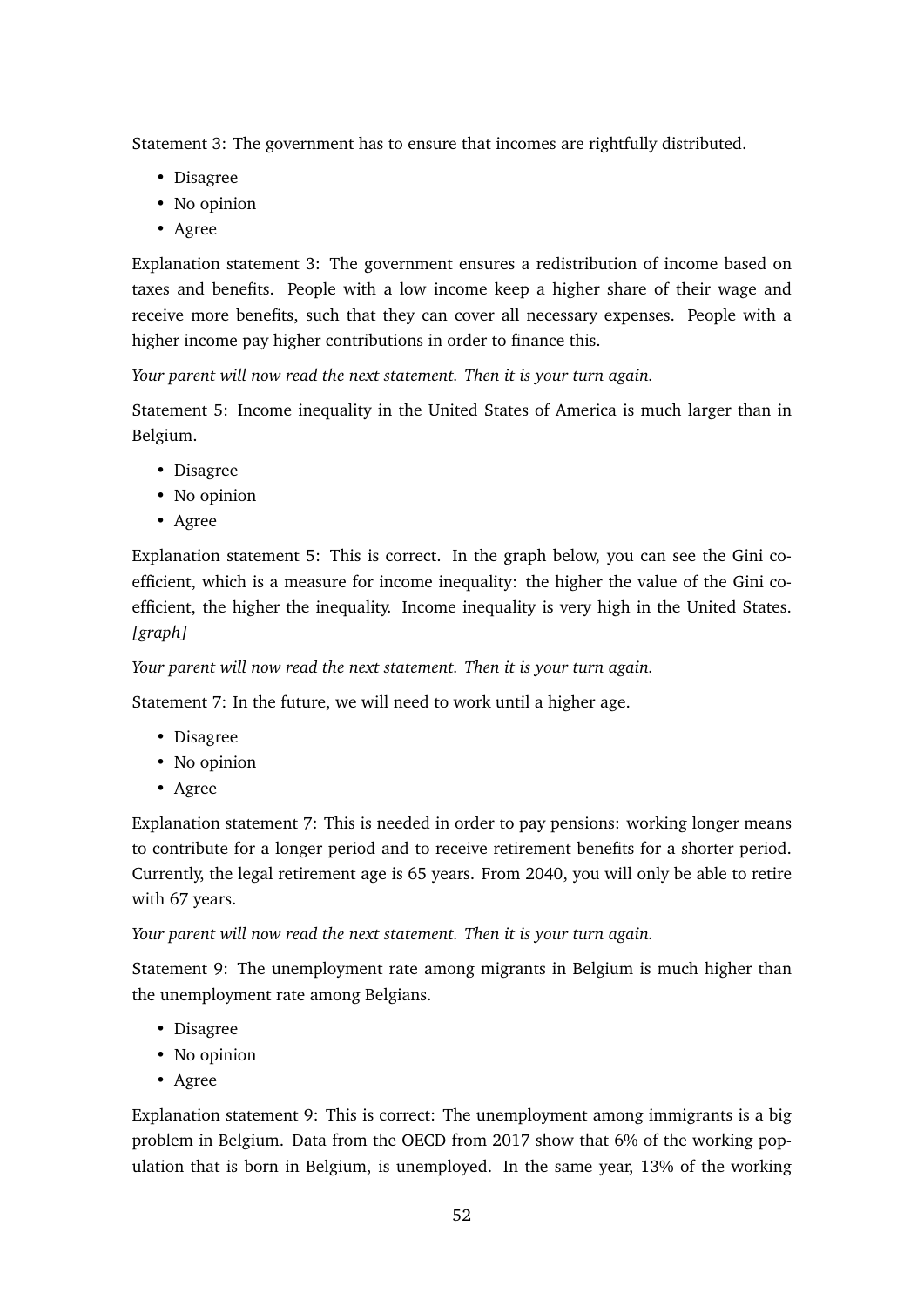population not born in Belgium is unemployed. These numbers hide large differences between Flanders, Wallonia and Brussels, and also by origin of the migrants.

*Your parent will now read the next statement. Then it is your turn again.*

Statement 11: Migrants have more rights than native Belgians.

- Disagree
- No opinion
- Agree

Explanation statement 11: This is not true. An immigrant has the same rights as the average Flemish person. If migrants would like to receive social benefits, they need to meet the same requirements as native Belgians. Just as the rest of the population, an immigrant can only receive unemployment benefits after working for 1.5 years. The rights to receive retirement benefits also need to be built up in this country. Example: a retired Syrian who arrives in Belgium cannot receive a pension from the Belgian state.

How long did the discussion game take (minutes)? \_\_\_\_

Now, it's time for the quiz! You will do this alone, without help from your parent. Your parent will fill in the questionnaire for parents. Then, you will receive the first part of the code that is needed for the last step in the urban trail. The second part is written at the end of the parent questionnaire. Ask your parent for the second part of the code!

*[midline test]*

# **Tutoring Class Treatment 2 (Parent-led Treatment): Questionnaire for Parent**

#### *Homework: Instructions for Parents*

The class of your child is participating in a financial literacy project with a course about the role of the government on the labour market, social security, migration and income inequality. This homework is an important part of this course. Students complete this homework task together with (one of) their parents, or another care taker.

For the homework, you will fill in this questionnaire, while your child is working in a second questionnaire (link). You need to fill in the questionnaires at the same time. This is easiest when using two different devices. The questionnaires can be filled in on a smartphone, tablet or computer with internet connection. If you only have one device that you can use, you can work with two windows or tabs.

In this homework you play a discussion game, together with your child. After this game, you will fill in a short survey. On the last page, you will receive the code that your child will need for the next class.

How much do you remember from economics classes in high school? When answering the six knowledge questions in the survey at the end, you will receive the result. On the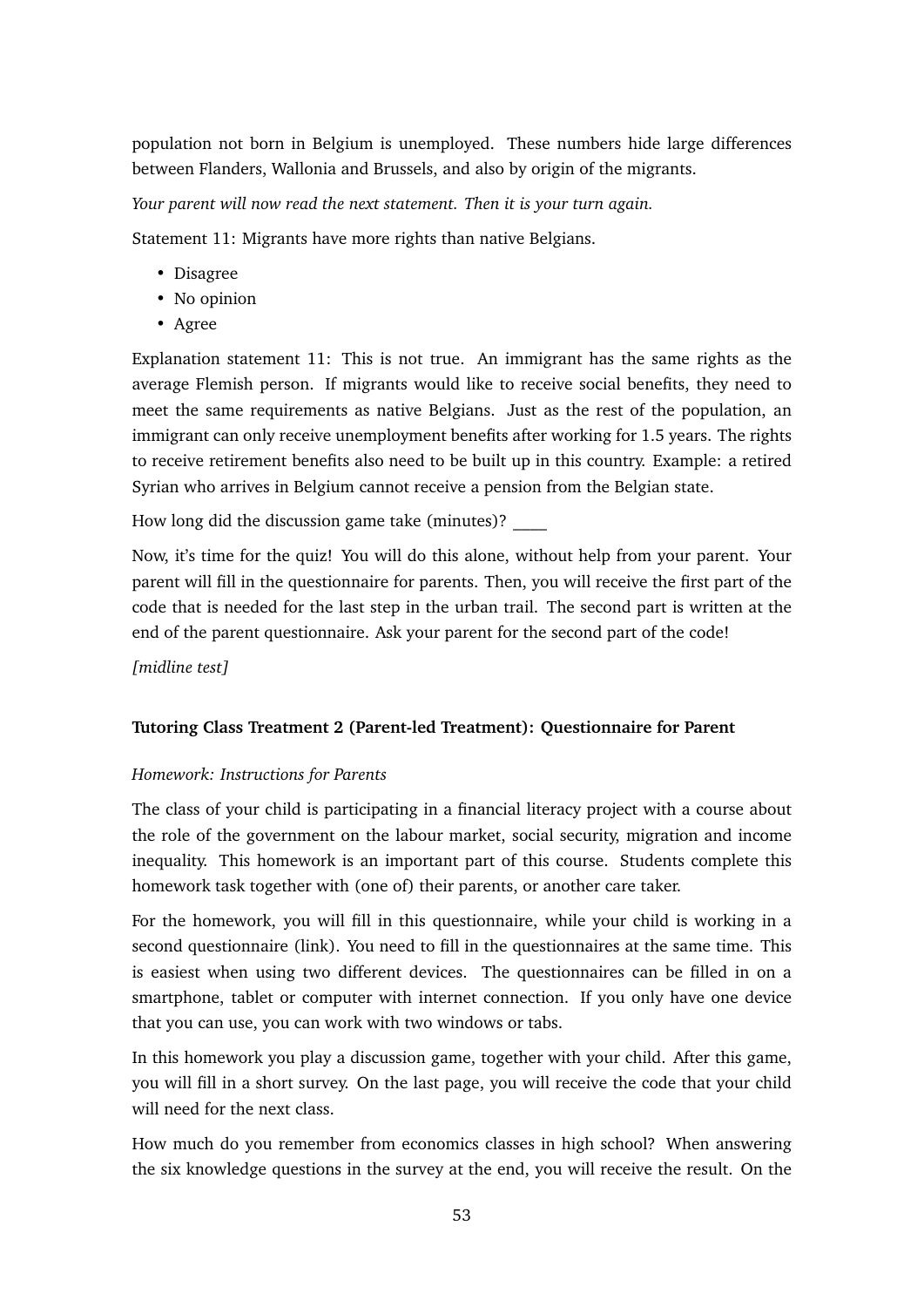last page, you can view the correct answers and your score. You can also compare your answers with those of other parents (anonymously).

# *[identification data]*

In this discussion game, you will discuss 11 different statement with your child.

The game works as follows:

- 1. The statements appear alternating in this questionnaire and the one for your child (link).
- 2. Each of you will say what they think about this statement.
- 3. You decide together if you agree with the statement.
- 4. Then you read the explanation together. Discuss if everyone understands the explanations.

Your child will now start with reading statement 1 in the questionnaire for students (link). Then you will continue with statement 2 on the next page.

Read the statement. Discuss with your child what each of you thinks about it. After the discussion, you will decide if you agree with the statement, as a family. On the last page you can compare your answers with those of other families.

Statement 2: The government has to provide an income for people who cannot provide income for themselves.

- Disagree
- No opinion
- Agree

Explanation statement 2: This is the goal of the social security. The goal of social security is to provide an income and/or care for people who, temporarily or permanently, are not able to provide for this themselves. This is for example the case with retirement, sickness or unemployment.

Statement 4: The largest group of immigrants in Belgium comes from the European Union.

- Disagree
- No opinion
- Agree

Explanation statement 4: This is correct. In 2016, there were 1,812,409 inhabitants with a non-Belgian nationality in Belgium. More than 800,000 of these immigrants were from the European Union. *[table with overview]*

Statement 6: Due to ageing of the population, our social security will become too expensive.

- Disagree
- No opinion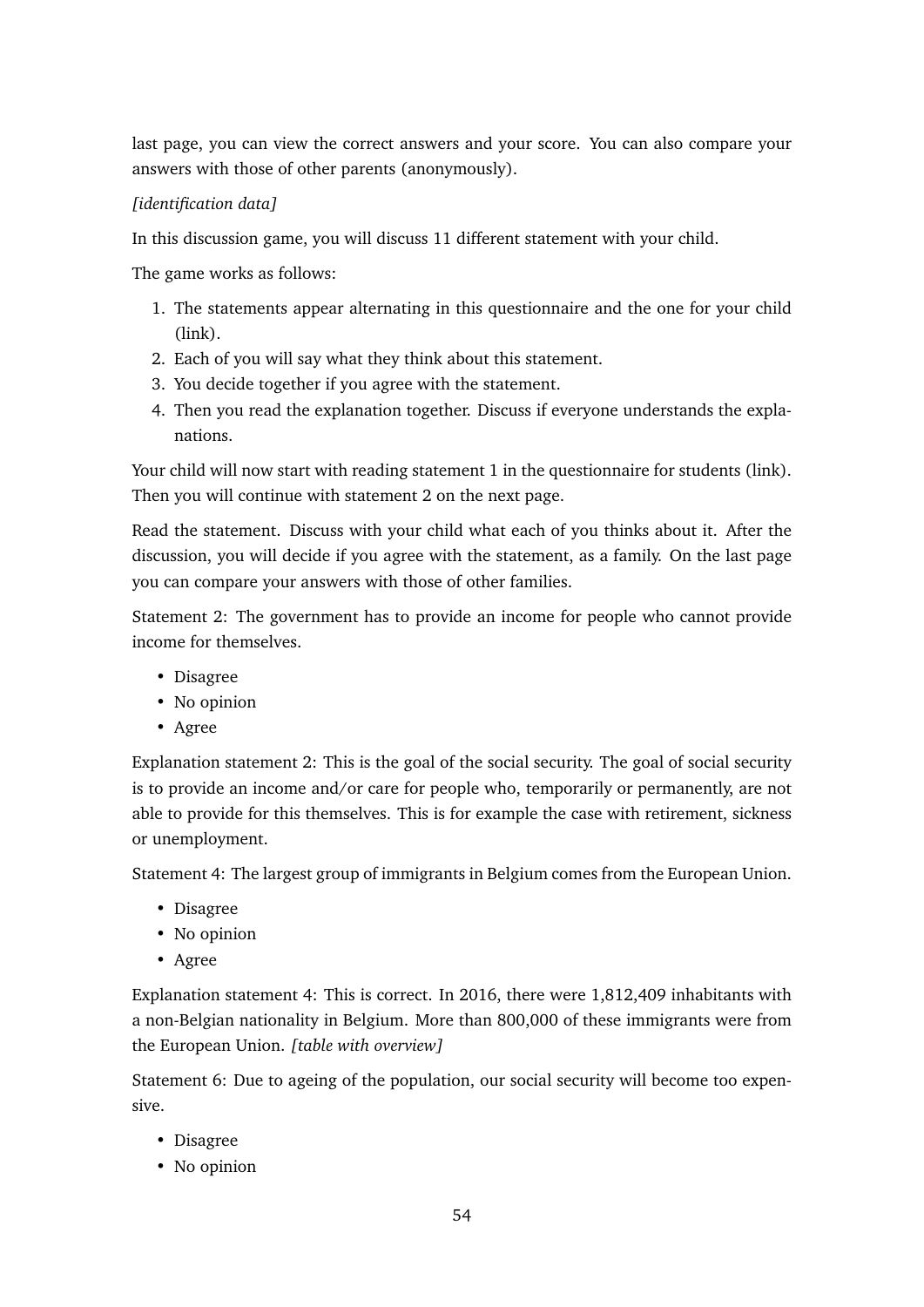• Agree

Explanation statement 6: The costs of pensions, health care and elderly care are increasing. But other government expenses will decrease: for example, unemployment benefits, child benefits, benefits in the case of sickness. However, financing the pensions will not be easy. Overall, the ageing of the population increases social expenditures in the longterm from 25.2% of the gross domestic product (GDP) to 27.6% of the GDP. In 2070, an additional 2.4% of the GDP will thus be needed to cover the cost of ageing. This is the budgetary cost of ageing.

Statement 8: Due to immigration, it is harder for Belgian employees to find a job.

- Disagree
- No opinion
- Agree

Explanation statement 8: Research shows that immigration has no impact on unemployment: immigrants also consume, which creates jobs. There are bottleneck professions for which no employees can be found. European research show, however, that immigration does not have any effects on unemployment. Immigrants are also consumers. Therefore, more needs to be produced, which, in turn, is creating additional jobs. Moreover, immigrants create employment since they are more likely to work as self-employed entrepreneurs than people who are born here.

Statement 10: Migrants can help to solve the problem of an ageing population.

- Disagree
- No opinion
- Agree

Explanation statement 10: Yes, because the migrants that come to our country are young: between 25 and 34 years. Immigrants hence enlarge the group of young people in the overall population. If they find work, they also pay contributions to social security and can help to decrease the burden of pension costs. *[graph that shows age of immigrants]*

Your child is reading the last statement. Do not close this window. It is important that you will in the short survey on the next page. At the end of this survey, you will receive a code that your child will need in the next class.

#### *[Parent posttest]*

Give this code to your child. Your child will need the code in the next class.

*[code]*

This is the second part of the code. The first part of the code is written at the end of the questionnaire for students.

Thank you for your participation!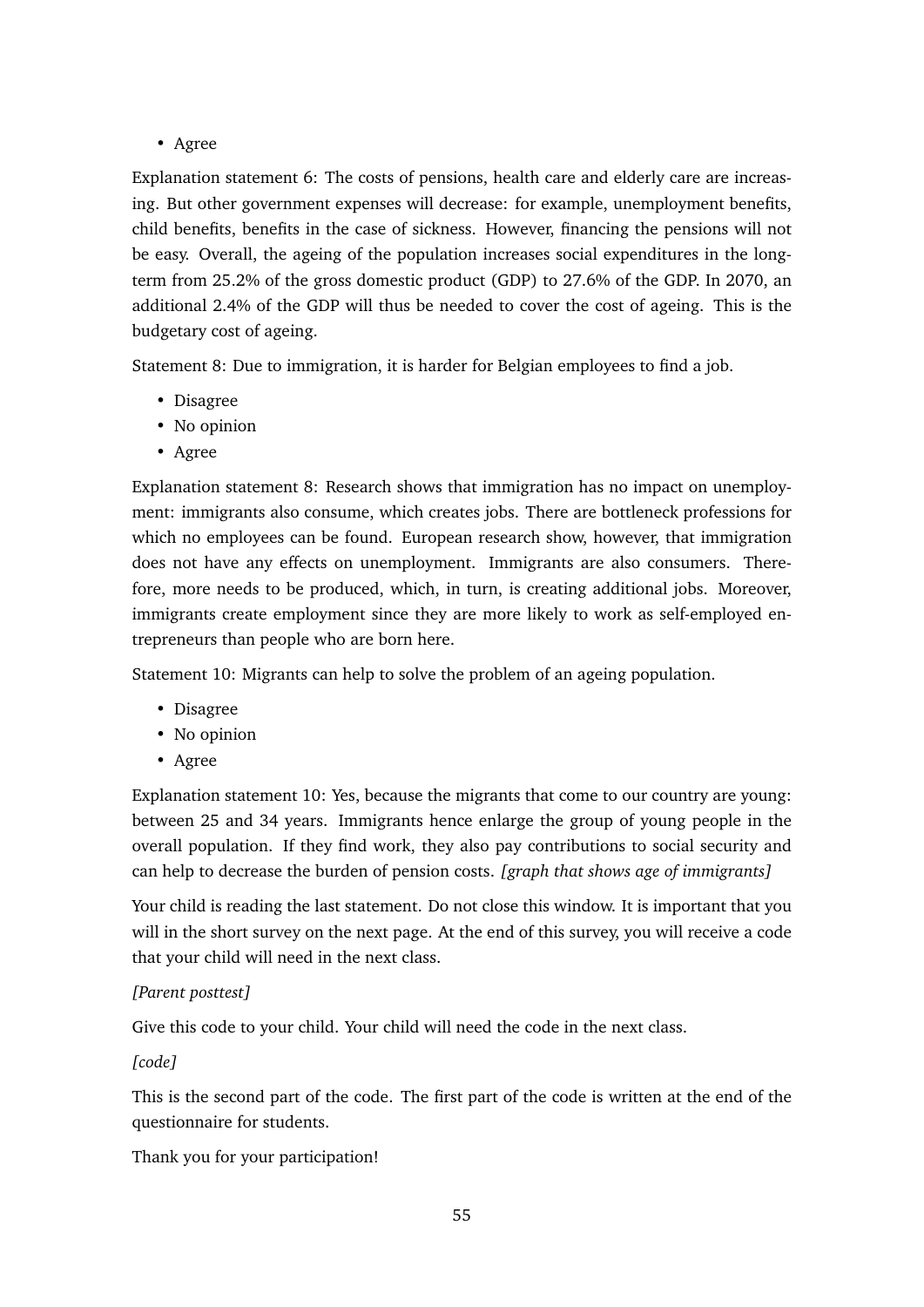# **Appendix D: Questionnaires**

# **Student Test Questions**

Students in all experimental groups completed the pretest shown below before the start of the intervention. Students in both treatment groups completed a midline test, shown in the second subsection, after the discussion class. At the end of the intervention, students of all experimental groups completed the posttest shown in the third subsection. The questions of the posttest were the same in both treatment groups and the control group, with exception of the questions about the course, at the end of the questionnaire. The second posttest shown in the last subsection was given only to students in the two treatment groups.

### **Pretest**

*[Questions about student characteristics: track, grade year, grade repetition, Dutch and math grades, language spoken at home, country of birth of student and parents, socioeconomic status (travel), owning, bank account, economic possessions, mother's education]*

Family communication frequency 1/5 *[Less than once a month, 1-2 times per month, Once a week, 3 times per week, More than 3 times per week]*: How often do you speak with your parents about politics, news, elections or social issues?

Parents help with homework 1/5 *[Less than once a month, 1-2 times per month, Once a week, 3 times per week, More than 3 times per week]*: How often do your parents help you with homework?

Family conversation orientation 1/5 *[Completely Disagree, Disagree, No opinion, Agree, Completely Agree]*:

- I can tell my parents almost anything.
- My parents like to hear my opinions, even when they don't agree with me.
- My parents tend to be very open about their financial situation.
- In our family we often talk about our plans and hopes for the future and how to afford them.

Family conformity 1/5 *[Completely Disagree, Disagree, No opinion, Agree, Completely Agree]*: I often agree with my parents, for example, when we talk about politics or social issues.

Values financial education 1/5 *[Completely Disagree, Disagree, No opinion, Agree, Completely Agree]*: I find it important to know about financial topics, such as savings and means of payments.

Self-assessment: financial knowledge 1/5 *[Completely Disagree, Disagree, No opinion, Agree, Completely Agree]*: I consider myself to have a good knowledge of financial topics, such as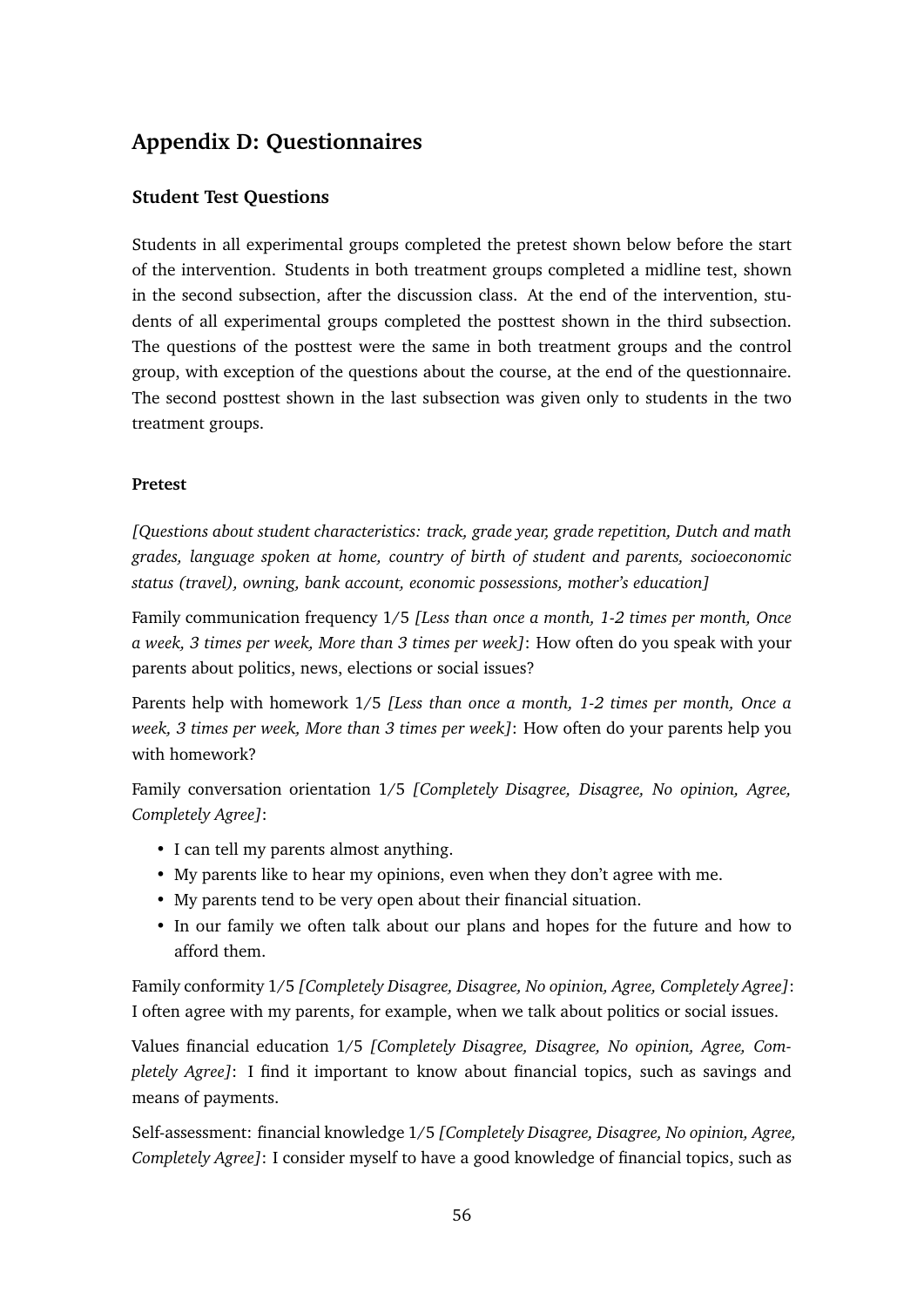savings, costs and means of payment.

Values economic education 1/5 *[Completely Disagree, Disagree, No opinion, Agree, Completely Agree]*: I find it important to know about the labour market, social security, migration and income inequality.

Self-assessment: economic knowledge 1/5 *[Completely Disagree, Disagree, No opinion, Agree, Completely Agree]*: I consider myself to have a good knowledge of the labour market, social security, migration and income inequality.

Self-assessment: migration 0/3 *[I have never heard about this, I have heard about this but I cannot explain what it means, I know something about it and I could explain the general issue, I know about it and I could explain it well]*: To which extent are you informed about migration (movement of people)?

*Knowledge Score 0/10*

- 1. Which of the following statements is correct?
	- Everyone who works receives the same wage.
	- A worker in a car factory will receive the same wage as a worker in a cookie factory.
	- An employer can agree with her employees to pay a lower wage than the statutory minimum wage.
	- Trade unions and employer organisations make agreements that set the wages for the different types of work. X
	- I don't know the answer.
- 2. A vacancy is a job for which an employee is being searched for. When there are more people looking for a job than there are vacancies, there is unemployment.
	- Correct X
	- Wrong
	- I don't know the answer.
- 3. What is a bottleneck profession?
	- A job that will disappear in the future.
	- A job for which there are not enough candidates. X
	- A job for which there are too many candidates.
	- I don't know the answer.
- 4. Which of the following statements is correct?
	- Everyone who works, has to pay contributions to social security. X
	- In our country, you can choose to contribute to social security, but if you do not choose to do so, you will not receive unemployment benefits or a pension.
	- Everyone who works pays the same fixed amount to social security.
	- Self-employed people do not pay contributions to social security.
	- I don't know the answer.
- 5. Which of the following incomes is a replacement income?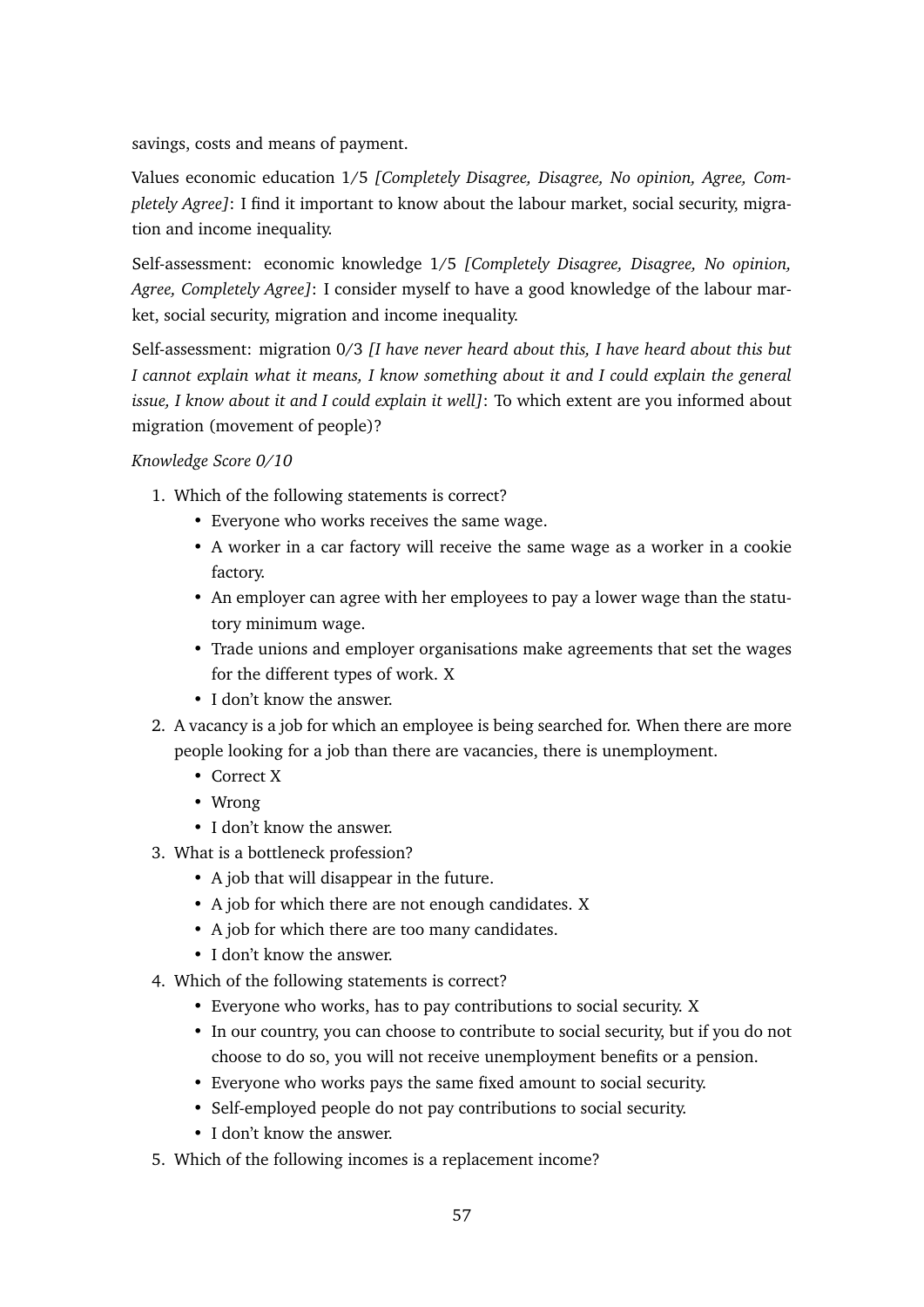- Child benefits
- Patient contribution (term for the money paid at the doctor in Belgium)
- Unemployment benefits X
- Wage
- Interest on a savings account
- I don't know the answer.
- 6. Which of the following is not part of the social security?
	- Child benefits
	- Pensions
	- Taxes X
	- Unemployment benefits
	- I don't know the answer.
- 7. When people leave their country to go live in another country, this is called:
	- Migration balance
	- Immigration
	- Emigration X
	- Transmigration
	- I don't know the answer.
- 8. What is the ageing of the population?
	- People are getting older.
	- The share of +67-year old people in the overall population increases. X
	- There are more +67-year old people.
	- All of these options are correct.
	- I don't know the answer.
- 9. In our country, the tax rate is higher for people who earn more money than for people who earn less money. Which statement is correct in this case?
	- Income inequality increases when people have to pay taxes.
	- Income inequality decreases when people have to pay taxes. X
	- Income inequality remains the same when people have to pay taxes.
	- I don't know the answer.
- 10. Which of the following statements is correct?
	- Social security increases income inequality.
	- Social security has no impact on income inequality.
	- Social security decreases income inequality. X
	- I don't know the answer.

# *Financial Literacy Score 0/3*

- 1. When an investor is investing in different investment products instead of focusing on one single investment product, then this has the following effect on his risk:
	- His risk decreases. X
	- His risk increases.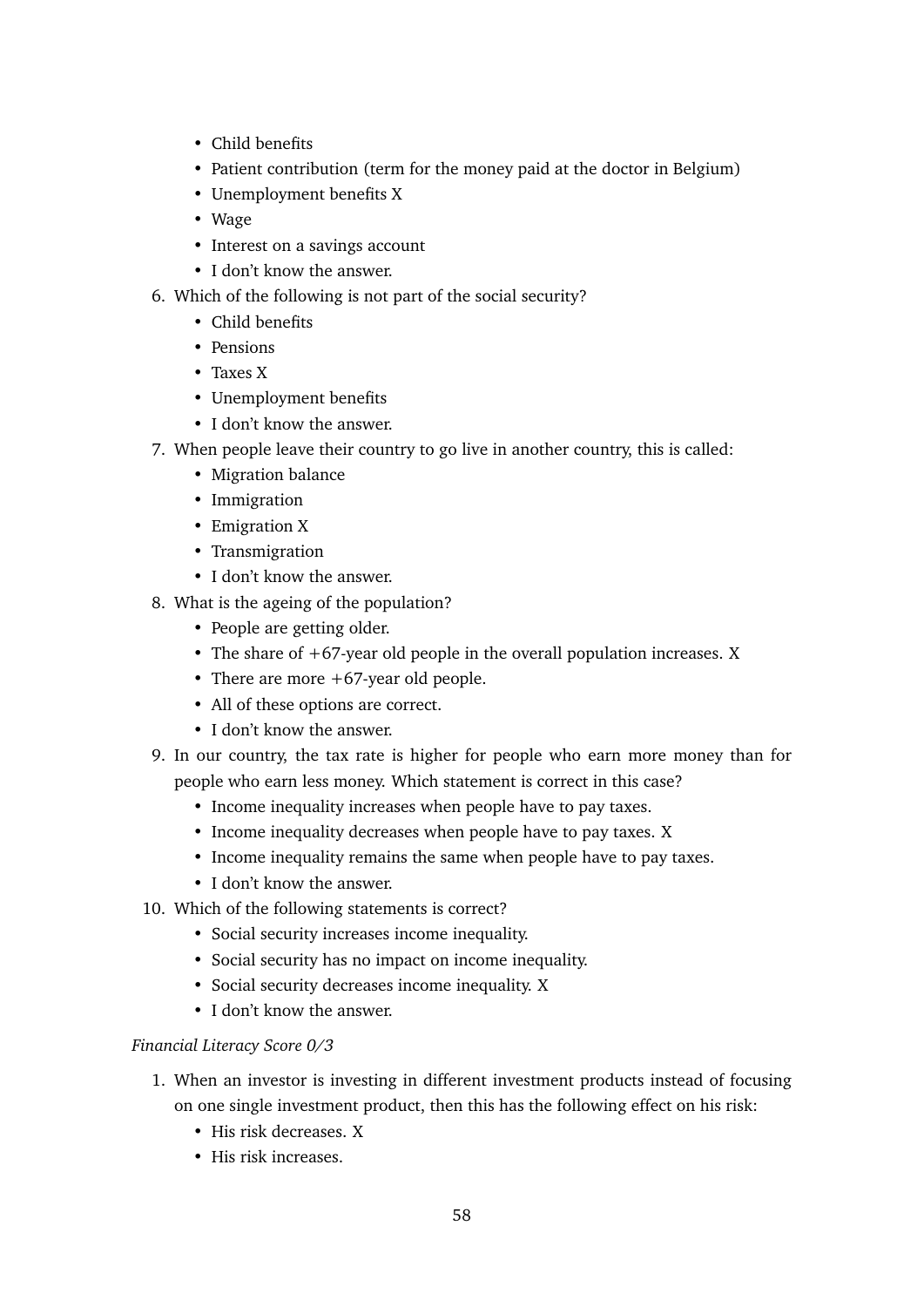- His risk remains the same.
- I don't know the answer.
- 2. You are opening a savings account and depositing  $\epsilon$ 100. The interest rate is 1% per year. The inflation is 2% per year. After one year you can buy with the amount on the account:
	- More than today
	- Less than today X
	- The same as today
	- I don't know the answer.
- 3. You are opening a savings account and depositing  $\epsilon$ 100. The interest rate is 2% per year. How much money is on the account after five years if you do not deposit more or withdraw anything?
	- Less than  $\in$ 110
	- Exactly  $\in$ 11
	- More than  $\text{\textsterling}110 X$
	- I don't know the answer.

Confidence about answers 1/5 [*Not confident at all, Not confident, No opinion, Confident, Very Confident*]: How confident are you in general about all your answers?

#### **Midline Test**

*Targeted Knowledge Score 0/5*

- 1. In Belgium, there is a minimum wage:
	- Only for holiday jobs
	- For all employees X
	- Only for employees with a physically challenging profession
	- Only for older employees
	- Only for public servants
	- I don't know the answer.
- 2. Which statement is correct?
	- Due to the ageing of the population, the government expenses for pensions increase. X
	- Due to the ageing of the population, the government expenses for unemployment benefits increase.
	- Due to the ageing of the population, the government expenses for child benefits increase.
	- I don't know the answer.
- 3. At which age will you be able to retire after 2030?
	- 63 years
	- 65 years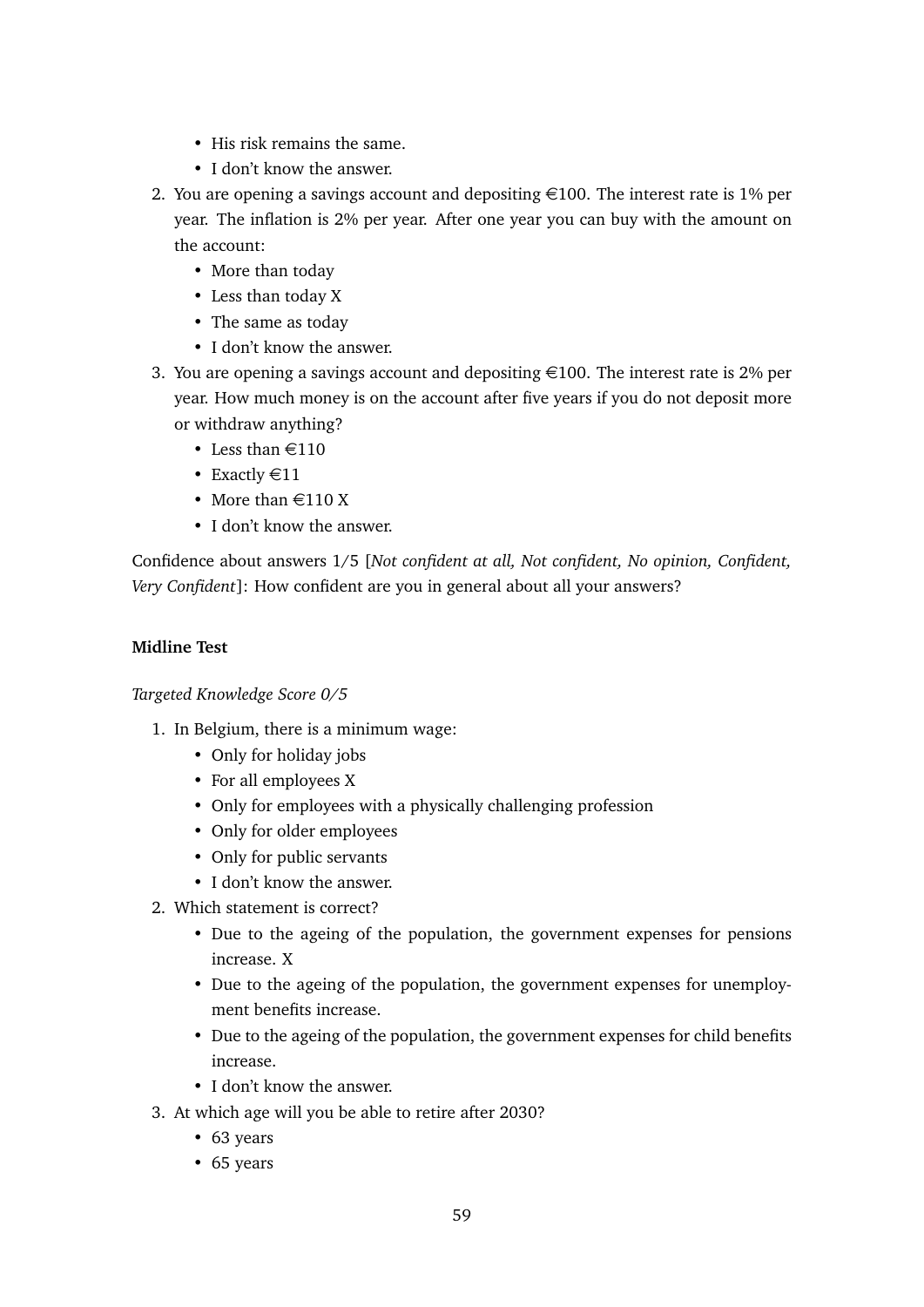- 67 years X
- 69 years
- I don't know the answer.
- 4. From which countries comes the majority of immigrants in Belgium?
	- Countries in war zones, such as Afghanistan, Iraq, Syria, . . .
	- Countries of the European Union, such as Poland, Romania, Portugal, . . . X
	- Morocco and Tunisia
	- China
	- I don't know the answer.
- 5. Which statement is correct?
	- Migrants that only arrive here when they are retired receive retirement payments from the Belgian government.
	- The unemployment rate among immigrants is equal to the unemployment rate among Belgians.
	- Immigrants that work in Belgium pay social security contributions. X
	- All of the above answers are correct.
	- I don't know the answer.

Write down this code to reach the last step of the urban trail in your next class: *[code]*

On the next page, you can see the correct answers and your score. Then, you can compare your answers with those of other students.

#### **Posttest**

*Targeted Knowledge Score 0/5*

- 1. If the employees agree, can the employer pay them a wage lower than the minimum wage?
	- Yes, as long as there is an oral agreement.
	- Yes, as long as there is a written agreement.
	- No, the wage can never be lower than the minimum wage. X
	- I don't know the answer.
- 2. Which statement is correct?
	- The costs of our social security will become easier to cover in the future.
	- The costs of our social security will become harder to cover in the future. X
	- The costs of our social security will be as easy/difficult to cover in the future as nowadays.
	- I don't know the answer.
- 3. Why did the government decide to increase the retirement age?
	- Because there are less and less working people per retired person. X
	- Because there are more and more working people per retired person.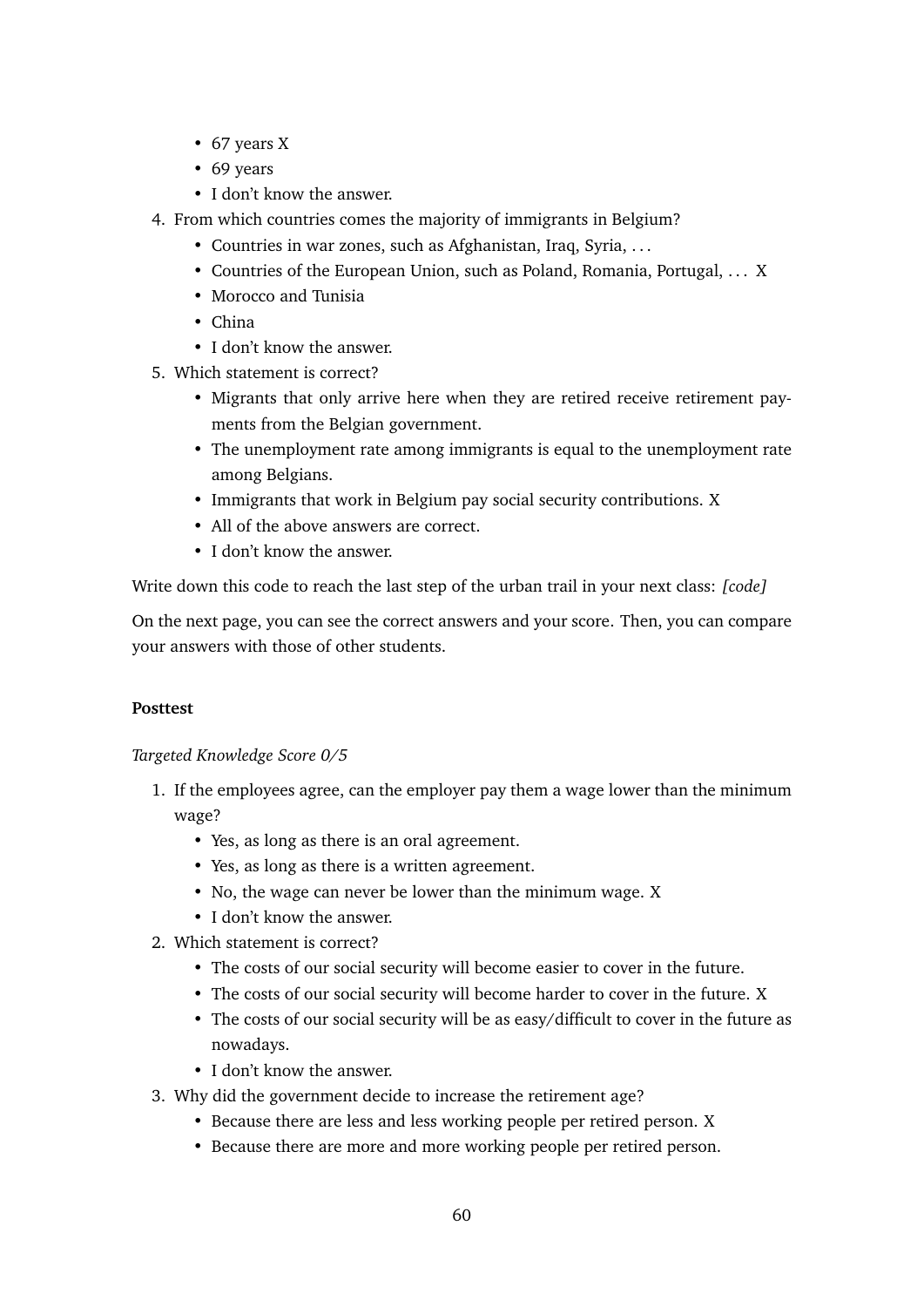- Because there are many bottleneck professions.
- I don't know the answer.
- 4. The largest group of immigrants in Belgium comes from Africa.
	- Correct
	- Wrong X
	- I don't know the answer.
- 5. Which statement is correct?
	- Migrants receive child benefits for their children who still live in their country of origin.
	- The unemployment rate among migrants is higher than the unemployment rate among Belgians. X
	- Due to immigration it is more difficult for Belgian employees to find a job.
	- All of these options are correct.
	- I don't know the answer.

#### *Knowledge Score 0/10*

- 1. Which statement is correct?
	- A worker that works in shifts, earns the same as a worker who only works during the day.
	- Women who do the exact same job as men, have to receive the same wage. X
	- A worker in the construction sector has to receive the same wage as a worker in a food factory.
	- Everyone who works receives the same wage.
	- I don't know the answer.
- 2. If there are more vacancies than people searching for work, there is unemployment.
	- Correct
	- Wrong X
	- I don't know the answer.
- 3. If you follow training that prepares for a bottleneck profession, then
	- It will be difficult to find a job.
	- You will find a job for sure. X
	- You will only find a job if you are a woman.
	- I don't know the answer.
- 4. The social security of employees is being paid for by
	- Contributions of the employees only.
	- Contributions of the employers only.
	- A fixed sum from the federal government.
	- Contributions of employees and employers and a fixed sum from the federal government. X
	- Contributions of the employees and employers.
	- I don't know the answer.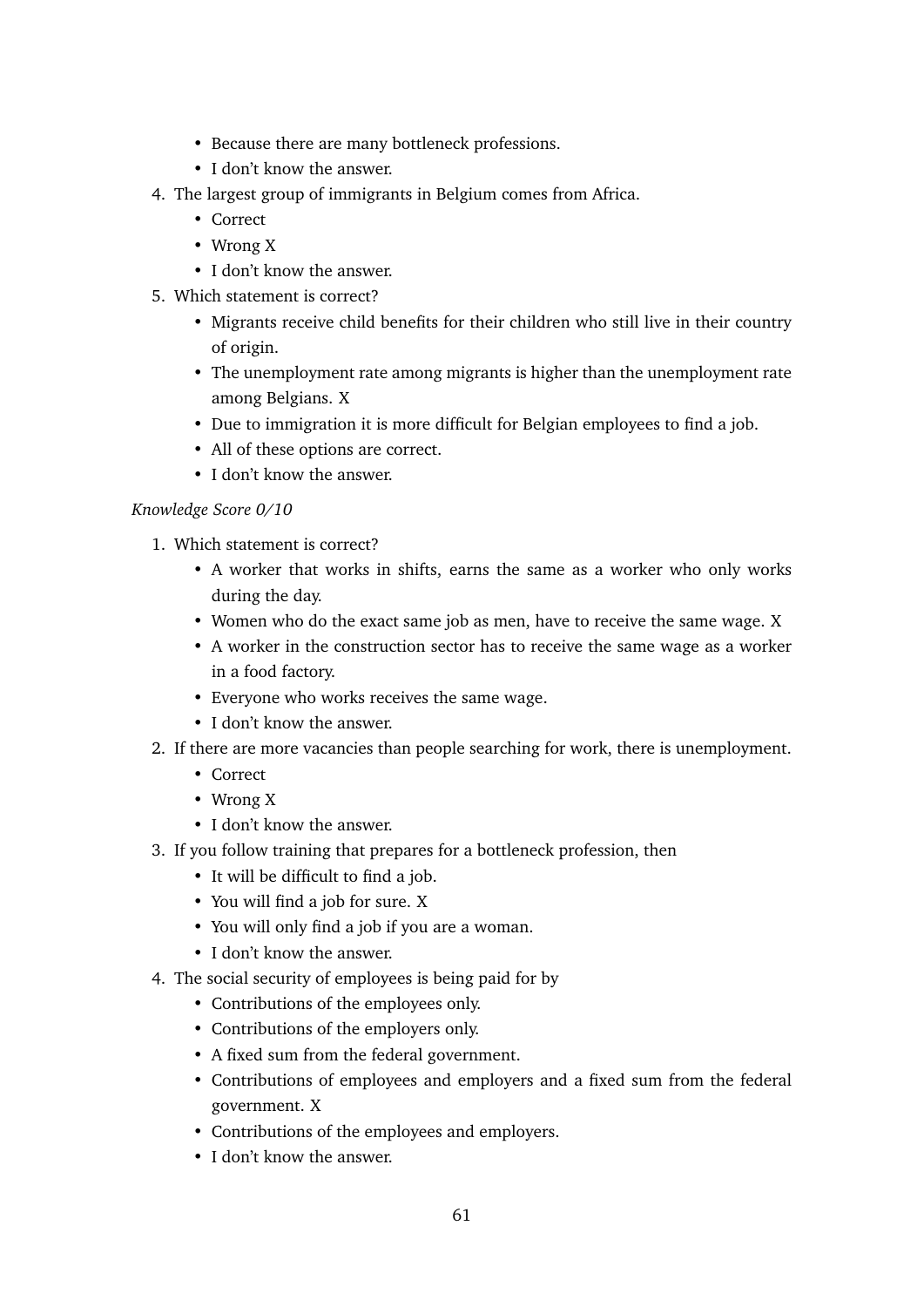- 5. Which of the following incomes is an additional income from the social security?
	- Child benefits X
	- Pensions
	- Unemployment benefits
	- Wage
	- Rent that you receive from a house that you rent
	- I don't know the answer.
- 6. Which of the following is not part of the social security?
	- Child benefits
	- Pensions
	- Wage X
	- Unemployment benefits
	- I don't know the answer.
- 7. When people from another country come to live in our country, this is called:
	- Migration balance
	- Immigration X
	- Emigration
	- Transmigration
	- I don't know the answer.
- 8. What is the ageing of the population?
	- There are less young people.
	- There are more +67-year old people.
	- The share of  $+67$ -year old people in the overall population increases. X
	- All of these options are correct.
	- I don't know the answer.
- 9. In our country, people pay taxes and social contributions, and people receive benefits from the social security. This results in:
	- A decrease in income inequality X
	- An increase in income inequality
	- Income inequality remaining the same
	- I don't know the answer.
- 10. Which of the following statements is correct?
	- The goal of social security is to provide an income and/or care for people who are temporarily not able to provide for this themselves. X
	- Our social security is based on voluntary participation.
	- Social security and social assistance are synonyms.
	- I don't know the answer.

#### *Financial Literacy Score 0/3*

1. Investor A has a certain amount invested in shares of a company. Investor B has invested the same amount but spread over shares of different companies. For which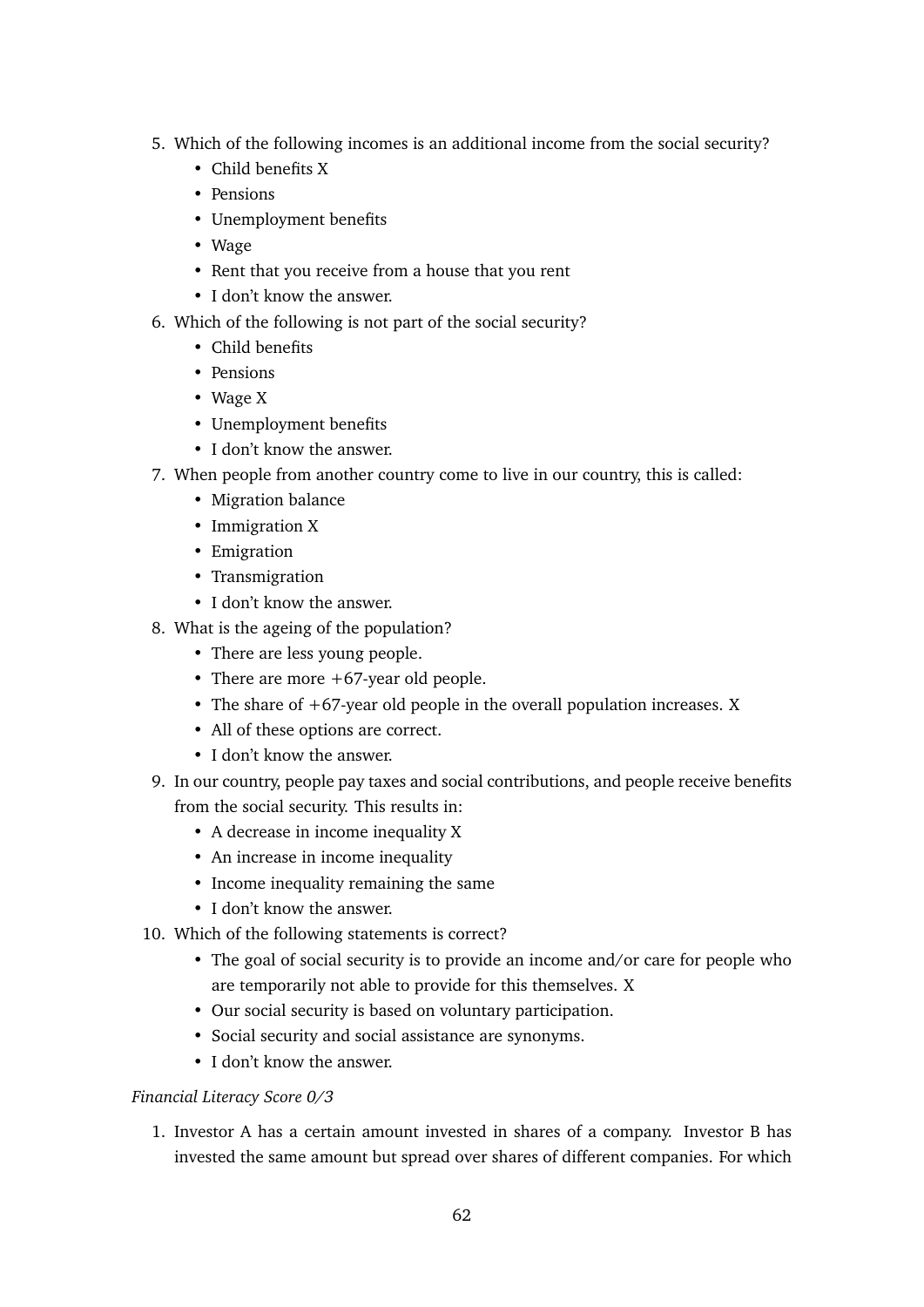investor is the risk the highest?

- Investor A X
- Investor B
- The risk is the same
- I don't know the answer.
- 2. You are opening a savings account and depositing  $\epsilon$ 50. The interest rate is 2% per year. The inflation is 1% per year. After one year you can buy with the amount on the account:
	- More than today X
	- Less than today
	- The same as today
	- I don't know the answer.
- 3. You are opening a savings account and depositing  $\in 200$ . The interest rate is 2% per year. How much money is on the account after five years if you do not deposit more or withdraw anything?
	- Less than  $\in$ 220
	- Exactly  $\in$  220
	- More than  $\in$  220 X
	- I don't know the answer.

Confidence about answers 1/5 (see pretest)

*Only in both treatment groups:*

Did you work alone at a computer during the classes? [*I worked alone, I worked with one other student, I worked with two other students, I worked with more than two other students*]

How were the classes of the course planned in your class? [*All classes were on the same day, The classes were on different days in one week, The classes were spread over several weeks, I don't remember*]

*Only Teacher-led Treatment:*

Did you play the discussion game with your class? [*Yes, No, I don't remember, I played the discussion game but not with the whole class.*]

#### *Only Parent-led Treatment:*

Did you do the homework with your parents (discussion game)? [*Yes, No, I don't remember, I did the homework but not with my parents.*]

#### **Second Posttest**

Targeted Knowledge Score 0/5

1. Can an employer exceptionally pay a wage that is lower than the minimum wage?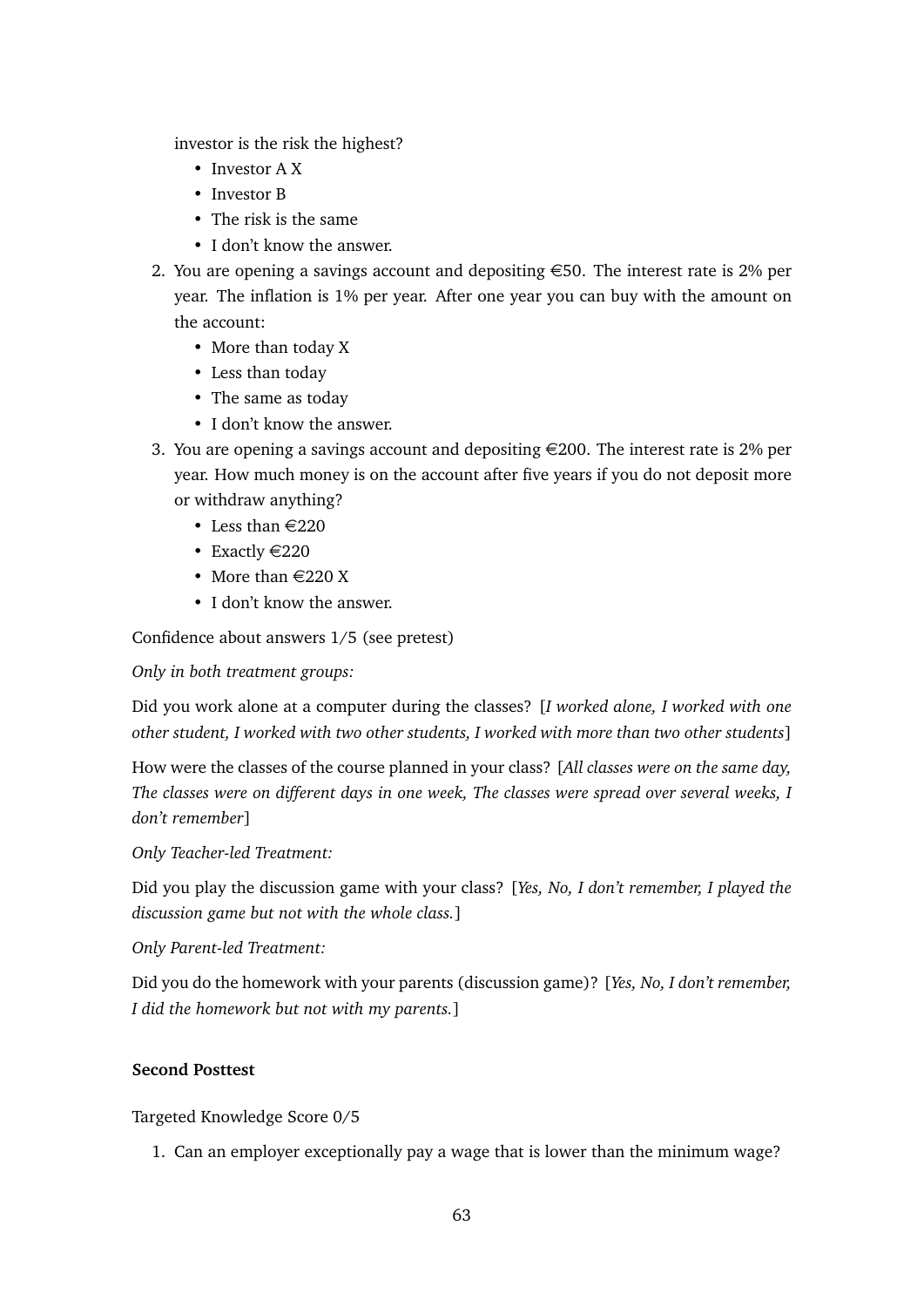- Yes, for holiday jobs.
- Yes, as long as there is a written agreement.
- No, the wage can never be lower than the minimum wage. X
- I don't know the answer.
- 2. Which statement is correct?
	- Due to the ageing of the population, the government expenses for unemployment benefits increase.
	- Due to the ageing of the population, the government expenses for health increase. X
	- Due to the ageing of the population, the government expenses for education increase.
	- I don't know the answer.
- 3. Which statement is correct?
	- From 2030, you can retire in Flanders at a younger age than nowadays.
	- From 2030, you can retire in Flanders only at an older age than nowadays. X
	- There will be no change in retirement age.
	- I don't know the answer.
- 4. From which countries comes the majority of immigrants in Belgium?
	- Countries of the European Union, such as Poland, Romania, Portugal, . . . X
	- Syria and Iraq
	- Morocco and Turkey
	- I don't know the answer.
- 5. Which statement is correct?
	- The unemployment rate among immigrants is lower than the unemployment rate among Belgians.
	- Due to immigration, it is harder for Belgian employees to find a job.
	- Immigrants who work in Belgium pay social security contributions. X
	- All of the above answers are correct.
	- I don't know the answer.

# **Parent Questionnaires**

Parents in all experimental groups received the pretest shown below before the start of the intervention. Parents in the control group and the teacher-led treatment received the posttest shown in the following section at the end of the intervention. Parents in the parent-led treatment received the same posttest at the end of the discussion class which was given as homework assignment.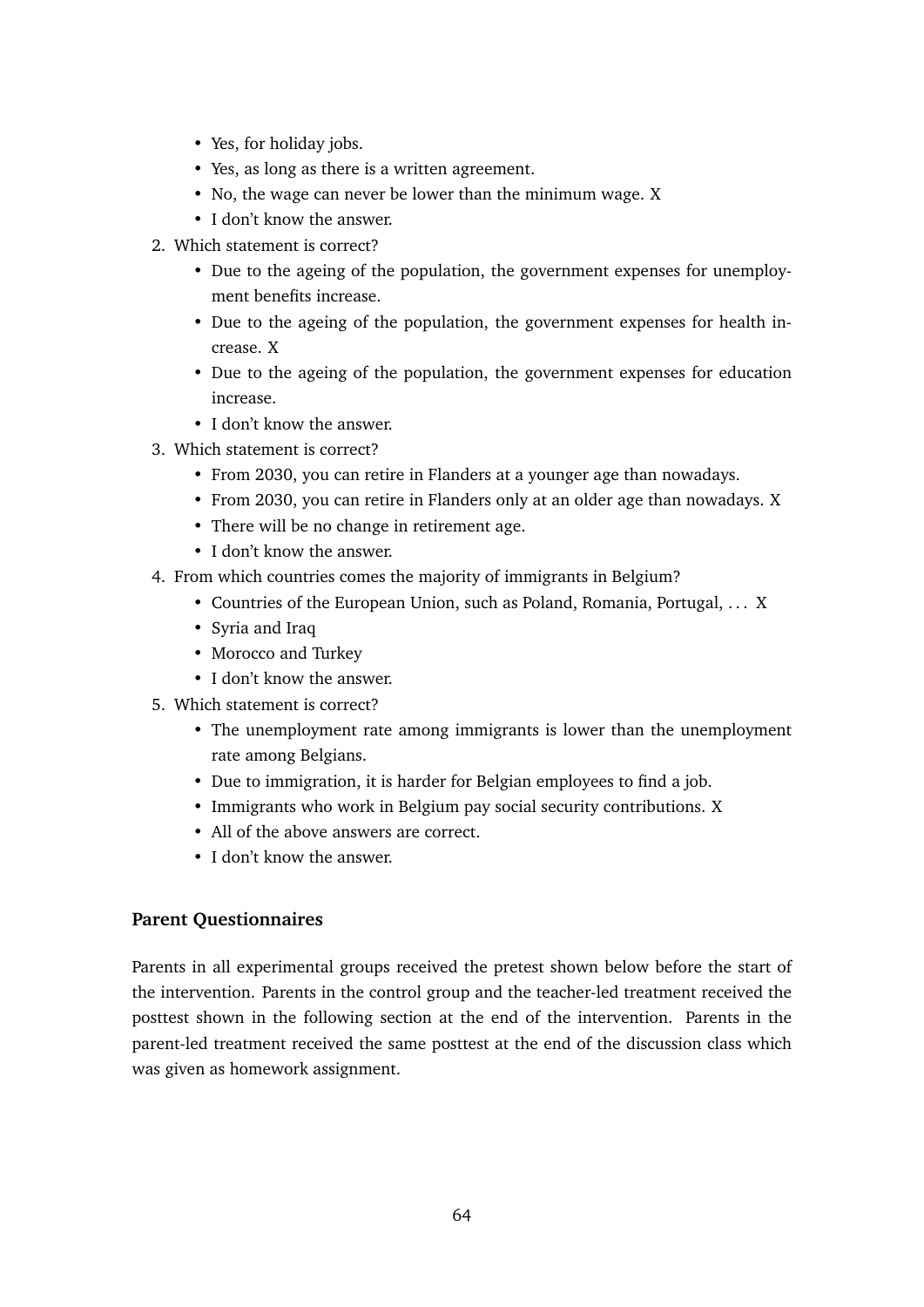#### **Parent Pretest**

We would like to emphasize that there are no correct or wrong answers to the following attitude questions. We are interested in your spontaneous opinions. Pick the answer that best reflects your personal opinion.

Values economic education 1/5 *[Completely Disagree, Disagree, No opinion, Agree, Completely Agree]*: Knowledge about the labour market, social security, migration and income inequality will be useful for my child.

Self-assessment: economic knowledge 1/5 *[Completely Disagree, Disagree, No opinion, Agree, Completely Agree]*: I consider myself to have a good knowledge of the labour market, social security, migration and income inequality.

Interested in school work 1/5 *[Completely Disagree, Disagree, No opinion, Agree, Completely Agree]*: I like knowing what my child is learning at school.

Enjoys helping with school work 1/5 *[Completely Disagree, Disagree, No opinion, Agree, Completely Agree]*: I like helping my child with school work.

Family communication frequency 1/5 *[Less than once a month, 1-2 times per month, Once a week, 3 times per week, More than 3 times per week]*: How often do you speak with your child about politics, news, elections or social issues?

Helps with homework 1/5 *[Less than once a month, 1-2 times per month, Once a week, 3 times per week, More than 3 times per week]*: How often do you help your child with homework?

Family conformity 1/5 *[Completely Disagree, Disagree, No opinion, Agree, Completely Agree]*: I often agree with the opinion of my child, for example, when we speak about politics or social issues.

Family openness 1/5 *[Completely Disagree, Disagree, No opinion, Agree, Completely Agree]*: My child is able to influence my ideas about specific issues.

Self-assessment: migration 0/3 *[I have never heard about this, I have heard about this but I cannot explain what it means, I know something about it and I could explain the general issue, I know about it and I could explain it well]*: To which extent are you informed about migration (movement of people)?

*Knowledge Score 0/6*

- 1. When people leave their country to go live in another country, this is called:
	- Migration balance
	- Immigration
	- Emigration X
	- Transmigration
	- I don't know the answer.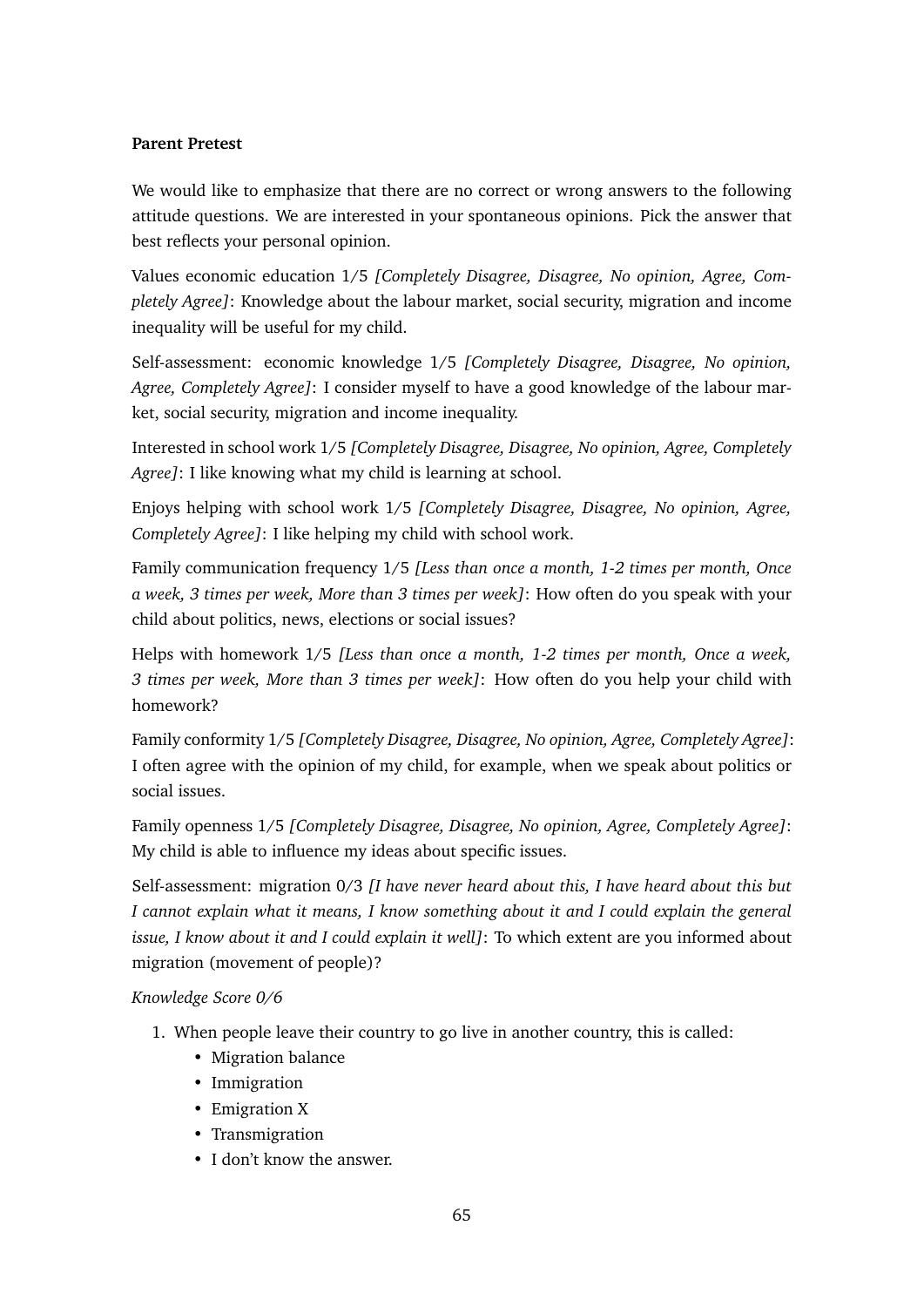- 2. From which part of the world comes the majority of immigrants in Belgium?
	- From Europe X
	- From Asia
	- From Africa
	- From North- and South America
	- I don't know the answer.
- 3. What is the ageing of the population?
	- People are getting older.
	- The share of  $+67$ -year old people in the overall population is increasing. X
	- There is an increasing number of  $+67$ -vear old people.
	- All of these options are correct.
	- I don't know the answer.
- 4. What is the goal of social security in Belgium?
	- To let everyone earn more money
	- To provide an income and care for those who cannot provide this for themselves X
	- Provide for a good pension
	- I don't know the answer.
- 5. Which statement is correct?
	- Social security increases income inequality.
	- Social security does not influence income inequality.
	- Social security decreases income inequality. X
	- I don't know the answer.
- 6. In our country, tax rates are higher for people who earn more than for people who earn less. Which statement applies in that case?
	- Income inequality increases when people need to pay taxes.
	- Income inequality decreases when people need to pay taxes. X
	- Income inequality remains the same when people need to pay taxes.
	- I don't know the answer.

Thank you for your participation!

#### **Parent Posttest**

Some questions are similar to those of the first questionnaire, but it is important for the research that you answer these questions again.

We would like to emphasize that there are no correct or wrong answers to the following attitude questions. We are interested in your spontaneous opinions. Pick the answer that best reflects your personal opinion.

Family Communication frequency 0/3 [*Not, Once, Twice, More than twice, I did not fill in*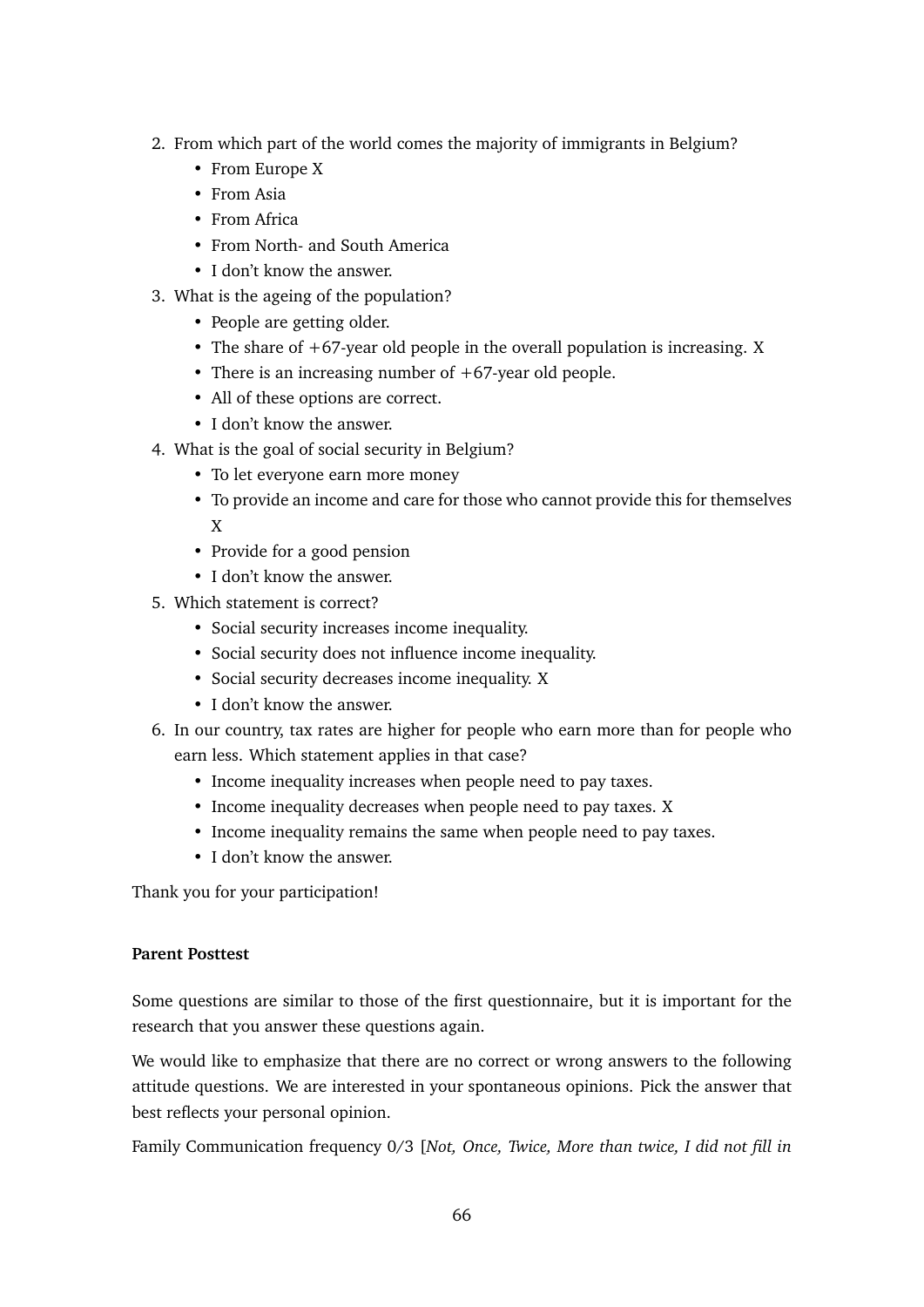*the previous questionnaire*]: How often did you speak to your child about politics, news, elections or social issues, since the first questionnaire?

*Knowledge Score 0/6* How much do you remember from your economics classes in high school? Answer these knowledge questions, and you will know. At the end of this questionnaire, you can see the correct solutions and your score. You can also anonymously compare your answers to those of other parents.

- 1. In Belgium, there is a minimum wage:
	- Only for holiday jobs
	- For all employees X
	- Only for employees with a physically challenging profession
	- Only for older employees
	- Only for public servants
	- I don't know the answer.
- 2. From which countries comes the majority of immigrants in Belgium?
	- Countries in war zones, such as Afghanistan, Iraq, Syria, . . .
	- Countries of the European Union, such as Poland, Romania, Portugal, . . . X
	- Morocco and Tunisia
	- China
	- I don't know the answer.
- 3. Which statement is correct?
	- Due to the ageing of the population, the government expenses for pensions increase. X
	- Due to the ageing of the population, the government expenses for unemployment benefits increase.
	- Due to the ageing of the population, the government expenses for child benefits increase.
	- I don't know the answer.
- 4. At which age will you be able to retire after 2030?
	- 63 years
	- 65 years
	- 67 years X
	- 69 years
	- I don't know the answer.
- 5. Which statement is correct?
	- Migrants that only arrive here when they are retired receive retirement payments from the Belgian government.
	- The unemployment rate among immigrants is equal to the unemployment rate among Belgians. X
	- Immigrants that work in Belgium pay social security contributions.
	- All of the above answers are correct.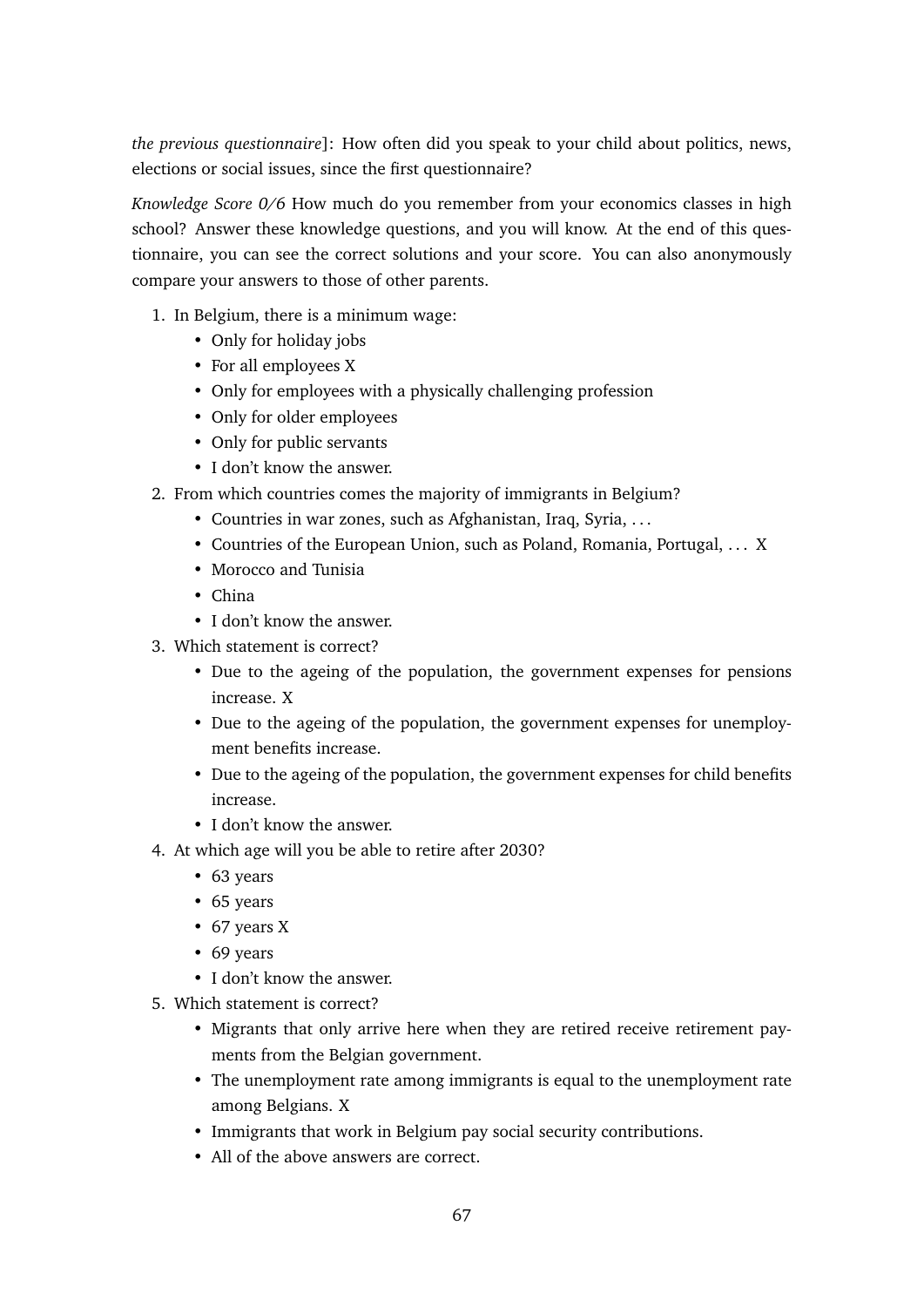- I don't know the answer.
- 6. In our country, people pay taxes and social contributions, and people receive benefits from the social security. This results in:
	- A decrease in income inequality X
	- An increase in income inequality
	- Income inequality remaining the same
	- I don't know the answer.

If you filled in the first questionnaire, you can skip the following questions.

Education 0/2 (see parent pretest) Family communication frequency 1/5 (see parent pretest) Helps with homework 1/5 (see parent pretest) Thank you for your participation!

# **Teacher Questionnaires**

Teachers in all experimental groups received a short survey at the start of the intervention, in order to collect baseline teacher characteristics. At the end of the intervention, teachers in both treatment groups received a short survey about the implementation of the course.

#### **First Teacher Questionnaires**

*[Teacher background characteristics]*

#### **Second Teacher Questionnaire**

How were the classes of the course planned for this class? [*All classes were on the same day, The classes were on different days in one week, The classes were spread over several weeks, I don't remember*]

How did you form the groups of students that worked together on a computer? [*Randomly, Based on their grades, Based on their interest, Students could choose their group, Students were working individually, I don't remember*]

*Only Teacher-led Treatment:*

Did you play the discussion game with this class? [*Yes in the third class period, No, Yes but in another class period*]

Did you give students the quiz after the discussion game? [*Yes in the third class period, Yes but as homework, No, Yes but in another class period*]